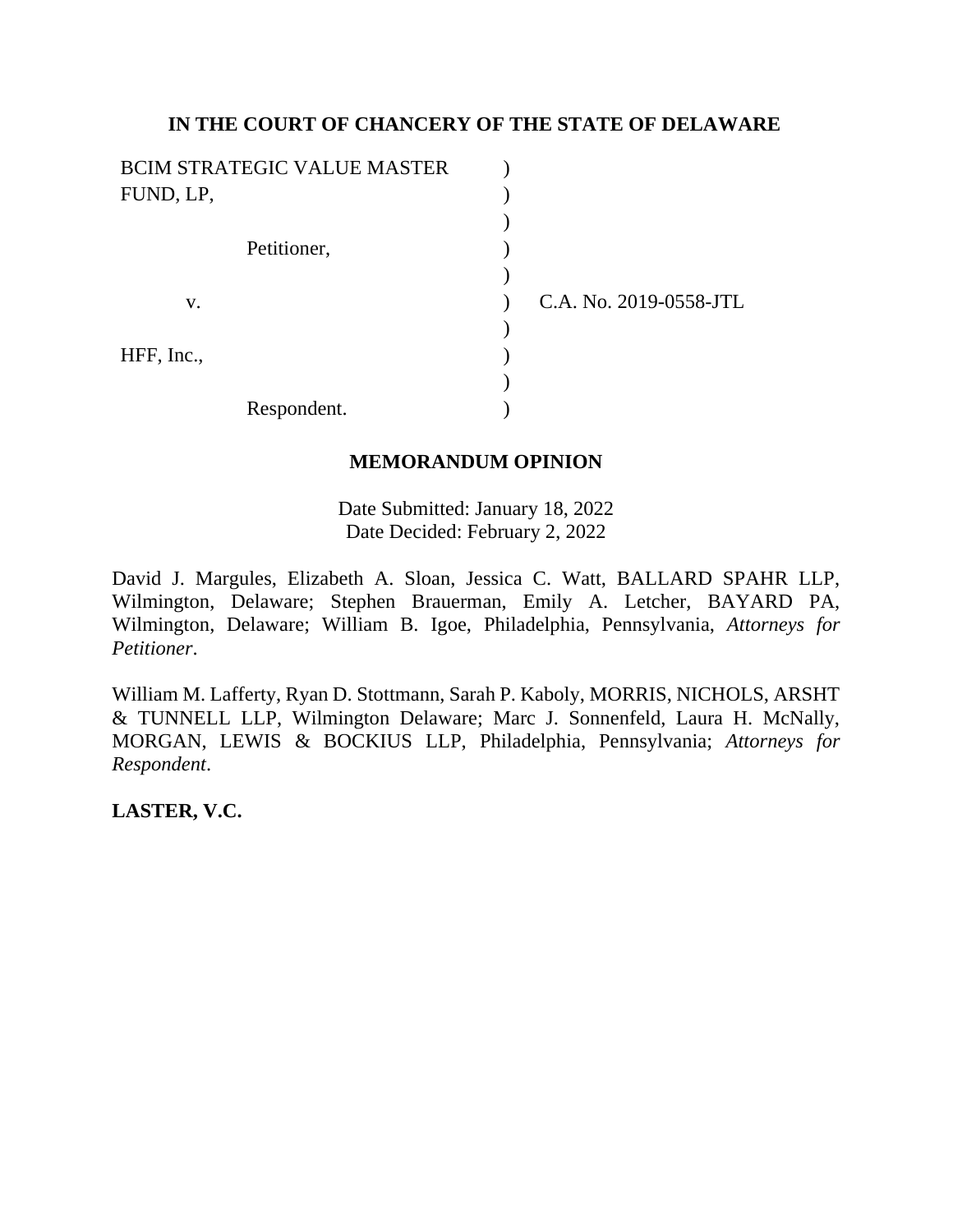The petitioner owned shares of Class A common stock in HFF, Inc. ("HFF" or the "Company"). On July 1, 2019, Jones Lang LaSalle ("JLL") acquired the Company through a reverse triangular merger (the "Merger"). Under the agreement and plan of merger that governed the transaction (the "Merger Agreement" or "MA"), each share of Company common stock was converted into the right to receive \$24.63 in cash and 0.1505 shares of JLL common stock.

When the parties reached an agreement on price on February 17, 2019, the exchange ratio implied a value for the stock component of \$24.83 per share, resulting in aggregate deal consideration of \$49.46 per share. By March 19, 2019, when the parties announced the executed Merger Agreement, JLL's stock price had declined, resulting in aggregate deal consideration of \$49.16 per share. By the date of closing, JLL's stock price had declined further, resulting in aggregate deal consideration of \$45.87 per share. At that point, the implied value of the consideration was 1.38% below the closing price of the Company's stock on the day before the announcement of the Merger.

The petitioner pursued its statutory right to an appraisal under Section 262 of the Delaware General Corporation Law. At trial, the petitioner proffered two valuation methodologies to establish the Company's fair value. One was a traditional discounted cash flow ("DCF") methodology, which provided a valuation indication on the closing date of \$56.19 per share. The second approach started with the Company's unaffected trading price before the announcement of the Merger, then adjusted the price based on a model designed to reflect changes attributable to the Company's unexpectedly good financial performance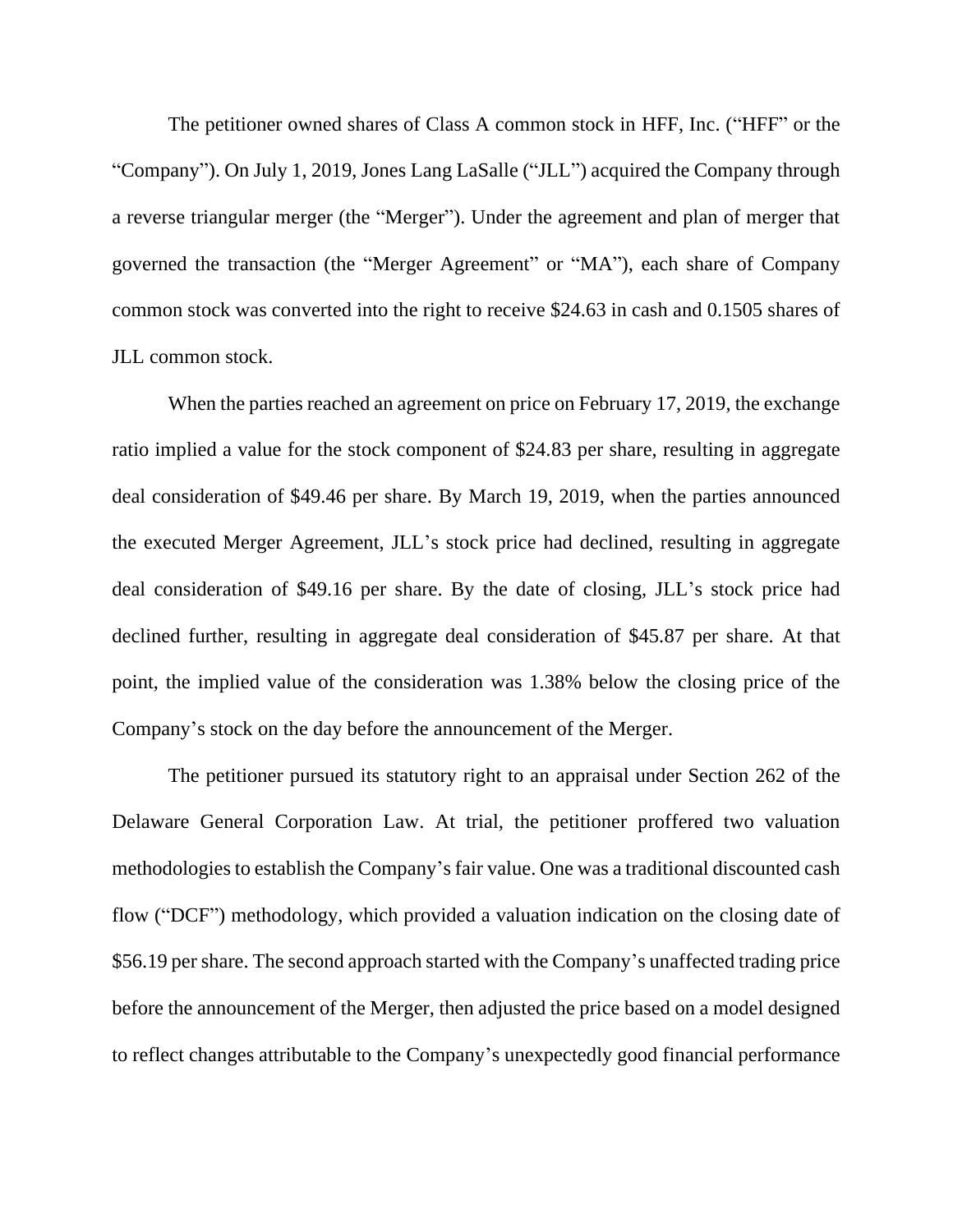after the announcement of the Merger. The adjusted trading price methodology provided a valuation indication of \$58.68 per share. The petitioner argued for placing 90% weight on the DCF methodology and 10% weight on the adjusted trading price, resulting in a fair value determination of \$56.44 per share.

 $JLL<sup>1</sup>$  argued against the petitioner's methodologies and in favor of using the deal price at the time of signing, adjusted to reflect the amount of net synergies allocated to the Company. Based on this methodology, JLL contended that the fair value award should not exceed \$44.29 per share.

The Delaware Supreme Court's recent appraisal jurisprudence treats the adjusted deal price methodology as first among equals, so long as the transaction process exhibits sufficient objective indicia of reliability. This decision employs that methodology and agrees with JLL that it generates a reliable indication that the fair value of the Company at the time of signing was not more than \$44.29 per share. In an appraisal, however, the court must determine the fair value of the Company at the time of closing, and the record evidence supports a finding that the value of the Company increased by the time of closing. Quantifying the magnitude of that change is an admittedly difficult task. Based on changes to the implied market price methodology advocated by JLL's expert, this decision finds

<sup>&</sup>lt;sup>1</sup> Technically, an appraisal proceeding pits the petitioners who have opted for appraisal against the corporation that survived the merger. After an acquisition, however, the buyer is the real party in interest on the respondent's side of the case. *See In re Appraisal of Regal Ent. Gp.*, 2021 WL 1916364, at \*1 n.1 (Del. Ch. May 13, 2021); *In re Appraisal of Columbia Pipeline Gp., Inc.*, 2019 WL 3778370, at \*17 (Del. Ch. Aug. 12, 2019). Reflecting this reality, this decision refers to the respondent's arguments as JLL's.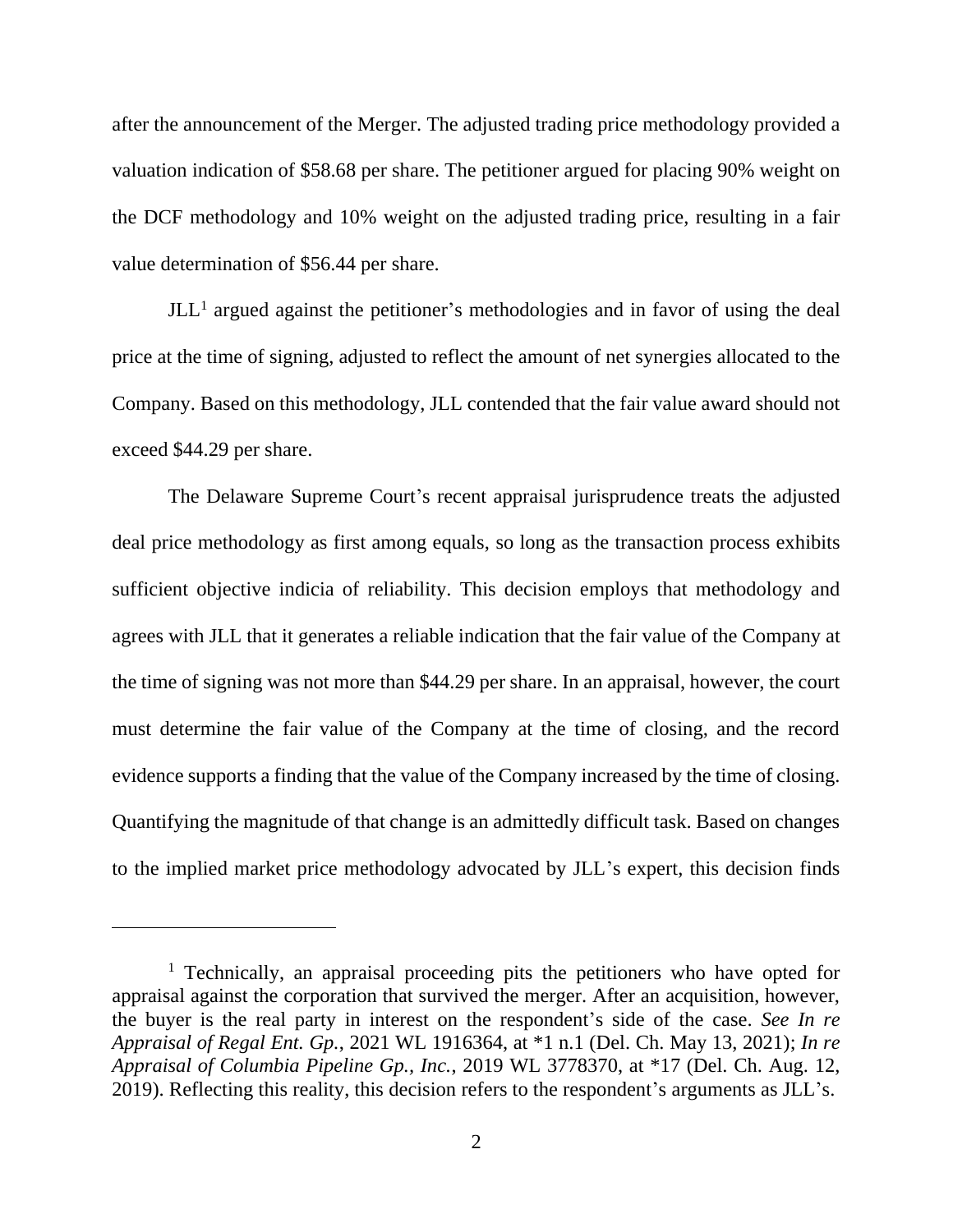that the value of the Company increased between signing and closing by \$2.30 per share. Accordingly, this decision determines that the fair value of the petitioner's shares, at closing, was \$46.59 per share. That amount is less than the value of the consideration that the parties negotiated at signing, but more than the value of the consideration that the petitioner would have received at closing.

# **I. FACTUAL BACKGROUND**

Trial took place over four days. The parties introduced 1,547 exhibits, including nineteen deposition transcripts. Six fact witnesses and four experts testified live.<sup>2</sup>

This decision weighs the evidence, including issues of witness credibility, and makes factual findings. The witness testimony often conflicted with the contemporaneous record. In resolving factual disputes, this decision generally has given greater weight to the contemporaneous documents. The following factual findings represent the court's determinations based on a preponderance of the evidence.

## **A. The Company**

The Company was a Delaware corporation headquartered in Dallas, Texas. The Company described itself as a commercial real estate financial intermediary that provided

<sup>&</sup>lt;sup>2</sup> In the pre-trial order, the parties agreed to 190 stipulations of fact, and the court has relied on those stipulations when pertinent. Citations in the form "PTO  $\P$ —" refer to stipulated facts in the pre-trial order. Dkt. 119. Citations in the form "[Name] Tr." refer to witness testimony from the trial transcript. Citations in the form "[Name] Dep." refer to witness testimony from a deposition transcript. Citations in the form "JX —— $\alpha$  –" refer to a trial exhibit with the page designated by the last three digits of the control or JX number or, if the document lacked a control or JX number, by the internal page number. If a trial exhibit used paragraph numbers, then references are by paragraph.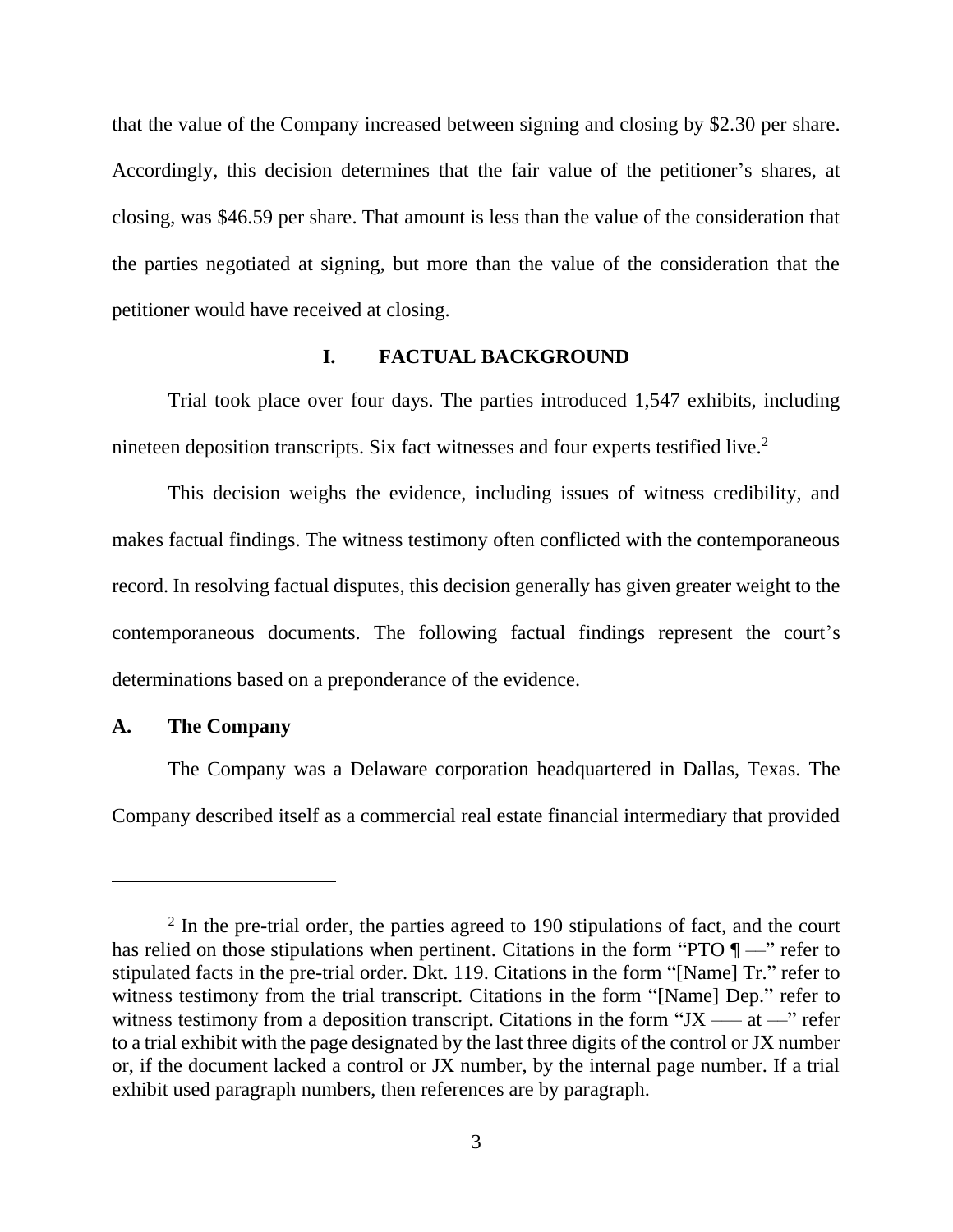capital markets services to the real estate industry by matching consumers of real estate capital with sources of real estate capital. In simplified terms, the Company was an investment bank that focused on real estate deals. The Company's monoline business contrasted with competing real estate firms that provided diversified products and services.

At the time of the Merger, the Company had offices in twenty-five U.S. cities and in London. It was a market leader for debt placement, investment advisory, equity placement, fund formation, marketing, M&A and corporate advisory, and loan sales and loan servicing platforms. In 2018, the Company generated \$662 million in total revenue, making it one of the largest real estate financial intermediaries in the United States. Over 90% of its revenue came from service fees earned from real estate lending transactions. The bulk of the remaining revenue came from portfolio management fees.

The Company's business was driven by its employees, particularly the sales professionals who are known in the industry as "producers." The Company compensated its producers with a unique structure that combined aspects of a commission-based model with additional opportunities for profit participation. Given its business model, the overwhelming majority of the Company's expenses were employee-related. In 2018, 82% of its operating expenses came from compensation and other employee-related costs.

## **B. JLL Approaches The Company.**

JLL first reached out to the Company about a potential business combination in December 2017. John Gates, the CEO of JLL's Americas Markets business, contacted Mark Gibson, the Company's CEO, to have "an informal discussion" about potential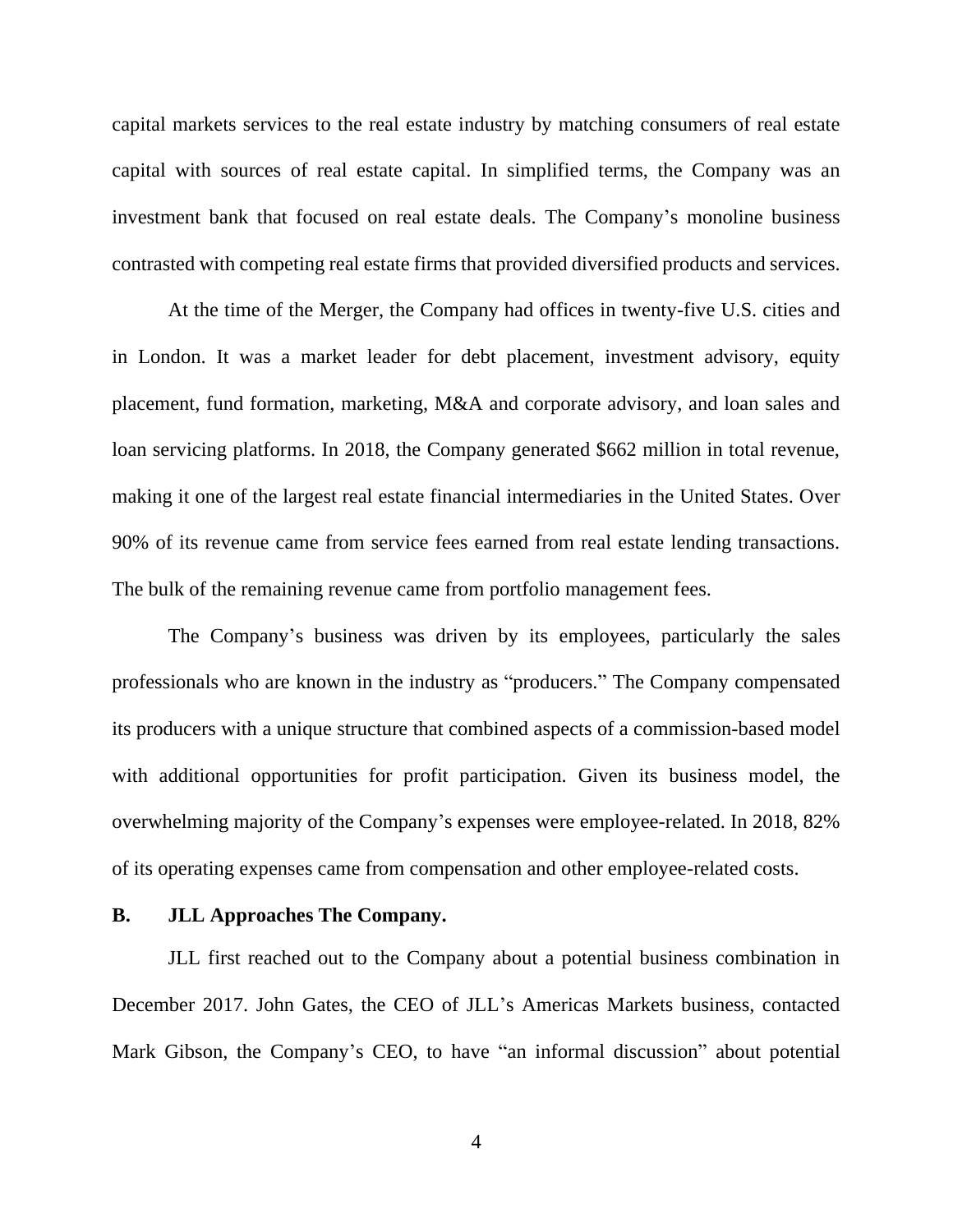business opportunities. Gibson Tr. 8. Both men worked in Dallas, and they were friendly. Over coffee, they agreed that a merger could be attractive for both companies.

Seven months later, JLL made a stronger approach. On July 24, 2018, Christian Ulbrich, the President and Global CEO of JLL, called Gibson to explore a potential transaction. In addition to serving as President and Global CEO, Ulbrich also was a member of JLL's board of directors (the "JLL Board") and the Chairman of the JLL Global Executive Board.

At the time of the events giving rise to this proceeding, JLL was a Fortune 500 company with annual revenue of \$18 billion, operations in over 80 countries, and a global workforce of 93,000. JLL's shares of common stock traded on the New York Stock Exchange under the symbol "JLL."

JLL was a full-service, international professional services firm that specialized in real estate and investment management. It offered a full suite of real estate products, including capital markets services. JLL saw an acquisition of the Company as a way to increase the strength of its U.S. capital markets business.

In response to Ulbrich's outreach, Gibson made clear that governance issues would be a priority. He stressed that "[c]ulture is really important" and that the Company regularly rebuffed potential acquirers who contemplated altering the Company's governance and compensation structures. JX 1409 at 1.

Ulbrich was receptive. He proposed running the combined company "as a partnership" with Gibson and his senior leadership heading up the global capital markets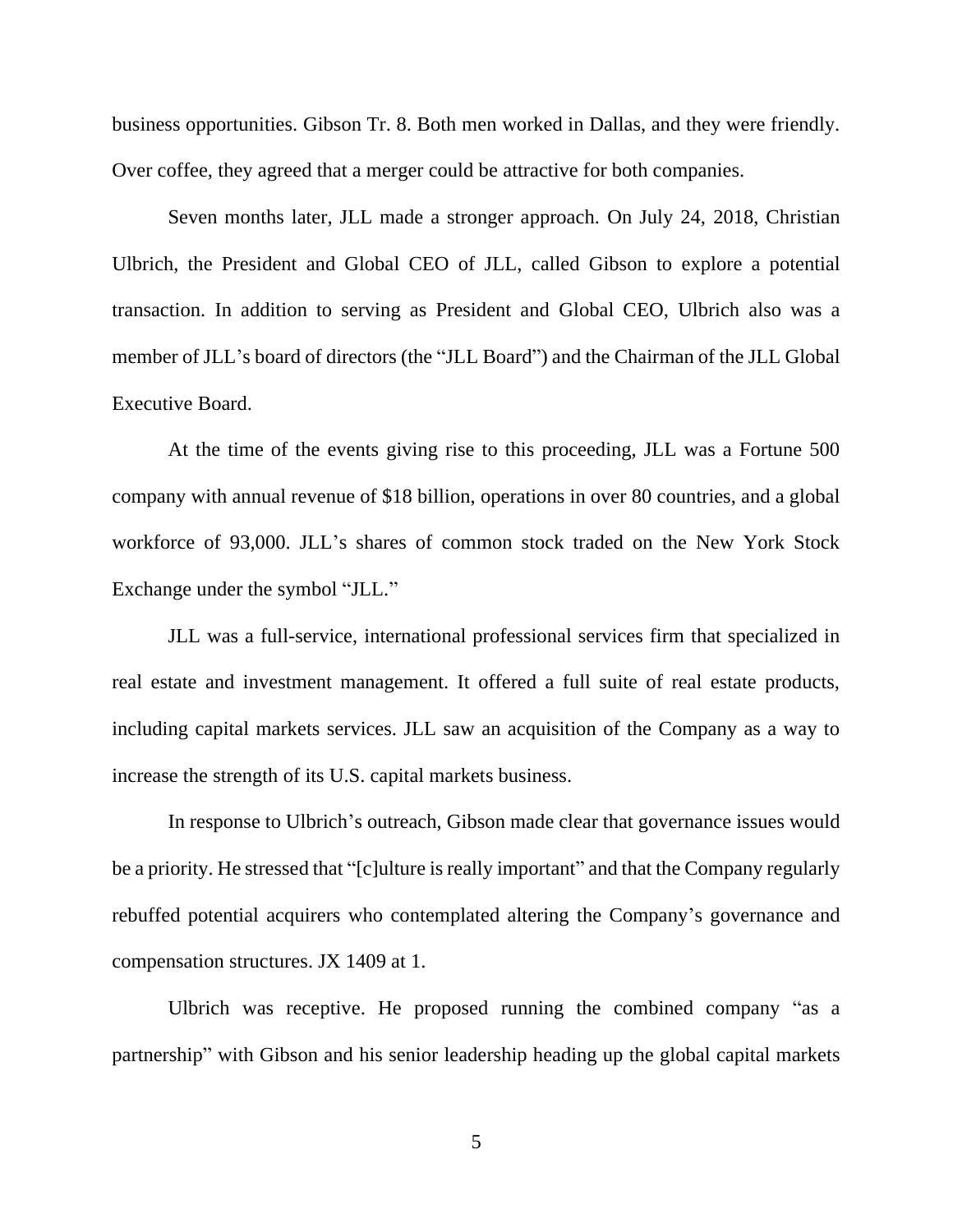business. Ulbrich Tr. 589, 591–92; JX 1409 at 1. He also agreed that retaining the Company's producers would be critical. Ulbrich Tr. 591–92.

After the call, Gibson conferred with Joe Thornton, the Company's President. Together, they briefed the other members of the Executive Committee, a group consisting of the Company's senior officers that had responsibility for running the Company's dayto-day business. In addition to Gibson and Thornton, its members were Greg Conley, the Company's Chief Financial Officer; Nancy Goodson, the Company's Chief Operating Officer; and five of the Company's Executive Managing Directors. The consensus view was that a transaction with JLL sounded promising.

On August 21, 2018, Gibson and Thornton met with Ulbrich, Gates, and Richard Bloxam, JLL's Global CEO of Capital Markets, at an industry event in New York. Gibson explained that the Company regularly declined to engage with would-be acquirers unless there was a likely fit. He reported that in JLL's case, the Executive Committee believed there was "an excellent cultural fit." JX 191 at '001.

After the meeting, Gibson informed the Company's board of directors ("the Board") about the discussions with JLL. Then, Gibson emailed Ulbrich, telling him that the Company "would have to be assured its management team would lead the global capital markets business for JLL." *Id.* He also reiterated the importance of retaining the Company's producers, which would require that the combined entity adopt the Company's compensation model. *Id.* at '002.

Gibson proposed that "the next step . . . should consist of an office by office review of personnel, a review of a governance structure and an overview of JLL and HFF's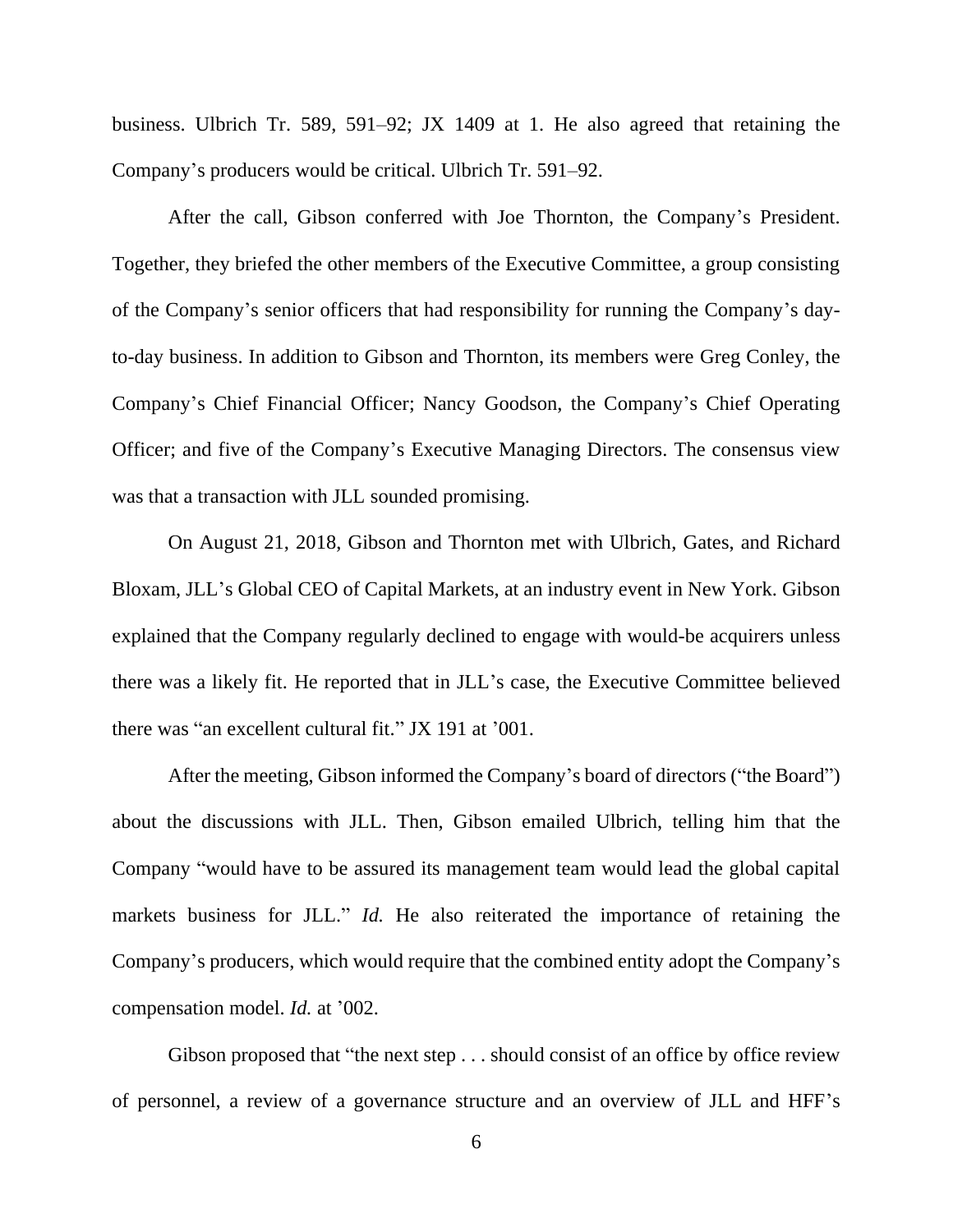compensation structure." *Id.* at '001. He cautioned that several of JLL's producers were former Company producers "who were either asked to leave or demoted for either cultural incapability or lack of productivity." *Id.* at '002. He also warned that there were other JLL producers "who would not be a cultural fit and do not have the necessary market share or productivity to remain" at the combined entity. *Id.*; *see* Ulbrich Tr. 597–98.

Notably, all of these discussions took place before anyone mentioned a potential transaction price. And Gibson was proposing to have the office-by-office review before anyone discussed a potential transaction price. For JLL, that approach was attractive, because JLL could obtain buy-in for the deal from the Company's executives and producers before engaging on price.

#### **C. More Detailed Discussions About Structure And Compensation, But Not Price**

On September 7, 2018, Gibson and Ulbrich agreed to proceed as Gibson had suggested. With discussions moving forward, neither side wanted a leak that might prompt competitors to make runs at producers. JLL was particularly sensitive to this risk, as leaks had undermined several of JLL's past M&A efforts.

The Company and JLL therefore entered into a confidentiality agreement dated September 27, 2018. The agreement included a standstill provision that prohibited either company from making an unsolicited acquisition attempt for a period of twelve months.

The next significant interaction took place on October 8, 2018, when Gibson and Ulbrich met again. Gibson repeated his strong views about governance and compensation. He also proposed that the combined company organize its capital markets business by line rather than by geography. Under the line system, which the Company used, the business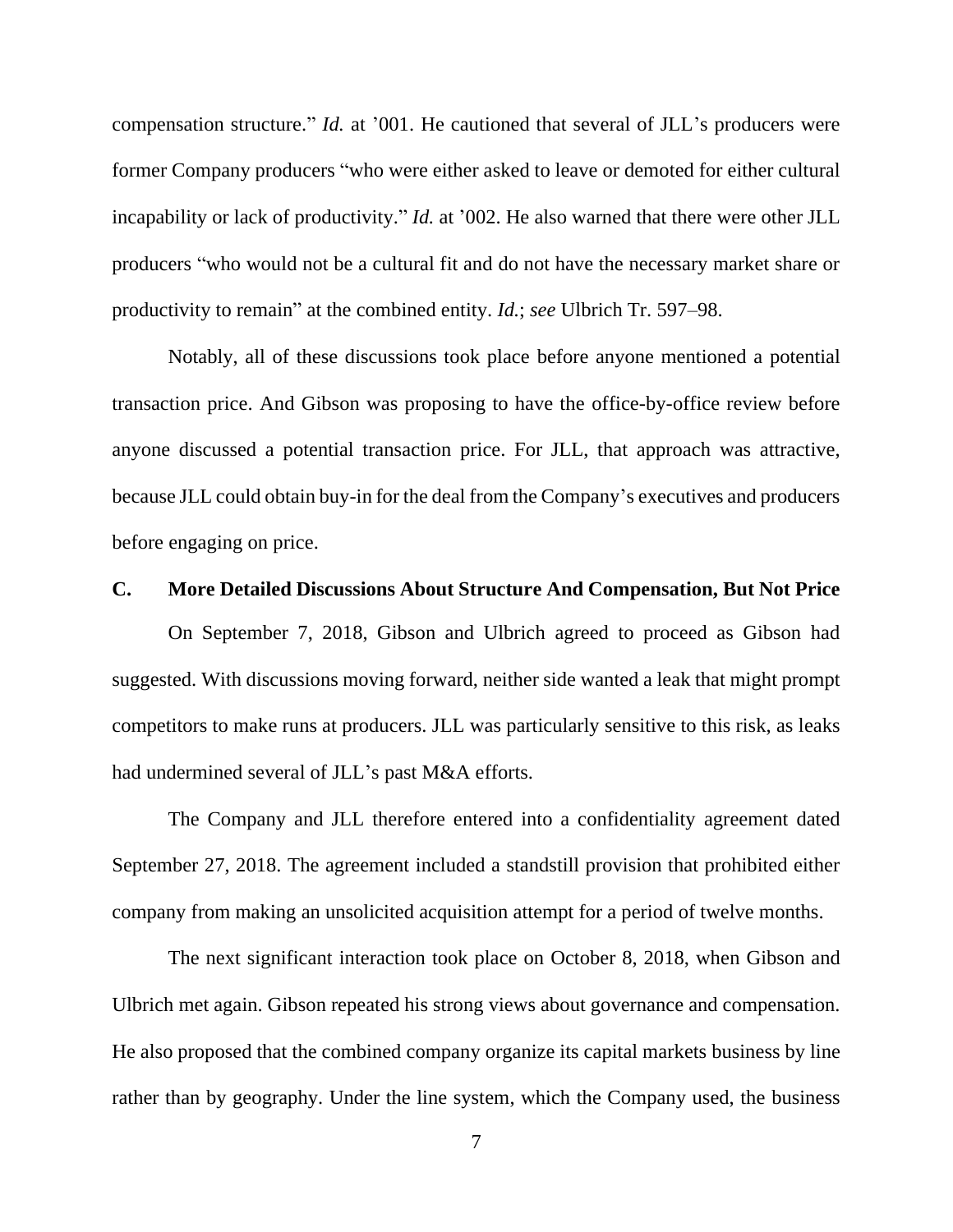units within a particular line of business reported to successively more senior executives in that line of business. Under the geographic system, which JLL used, the leaders of business units in a particular geographic area reported to successively more senior executives who oversaw larger geographic areas. Using a line-based organization would mean that the combined company would adopt the Company's reporting structure.

After the meeting, representatives of JLL and the Company exchanged organizational charts. By this point, Gibson and the other members of the Executive Committee were confident that they could achieve their goal of controlling the combined entity's capital markets business. *See* JX 267 at 1–2.

Four months had now passed since Ulbrich had called Gibson to explore a potential transaction. Still no one had engaged on price. When the topic came up on October 25, 2018, during a call between Gibson and Greg O'Brien, the CEO of JLL's Americas division, Gibson indicated that he did not think the price would be an issue and that his management team was "ready to run at this hard." JX 273 at 2. O'Brien reported to his side that Gibson "wants this to happen" and valued "more structure than price." JX 271.

#### **D. JLL Floats A Price.**

On November 7, 2018, during a meeting in New York, Ulbrich told Gibson that JLL valued the Company preliminarily at between \$45 and \$46 per share. At the time, the Company's stock was trading around \$38 per share, so the range reflected a premium of 12–14%. Ulbrich proposed mixed consideration consisting of 50% cash and 50% stock.

Gibson declined to engage on price, stating that "neither party had sufficient information to determine appropriate valuations at that point in time and further work on

8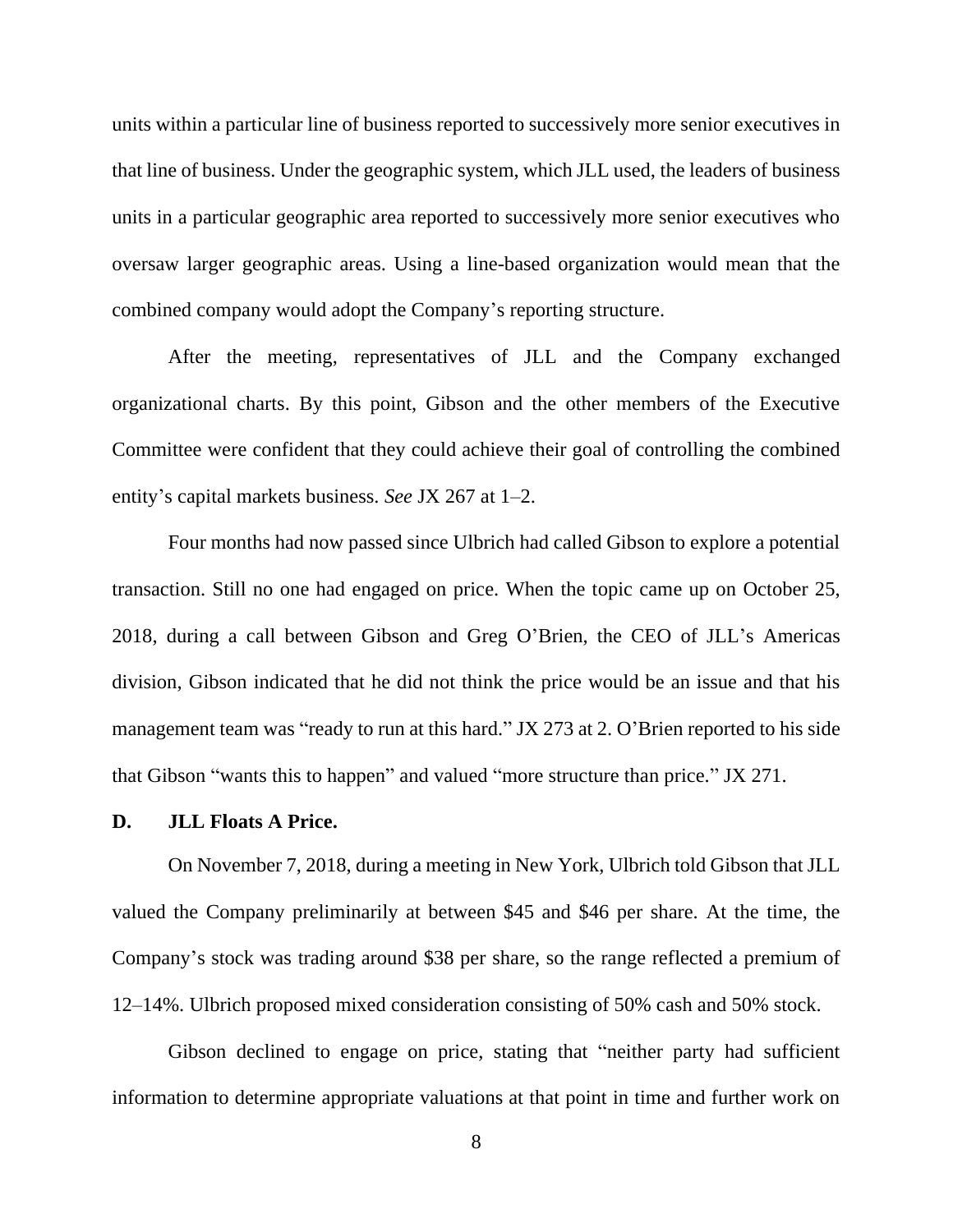governance . . . should occur before further discussions on price." JX 1258 at '118; *accord* Gibson Tr. 40–41. Gibson thus expressly prioritized governance over price.

After the November 7 meeting with Ulbrich, Gibson provided the Board with an update, and the Board decided it was time to hire a financial advisor. On November 13, Gibson and two of the outside directors met with Morgan Stanley & Co. LLC. Gibson had known Guy Metcalfe, Morgan Stanley's Global Chairman of Real Estate, since 2007, and the Company had used Metcalfe on other transactions. On November 14, the Board authorized management to hire Morgan Stanley and continue discussions with JLL. The Company did not interview other potential financial advisors. Gibson Tr. 54.

Over the next two weeks, Gibson, Thornton, and other members of the Executive Committee held multiple phone calls with JLL's management team to discuss the structure and makeup of the combined company's U.S. capital markets business. On November 21, 2018, Gibson described the results of those discussions in an email to the Expanded Executive Committee, a broader group that included the members of the Executive Committee plus another nine individuals comprising the next layer of management.

Gibson explained that the discussions had focused on governance, compensation, and cultural fit. He boasted that "at present we are at about 90% of every single thing we have requested which in and of itself is unusual in these types of situations." JX 368 at 1. He noted that he had obtained significant concessions from JLL on the staffing and leadership of various offices, including the ouster of producers and other personnel at JLL whom Gibson regarded as "cultural misfit[s]." *Id.* at 2. His email did not contain any information about the pricing of a potential transaction.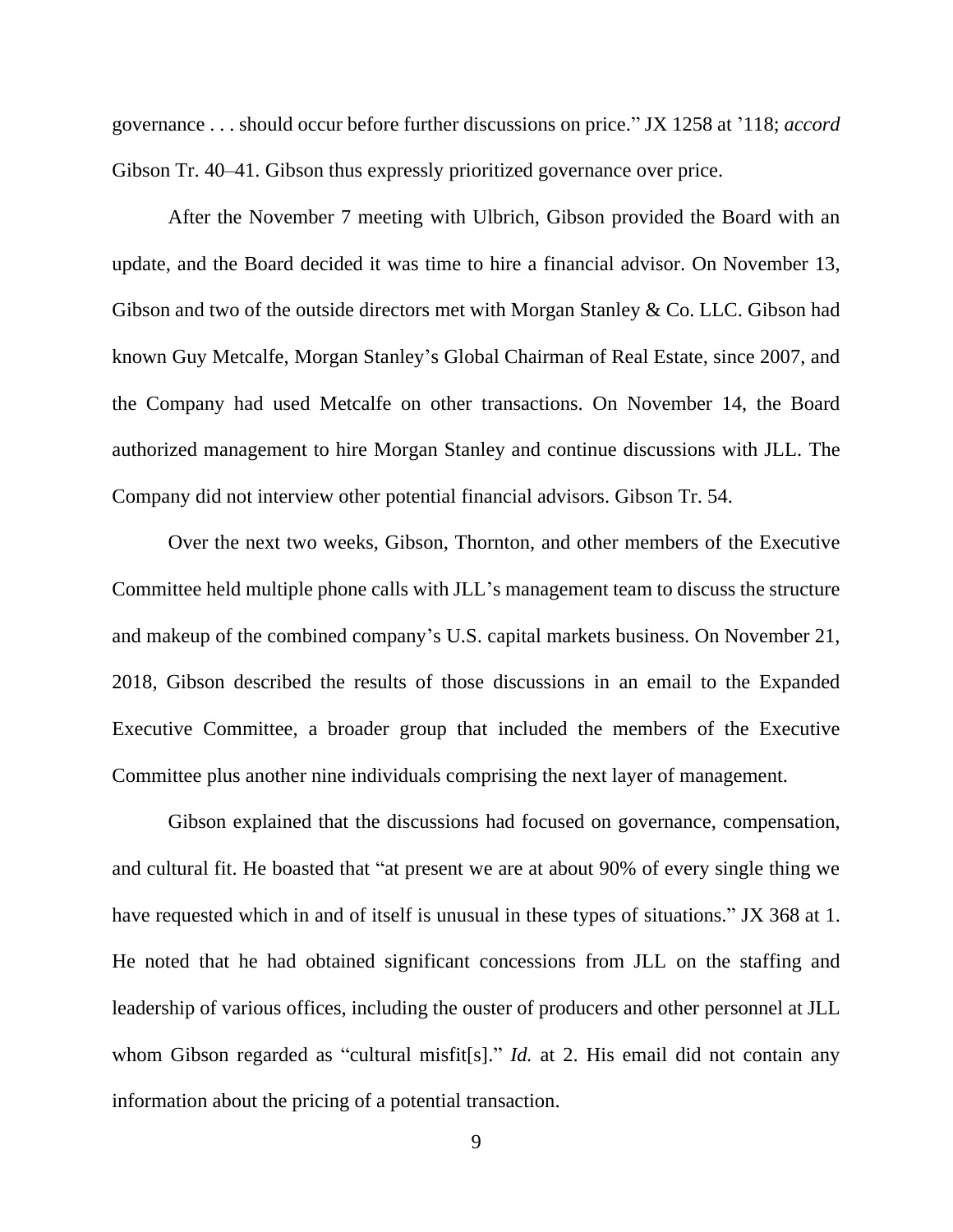### **E. The November 29 Meetings**

On November 29, 2018, the Board convened so that Morgan Stanley could provide a preliminary assessment of the value of the Company and offer guidance on a sale process. Morgan Stanley's valuation analyses produced a range of values between \$34.11 and \$52.82 per share for the Company. JX 382 at 16. Morgan Stanley had not received any projections from management; it relied on a set of projections in an analyst report prepared by Keefe, Bruyette & Woods, Inc. ("KBW"), another investment bank. Morgan Stanley's presentation noted that "[s]ubsequent work if appropriate could employ internal projections." *Id.* at 10.

Morgan Stanley's presentation also discussed other potential acquirers. The list included Colliers International, Jefferson, CBRE, Cushman & Wakefield, Savills, and Newmark Knight Frank. Morgan Stanley estimated that the other bidders could pay between \$28.07 and \$58.55 per share for the Company. *Id.* at 29.

During the meeting, Company management stressed that JLL had "largely agreed to retain our governance structure," with the pro forma organizational charts showing Company employees comprising "89% of the total leadership headcount." JX 387 at '960; *see id.* at '963. Company management also noted that the Company's "significant leaders will likely have to sign employment agreements" with JLL, which would "require compensation." *Id.* at '961.

During the meeting, the Board discussed forming an independent committee to negotiate with JLL. The directors decided against it. They thought Gibson and Thornton were appropriate negotiators because they would not receive any special compensation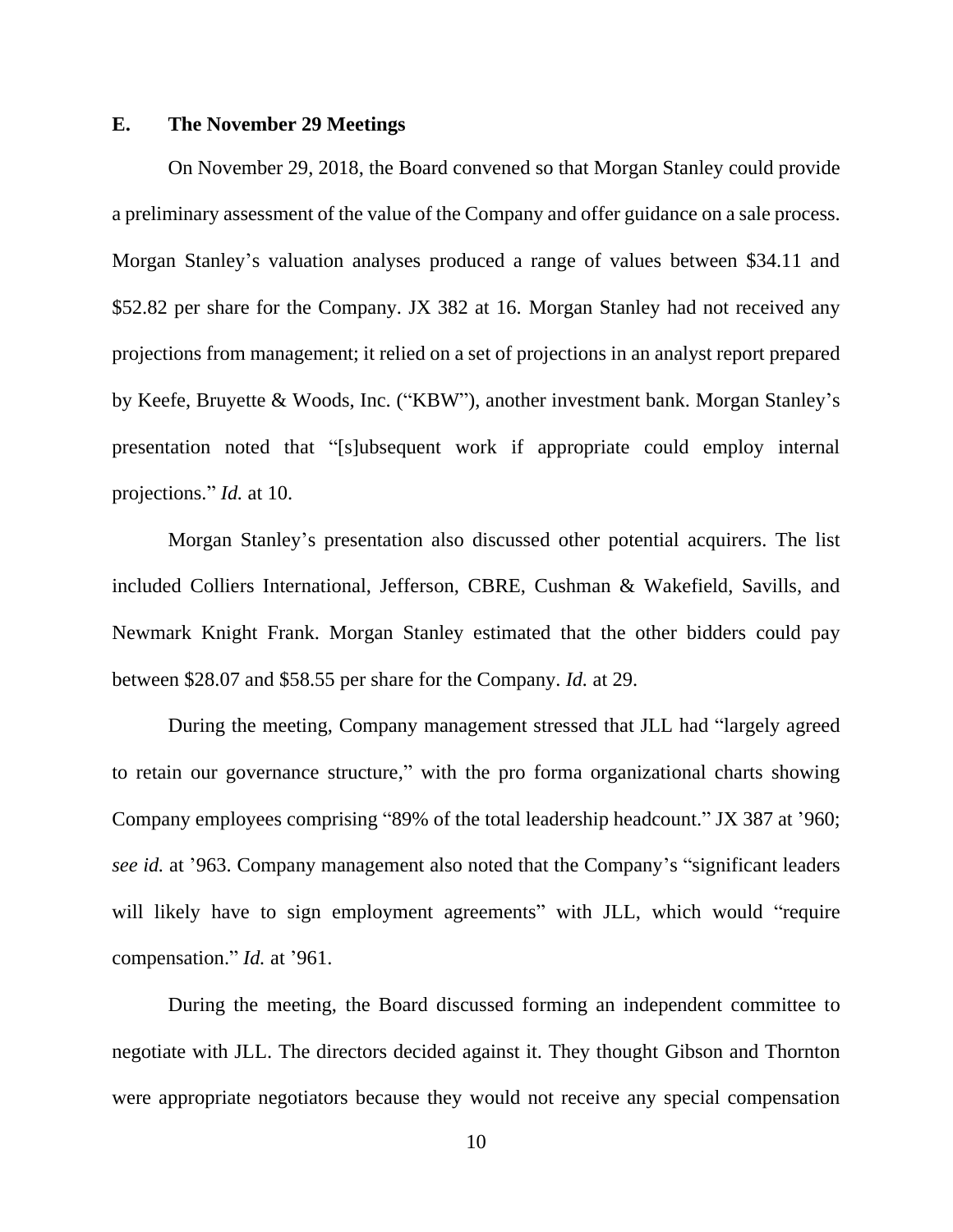from the transaction and "were major shareholders of the company." McAneny Tr. 446. As a result, Gibson continued to lead the negotiations.

Later on November 29, 2018, Gibson met with Ulbrich and Bloxam in London. Ulbrich again stated that JLL was prepared to pay between \$45 and \$46 per share for the Company. Gibson said that the Company would consider the proposal, but that he would need a price of "\$50 or higher." JX 384. Ulbrich responded that JLL's stock was undervalued such that JLL's offer was the equivalent of \$62 per share. Gibson demurred. They agreed to "call our bankers and have them work on a model that we could both work from." *Id.* By this point, the JLL Board had already given Ulbrich "full authority . . . to execute" a transaction. *Id.* JLL's internal analyses showed a transaction could be accretive for JLL at prices as high as \$50 per share. JX 329 at '010; *see id.* at '012.

After the meeting, Gibson spoke with his colleagues about having Morgan Stanley prepare a "financial model that we can use to truly value HFF and show [JLL] why we believe x is the right price." JX 391; Gibson Tr. 58. He wanted Morgan Stanley to "analyze JLL's financial information in great detail" to determine the value of the combined company. Gibson Tr. 57. Despite six months of discussions, Gibson did not think his side had enough data about JLL to price the deal. JX 400.

By this point, the Company already could have obtained the information that Gibson wanted. The issue was only coming up in December because Gibson had prioritized negotiations about governance, employees, and compensation.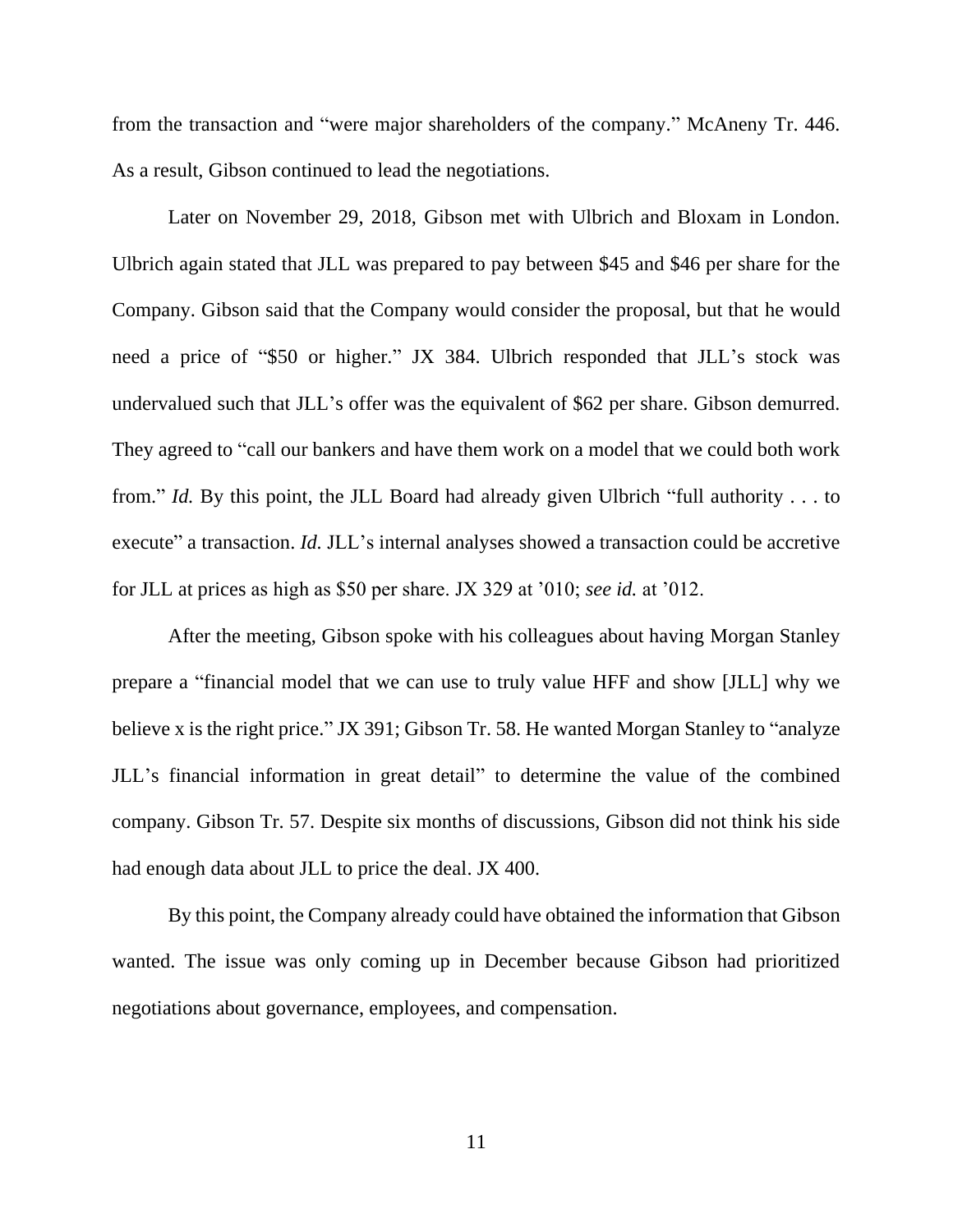## **F. The Parties Exchange Term Sheets.**

JLL had hired J.P. Morgan as its financial advisor. On December 8, 2018, J.P. Morgan sent a term sheet to Morgan Stanley that proposed consideration per share of \$22.50 in cash plus 0.156 shares of JLL stock. The stock consideration was designed to equate to \$22.50 per share. JLL thus proposed a price of \$45 per share, the lower end of the range of \$45 to \$46 per share that Ulbrich had twice mentioned.

Morgan Stanley did not send the term sheet to the Company. Internally, Metcalfe asked how the price was "so far off" what management expected, describing it as "a major buzz kill if not more." JX 423 at '004. A colleague noted that the bankers had not yet agreed on a model and did not have a shared view on synergies. *Id.* at '003–04. Morgan Stanley viewed other proposed terms as favoring JLL, including a 4% termination fee for JLL with no mirror-image termination fee for the Company and a one-way exclusivity commitment that bound the Company but not JLL. *Id.* at '002.

Morgan Stanley asked J.P. Morgan to resubmit the term sheet without the price term, and J.P. Morgan accommodated that request. The revised term sheet proposed only a mixed cash and stock deal with JLL's stock valued at its ninety-day volume-weighted average price ("VWAP"). JX 430 at '003–04. J.P. Morgan also backed off the other onesided terms. The revised term sheet contemplated "customary non-solicitation terms" subject to a "fiduciary out" and a 4% termination fee if either side breached the agreement or terminated it to accept a superior proposal. *Id.* at '006–08.

The term sheet contemplated the execution of "[e]mployment and retention agreement(s)" for "a mutually agreed to list of [Company] employees." *Id.* at '003. It also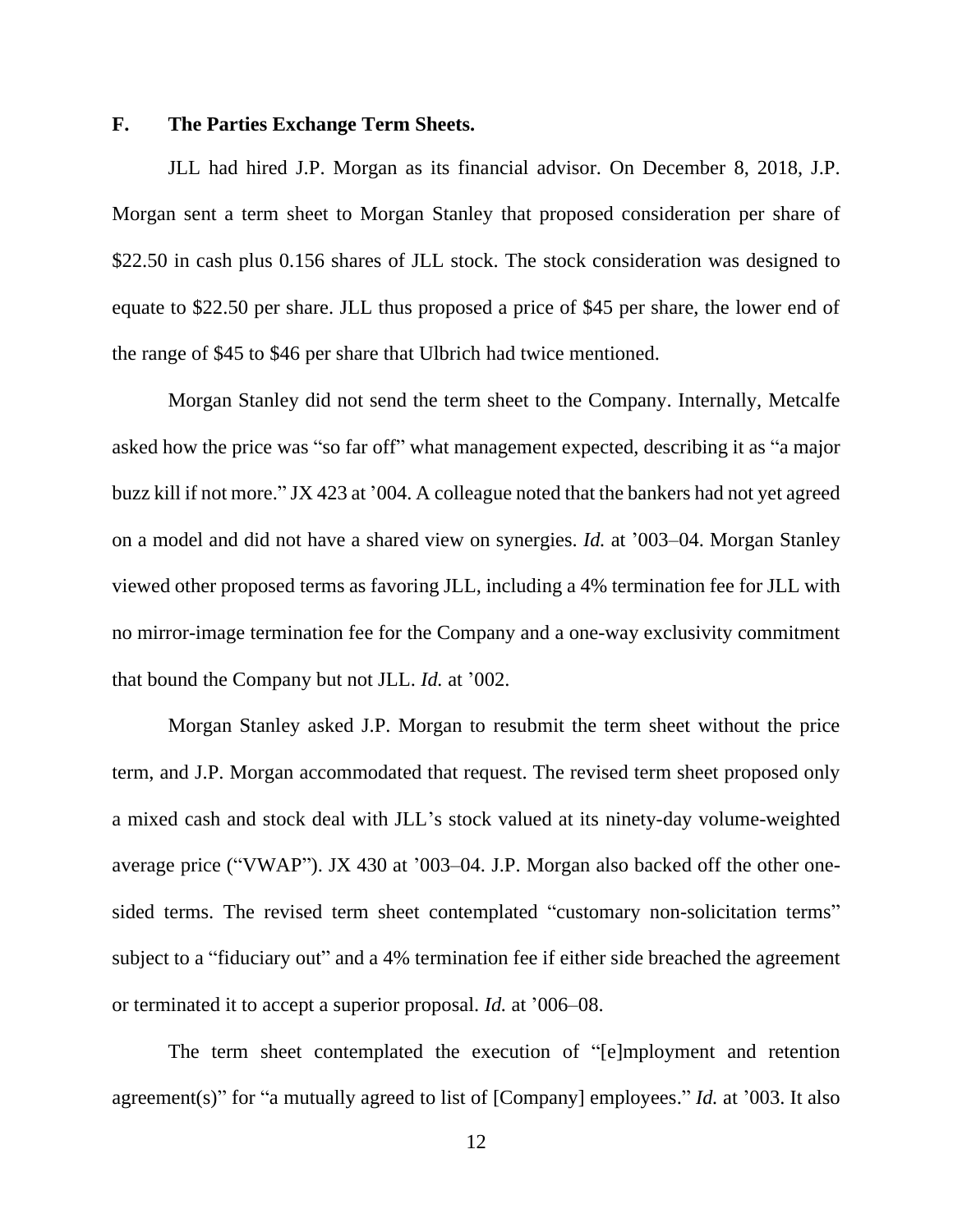required that members of the Board, senior Company management, and "significant insider stockholders" execute voting agreements in favor of the transaction. *Id.*

On December 13, 2018, the Company countered with its own term sheet. JX 442. It shortened the period for valuing JLL's stock from a ninety-day VWAP to a thirty-day VWAP. The Company also added a go-shop provision that would permit the Company to solicit competing bids during the forty days after execution of the merger agreement. If the Company terminated the agreement to accept a superior proposal during the go-shop period, then the Company would pay a termination fee equal to 1.25% of the transaction price. If the Company terminated the agreement after the go-shop period, then the Company would pay a termination fee equal to 2.5% of the transaction price.

The Company's term sheet specified that Gibson and Bloxam would serve as cochairs of JLL's Global Capital Markets Board. It also specified personnel for the senior leadership team of the combined company and the leadership team for JLL's U.S. Capital Markets organization. The term sheet provided that the combined company would retain the Company's existing governance structure. The membership of the Executive Committee and the Expanded Executive Committee would remain unchanged, except that two JLL executives would be added.

On December 14, 2018, the Company made an electronic data room available to JLL. It contained documents about the Company's corporate structure, financial performance, operations, and employee compensation.

Meanwhile, JLL resisted providing detailed financial information to the Company. Neither HFF nor JLL provided guidance to Wall Street, and JLL took the position that it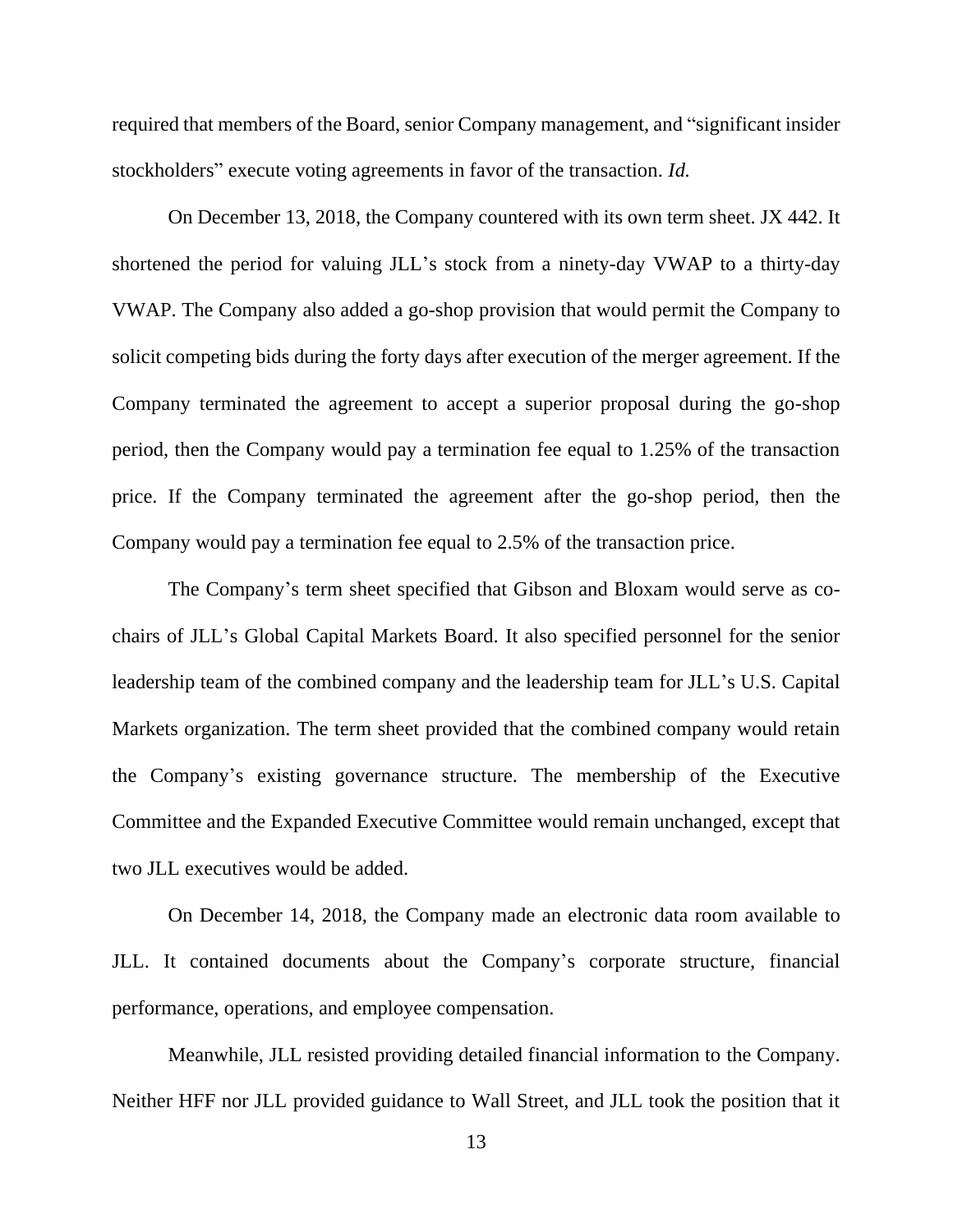would not share forward-looking information because of that policy. For example, JLL's lawyers argued that any forecast that JLL provided would need to appear in the proxy statement, which they thought was undesirable. JX 457 at '002. The Company's lawyers suggested that Morgan Stanley could "'work around this issue' via other means." *Id.* The lawyers' fix was for Morgan Stanley to "review analyst reports as to consensus views on [JLL's] forward earnings / valuation," then to "[g]et guidance from [JLL's] management team" as to how to modify the analyst information and assumptions for Morgan Stanley's model. *Id.* The lawyers thus wanted JLL to share forward-looking information in substance, but in a way that would not create a paper trail.

JLL's executives overruled the lawyers. The executives anticipated that if Morgan Stanley started from analyst estimates and did not have access to JLL's internal projections, then Morgan Stanley and the Company would place a lower value on JLL's stock and demand a higher exchange ratio. Ulbrich decided that JLL would share its forecasted earnings per share for 2018 and 2019. *Id.* at '001.

#### **G. The Retention Payments**

On January 9, 2019, the Company sent Morgan Stanley a list of proposed retention payments for its key producers. The Company wanted JLL to pay a total of \$111.5 million in retention payments to fifty-one producers. Of this amount, \$96 million would go to a top tier of twenty-nine producers, and another \$15.5 million would go to a second tier of twenty-two producers. The payments would take the form of 50% cash and 50% stock, with the stock "freely transferable at time of vesting." JX 500 at '002. None of the producers needed to remain employed for the stock consideration to vest.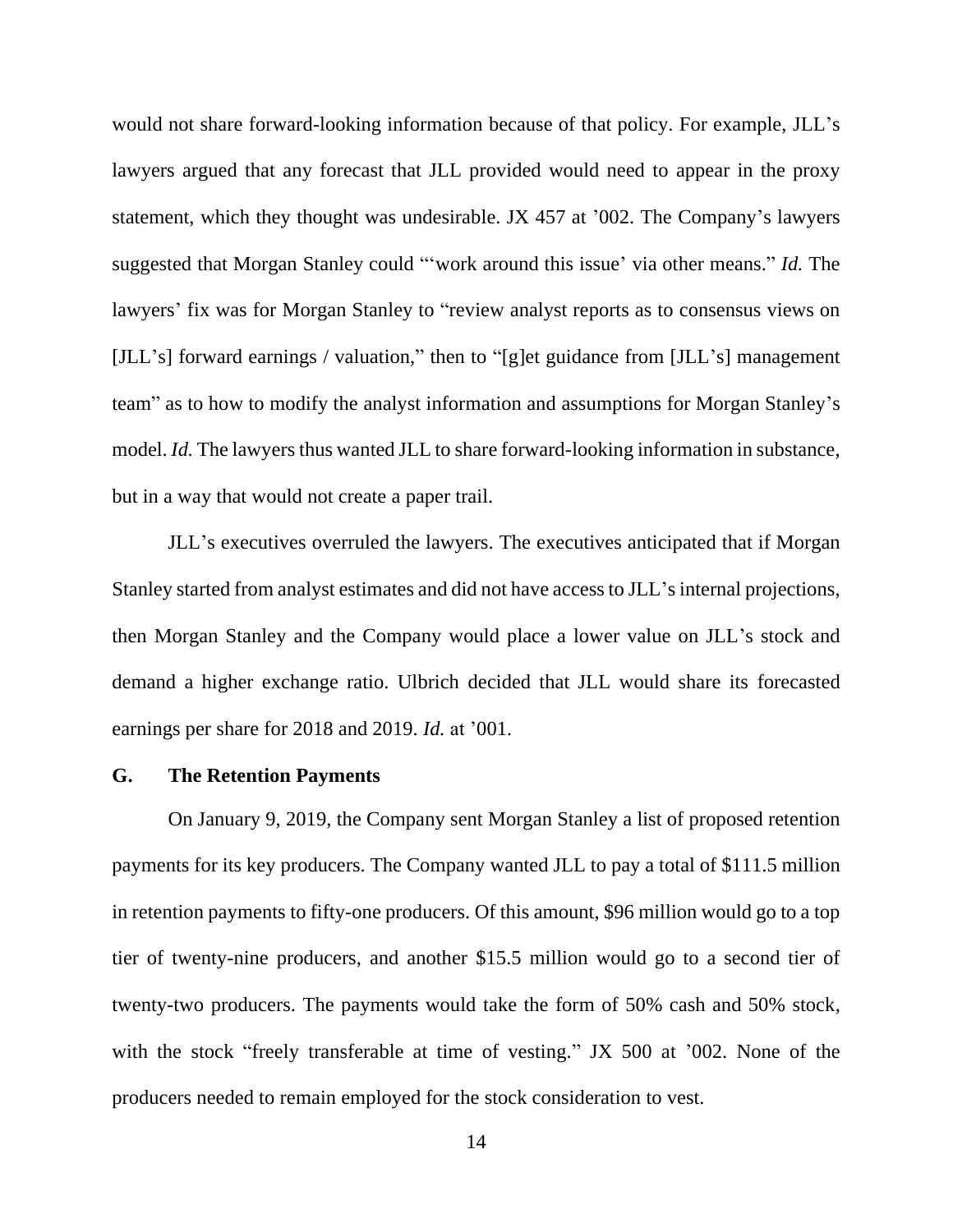Morgan Stanley thought the ask was too rich. Metcalfe stated, "This comes across as 100% payout. Nothing here re fixed vs. variable. Comes across as not retention/performance incentives, but a payoff." JX 501 at '002.

Metcalfe suggested restructuring the retention arrangements so that 50% of the payments would be fixed, 25% of the payments would depend on "reasonable performance goals," and the remaining 25% would be based on the discretion on the combined company's leadership. Metcalfe's colleagues agreed with him. *Id.*; JX 503 at '001.

After a discussion between Goodson and Metcalfe, Morgan Stanley sent JLL a moderately revised proposal. The revised terms required that a producer remain employed for her stock-based payment to vest. JX 500 at '002. Otherwise, the terms remained the same. Metcalfe wrote to a colleague that he thought "the optics could be viewed as offputting" because the retention payments looked like a payout rather than a retention package. JX 503 at '001. He added that "if we were selling the business and not managing it, our ask is fine. But we're selling it and supposed to be leading it and the ask seems rich in that regard." *Id.*

Over the next three weeks, the Company and JLL had extensive discussions about the retention agreements. During the same period, Gibson continued *not* to negotiate with JLL over the deal price. The management team's areas of focus suggested that the deal was effectively done at the price range JLL had specified. To counteract that impression, the Board instructed Morgan Stanley to tell J.P. Morgan that the parties did not yet have a deal and that any future proposal would have to provide a total value of \$47 or more. That price would be net of transaction expenses and incentive arrangements. PTO  $\P$  114-15.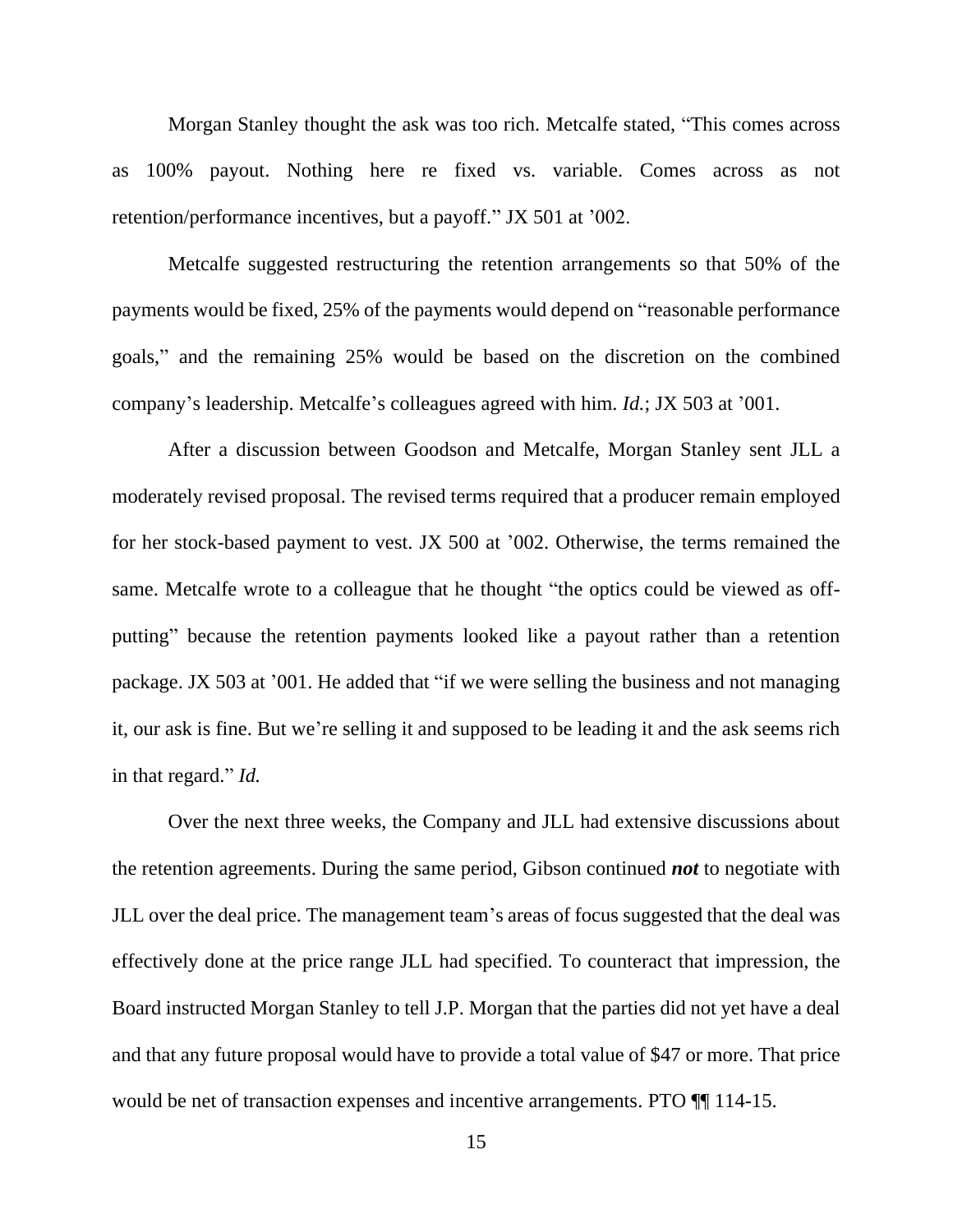On January 19, 2019, Gibson met with two senior JLL executives—Gates and Jay Koster, the Group Head of Capital Markets and Investor Services for JLL's Americas business—to discuss aspects of the transaction. One issue was who would bear the cost of the retention payments. Gibson and Thornton thought JLL should bear the cost. Gates and Koster responded that the deal price should be reduced to account for the retention agreements. Koster Tr. 484–86. They chose not to debate the point further.<sup>3</sup>

#### **H. The Parties Reach Agreement On Price.**

In a flurry of discussions between February 7 and February 17, 2019, the parties reached agreement on price. J.P. Morgan kicked off the discussions by providing an updated term sheet on February 7 that specified deal consideration or \$46 per share, comprising \$23 in cash plus 0.159 shares of JLL common stock. The term sheet removed the go-shop, added a force-the-vote provision, and lowered the termination fee to 3.75% of the transaction consideration. JX 674.

The next day, J.P. Morgan provided "a file with [an] overview of synergies." JX 683. The file contained a single page that contained an estimate of \$60 million in synergies.

<sup>&</sup>lt;sup>3</sup> JX 554 at 3; *accord* Koster Tr. 484–85. The proxy statement asserts inaccurately that by January 9, 2019, "it was the understanding of HFF's senior management and HFF's advisors that the actual per share price paid to HFF stockholders would be reduced by the amount of transaction expenses (including retention payments) to be paid in any transaction." JX 1258 at '123. The record evidence demonstrates that there was no agreement by that point and that Company management wanted JLL to pay a price that excluded the value of the retention payments, such that JLL would bear the cost. Koster Tr. 484–86; *see* JX 552 at 1. At the same time, the record reflects that JLL ultimately paid a net price that included the value of the retention payments, so that the Company's stockholders bore the cost.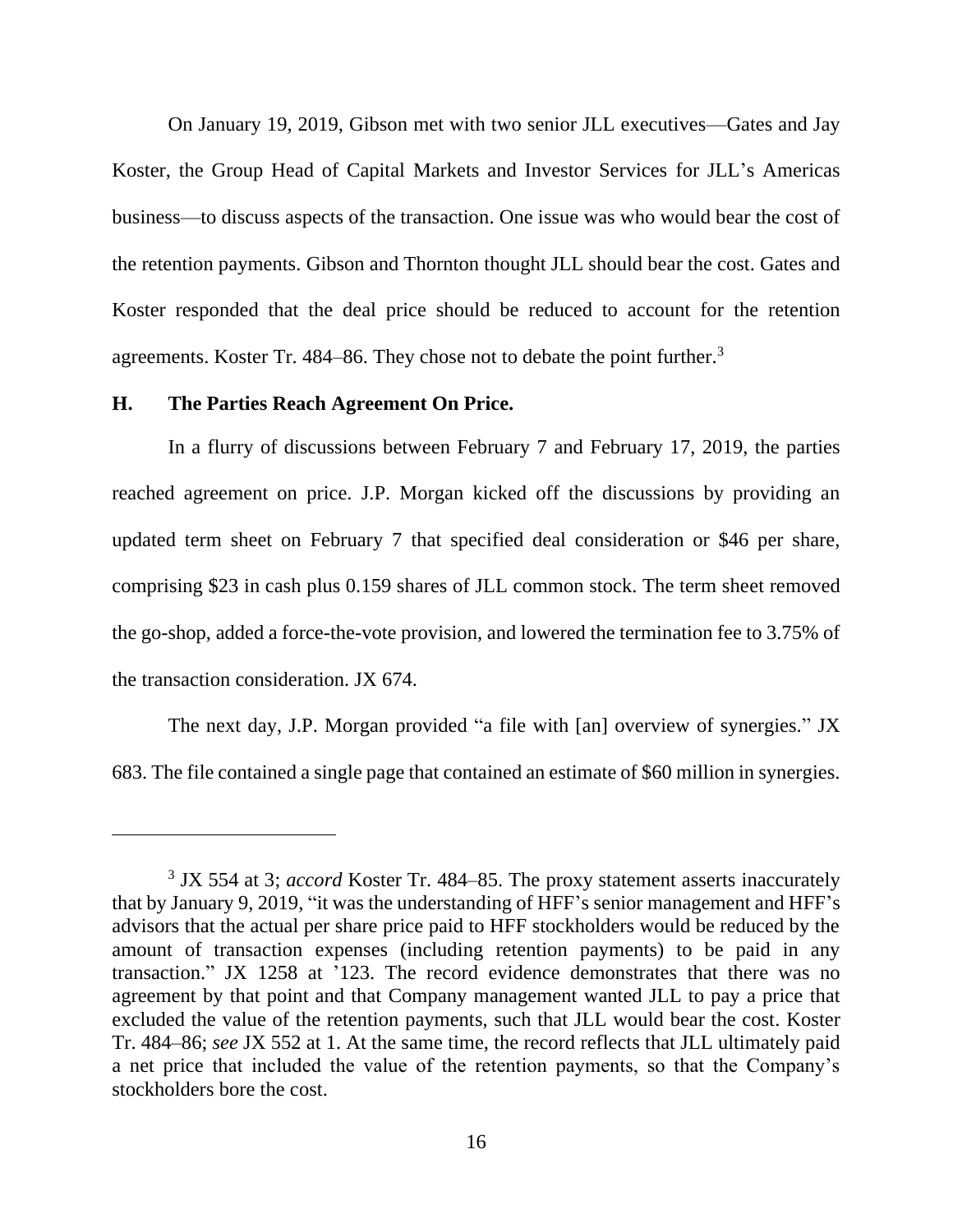It did not provide any backup data or explanatory details. On February 9, 2019, J.P. Morgan shared its merger model. *See* JX 690 at '003.

Morgan Stanley was nonplussed. Metcalfe responded:

Is this (and yesterday's) email all you are providing us??? Not particularly helpful. We had discussed getting your transaction valuation creation analysis (#3 principally and #2 on your list yesterday), the output of which seemed to be an anchor on your valuation. We really need to understand your perspective and math on the foregoing as a matter of deal merit and deal math. It's quite unusual for there to not be a more open book on this.

*Id.* at '002; *see* JX 1310 at '025 (Metcalfe informing the Board about "Morgan Stanley's view that additional information should be sought from JLL to understand the basis of JLL's proposal and expected synergies.").<sup>4</sup> J.P. Morgan contended that what it sent comprised "the entire framework for the multiples based value creation," missing only JLL's perspective on 2019 EBITDA. JX 690 at '001. J.P. Morgan suggested that the Company use Wall Street analyst reports to analyze the synergies. *See* JX 686 at '002.

<sup>&</sup>lt;sup>4</sup> At trial, Metcalfe tried to downplay the import of his email to J.P. Morgan, calling it "a little bit of acting." Metcalfe Tr. 285. He claimed the primary intended audience was his team at Morgan Stanley, whom he was "coaching and teaching about how I want to negotiate or how I want to interact with the other side on matters that . . . could impact valuation." *Id.* at 284. That explanation was not credible, and Metcalfe undermined it in later testimony. Elaborating, he stated that "in a negotiation, there are two ways to get somebody to pay a higher price than they want to pay: One is just to say, no, that's not high enough . . . ; and the other is to see if you can identify conservativeness or holes in their logic or be able to convince them that the glass is half full, not half empty. And so I usually take both of those [tacks]. But I can only take the second [tack] if I can get more information from the other side around what numbers they are using to see if I can identify . . . perhaps some vulnerabilities that I can use from a negotiating standpoint." *Id.* at 285– 86. In his email to J.P. Morgan, Metcalfe was pursuing the second strategy. He lacked information that he needed to negotiate, and he was trying to get it.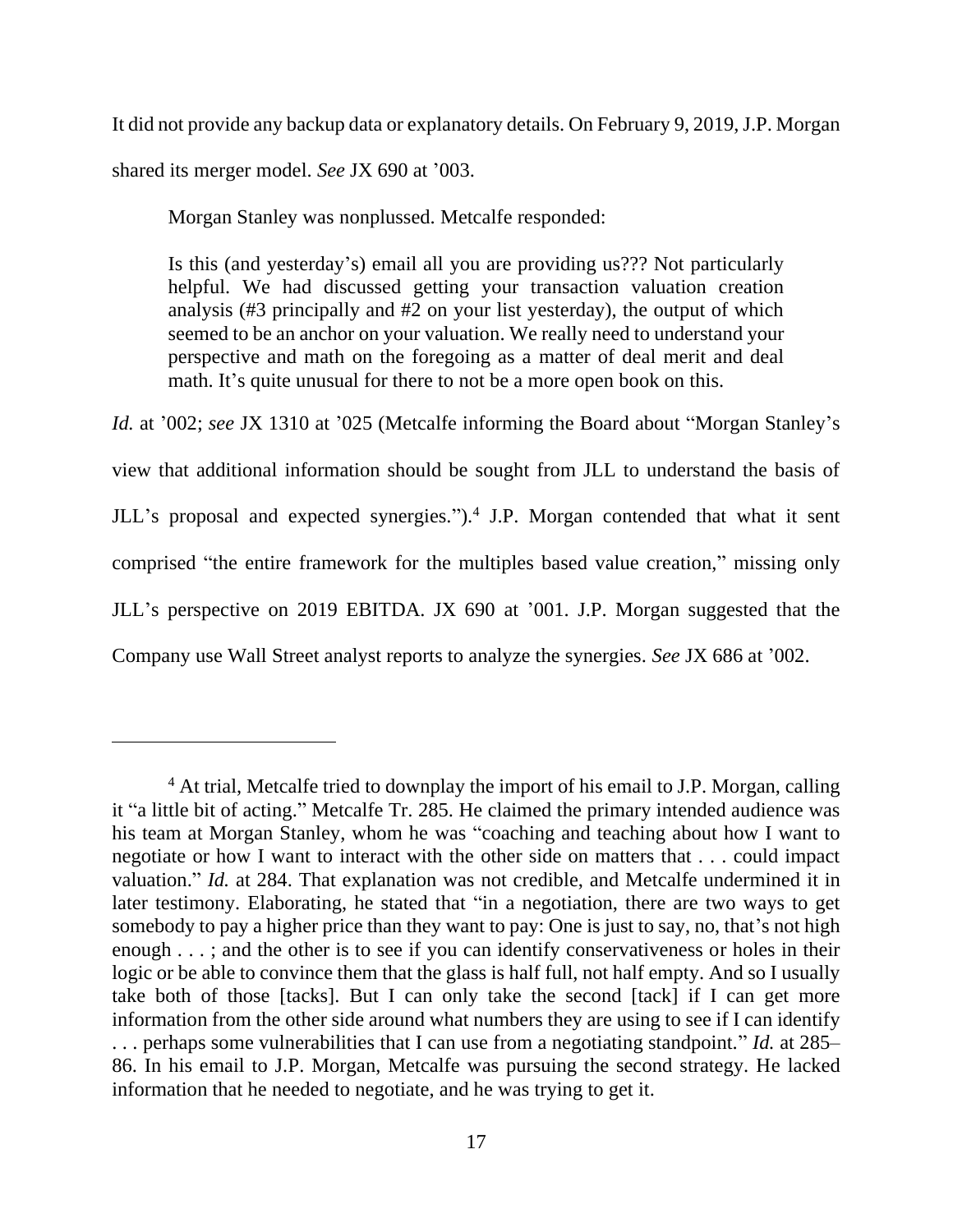The documents that JLL gave the Company were not the entire framework for JLL's analysis. They also did not reveal all of the synergies JLL had identified. For example, the page omitted an additional \$14 million in synergies that JLL identified in its internal estimates. Koster Tr. 519–20. That said, JLL had no obligation to provide the Company with more information. It was entitled to draw a line in the sand.

Morgan Stanley knew that without reliable information about synergies, it would be difficult for the Company to extract a share of their value. Morgan Stanley therefore tried to replicate J.P. Morgan's analysis.

As part of its effort to recreate JLL's synergy calculations, Morgan Stanley asked the Company's management team for any information about their synergy discussions with JLL. Management responded that there had been discussions, but they had involved JLL asking questions and the Company providing answers. The Company had not had conversations in which JLL had provided information. Goodson stated that neither she nor Conley felt "qualified to provide any synergy numbers, because we have no idea what's on the other side." JX 703 at 1.

After this exchange, Morgan Stanley accepted the reality that "we weren't getting detail on their expense structure." Metcalfe Tr. 356. Morgan Stanley therefore accepted the one-page estimate that JLL provided. *Id.* at 281–83. To assess merger synergies, Morgan Stanley used that page and a single analyst report by Raymond James. *See* JX 1063 at 22.

On February 11, 2019, the Board met to discuss the latest term sheet. Morgan Stanley advised that JLL could "increase its offer to \$48 per share while still reaping the benefits of certain synergies and advantages from a transaction." JX 1310 at '027. The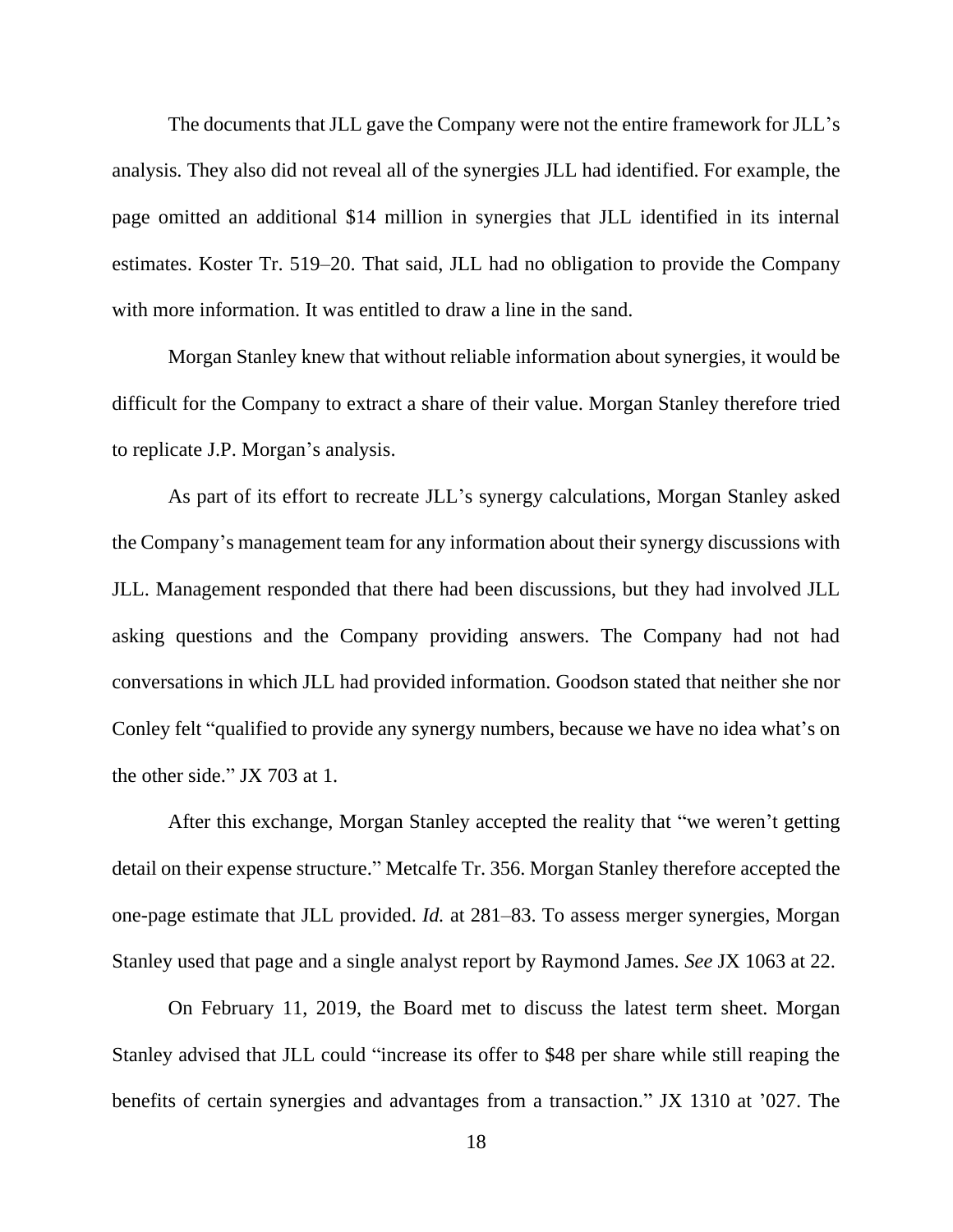Board authorized Morgan Stanley to ask for a price of \$48 per share, but instructed them to wait until after JLL released its earnings. McAneny Tr. 426–27; JX 1310 at '027.

On February 12, 2019, JLL reported its results for the fourth quarter of 2018 and the full year. After the announcement, JLL's share price increased from \$146.27 to \$166.15. Because of the increase in JLL's trading price, JLL's earlier offer of \$23 in cash plus 0.159 shares of JLL common stock now had a value in excess of \$49 per share. Rather than asking for a package of consideration worth \$49 per share, the Board authorized Morgan Stanley to make a counteroffer that kept the stock component at 0.159 shares and increased the cash component to \$24 per share. At JLL's trading price, that option carried a value of \$50.42 per share.

On February 13, 2019, Morgan Stanley presented the Company's counteroffer to J.P. Morgan. J.P. Morgan responded that JLL would not accept the offer, but would consider keeping the stock component at 0.159 shares and increasing the cash component to \$23.25 per share.

Later on February 13, 2019, Morgan Stanley countered up with two options. The first option was identical to Morgan Stanley's previous offer, which kept the stock component at 0.159 shares and increased the cash component to \$24 per share. By then, JLL's stock price had declined to \$163.62 per share. As a result, the first option carried a value of \$50.02 per share. The other option was to reduce the stock component to 0.1513 shares and increase the cash component to \$24.76 per share. That option carried a value of \$49.52 per share.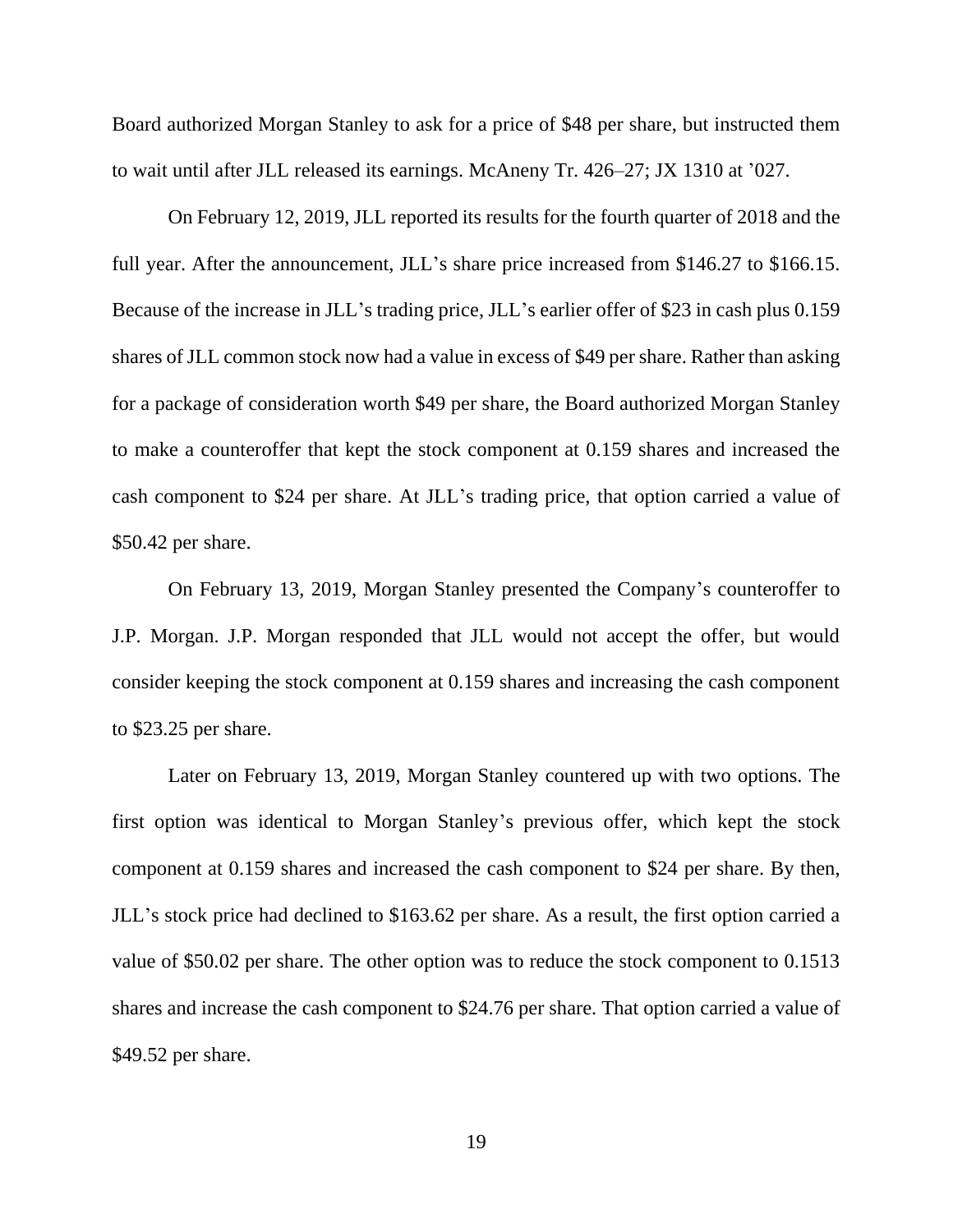On February 15, 2019, the JLL Board authorized Ulbrich and JLL's management to make any of three alternative offers. The first kept the stock component at 0.159 shares and increased the cash component to \$23.33. At JLL's trading price, that option carried a value of \$49.35 per share. The second was to reduce the stock component to 0.1498 shares and increase the cash component to \$24.51 per share. At JLL's trading price, that option carried a value of \$49.02 per share. The third option was to reduce the stock component to 0.1505 shares and increase the cash component to \$24.63 per share. At JLL's trading price, that option carried a value of \$49.25 per share.

JLL's management decided on the second option, which valued the Company at \$49.02 per share. J.P. Morgan communicated the offer to Morgan Stanley, who responded that JLL would need to increase its offer by at least \$0.50 per share.

On February 16, 2019, Ulbrich called Gibson. He offered aggregate consideration of \$49.46 per share, comprising \$24.63 in cash and 0.1505 shares of JLL common stock, which by then had increased to \$164.96 per share.

Later that day, the Company accepted JLL's offer. Only after accepting the deal did Morgan Stanley ask Gibson how the Company planned to handle a possible decline in the value of JLL's stock price. Morgan Stanley suggested a floating exchange ratio to keep the value of the stock component at \$24.63 per share. JX 760 at '001. Gibson said he would leave the matter to Morgan Stanley and asked them to "put forth the mechanism of exactly how it would work." *Id.*

No one from the Company proposed a mechanism for addressing changes in JLL's stock price. The parties instead proceeded with a fixed exchange ratio.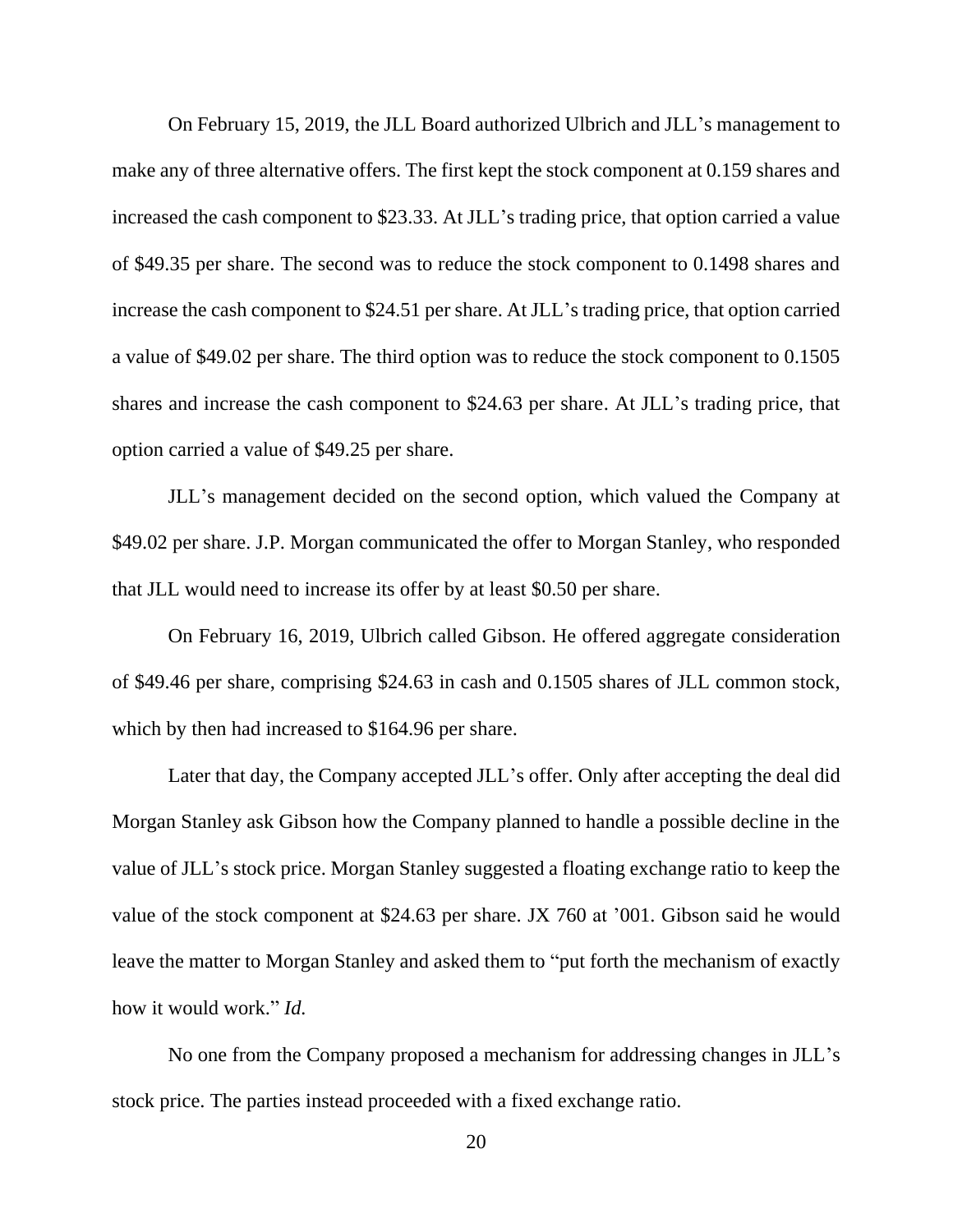## **I. Further Negotiation Over Non-Price Issues**

On February 17, 2019, the Company circulated a revised term sheet that accepted JLL's price term of \$24.63 in cash plus 0.1505 shares of JLL stock. Rather than pushing for the go-shop, the Company proposed a bifurcated termination fee with a lower fee of \$25 million if the Company terminated the deal within the first forty days after signing to accept a superior proposal. After that, the termination fee would be \$50 million.

The term sheet retained the governance provisions from the earlier term sheets. The term sheet altered the mix for the retention payments to 25% cash and 75% equity.

On February 19 and 20, 2019, the Board convened for a regular meeting. Conley presented the Company's 2019 budget, which projected revenue growth of 4%, with an "[u]pside" target of 8.4%, net income growth of 2.1% and EBITDA growth of 6.5%. JX 767 at '132, '134. Conley summarized the Company's deal pipeline, estimating that the Company's current pipeline would generate 19.1% more in net revenue than the 2018 pipeline report had indicated. *Id.* at '138.

The Board also discussed the status of the transaction. Morgan Stanley observed that the proposed consideration reflected a premium of 15.2% over the Company's stock price as of the close of trading on February 15. Morgan Stanley did not mention the possibility of a mechanism to protect against a decline in the trading price of JLL's stock. *See* JX 782 at '005 (summary of proposed terms).

On February 21, 2019, the Company announced its financial results for the fourth quarter of 2018 and for the full year, beating analyst estimates and its own projections.

21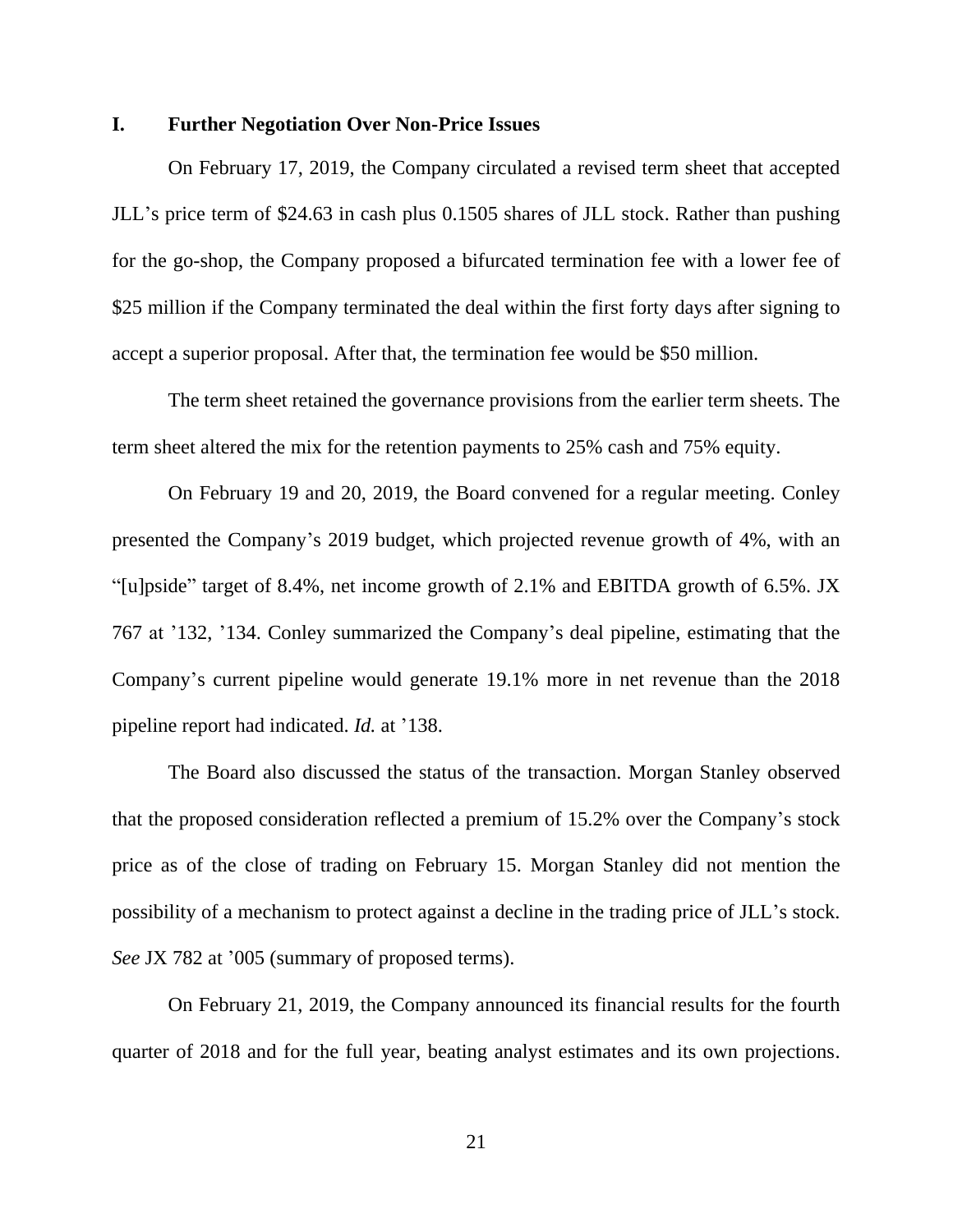Analysts reacted positively, and KBW raised its price target for the Company's stock from \$41 to \$47 per share.

Also on February 21, 2019, the lawyers revisited the bifurcated termination fee. JLL sought to eliminate it. The Company said it was not up for discussion. Four days later, JLL again sought to eliminate the two-tier structure. This time, the Company agreed, as long as the termination fee was not greater than 2.9% of equity value.

During the same period, the Company populated the data room with highly sensitive information about the Company's top producers. Internally, Metcalfe mused, "I think our client is being very naïve. . . . [Gibson] doesn't seem to understand or believe that providing this information is HIGHLY unusual if not unprecedented." JX 829. JLL provided some additional information about JLL, but nothing comparable to what the Company provided. As late as February 25, 2019, Gibson lamented that JLL "has not provided any responses to our Nov [due diligence] requests." *Id.* at '003. JLL eventually populated a data room with "only 23 files . . . , 7 of which are research reports." JX 834 at '001. A Morgan Stanley banker noted that J.P. Morgan had sent an Excel spreadsheet addressing the status of the Company's due diligence requests, but that most of the items on the list were marked either "not to be provided at this time" or "please refer to public filings." *Id.*

In an updated term sheet dated March 4, 2019, the parties memorialized their agreement on a termination fee equal to 2.9% of the Company's equity value. The March 4 term sheet also clarified that Gibson and Thornton would not receive retention payments, but would sign employment agreements with JLL with a term of four years. The other members of the Executive Committee would receive their retention payments in restricted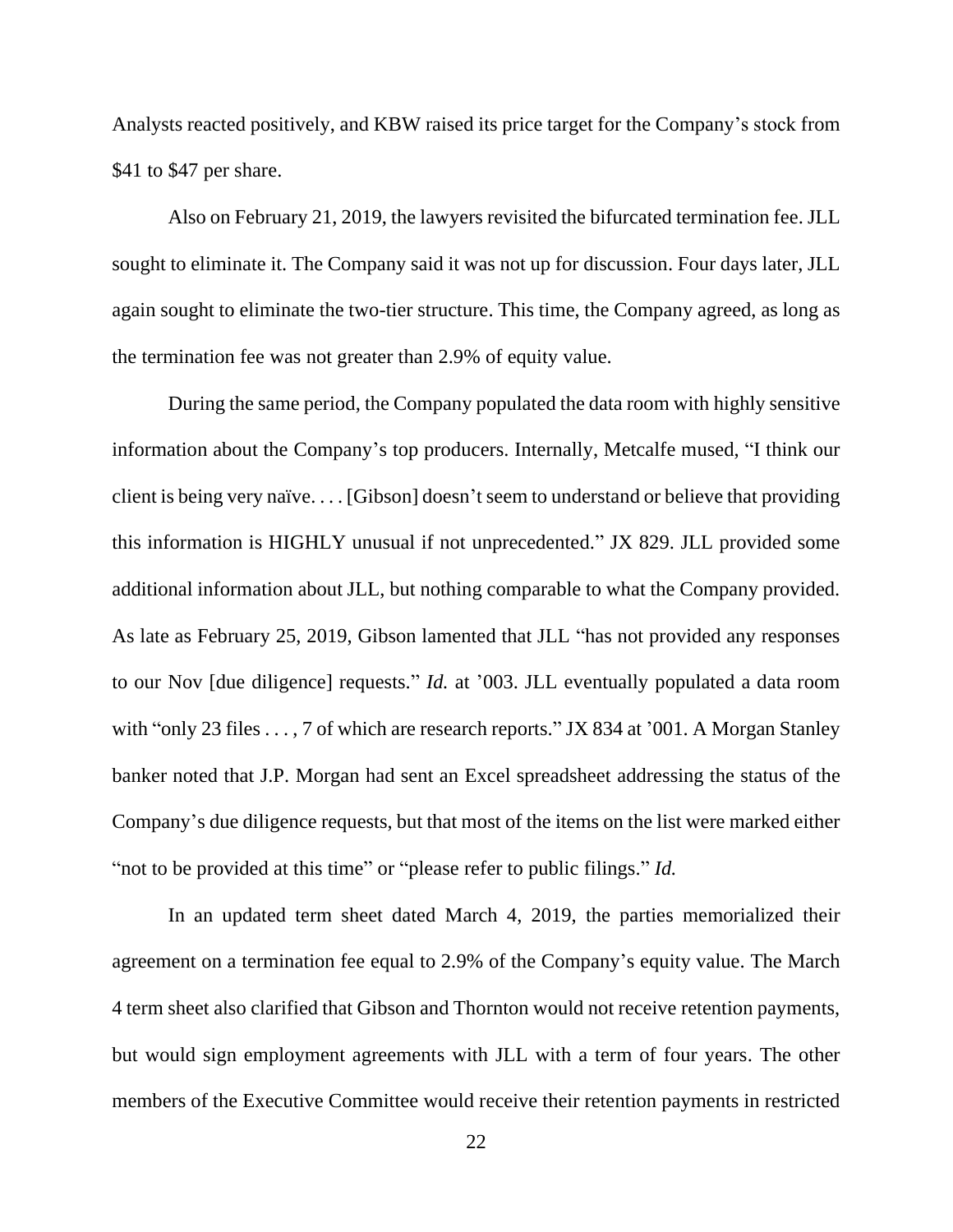stock units, subject to four-year ratable vesting. All other recipients of retention awards would receive retention awards that took the form of 25% cash and 75% stock. The cash portion was paid at closing but subject to a claw-back if the employee left during the ensuing three years. The stock portion would vest ratably over the ensuing three years.

# **J. Other Prospective Buyers Contact The Company.**

On March 8, 2019, an investment banker working for Colliers International asked an executive at the Company if Gibson would be interested in meeting with Colliers about a potential transaction. Gibson asked the executive to have the investment banker call him directly, then informed Morgan Stanley and the Company's counsel. The banker called Gibson and offered to meet when he was in Dallas. Gibson told the banker to let him know when he was in town. No meeting ever took place. Gibson Tr. 86.

On March 12, 2019, a representative of CBRE Group contacted Gibson. The Company and CBRE had engaged in on-again, off-again conversations about a potential transaction over the preceding two years, and the CBRE representative asked about resuming talks. Gibson stated that he would be happy to schedule a call. CBRE never followed up, and no call ever occurred. *Id.* at 24–25.

Gibson reported the calls from Colliers and CBRE to the Executive Committee, the Company's advisors, and the Board. The advisors recommended informing JLL and saying that if JLL wanted to proceed with its deal, then they needed to sign definitive agreements by March 18, 2019. The Board agreed, and the Company followed that course. No one affirmatively pursued the inbound inquiries from Colliers or CBRE on the Company's behalf. Gibson Tr. 87.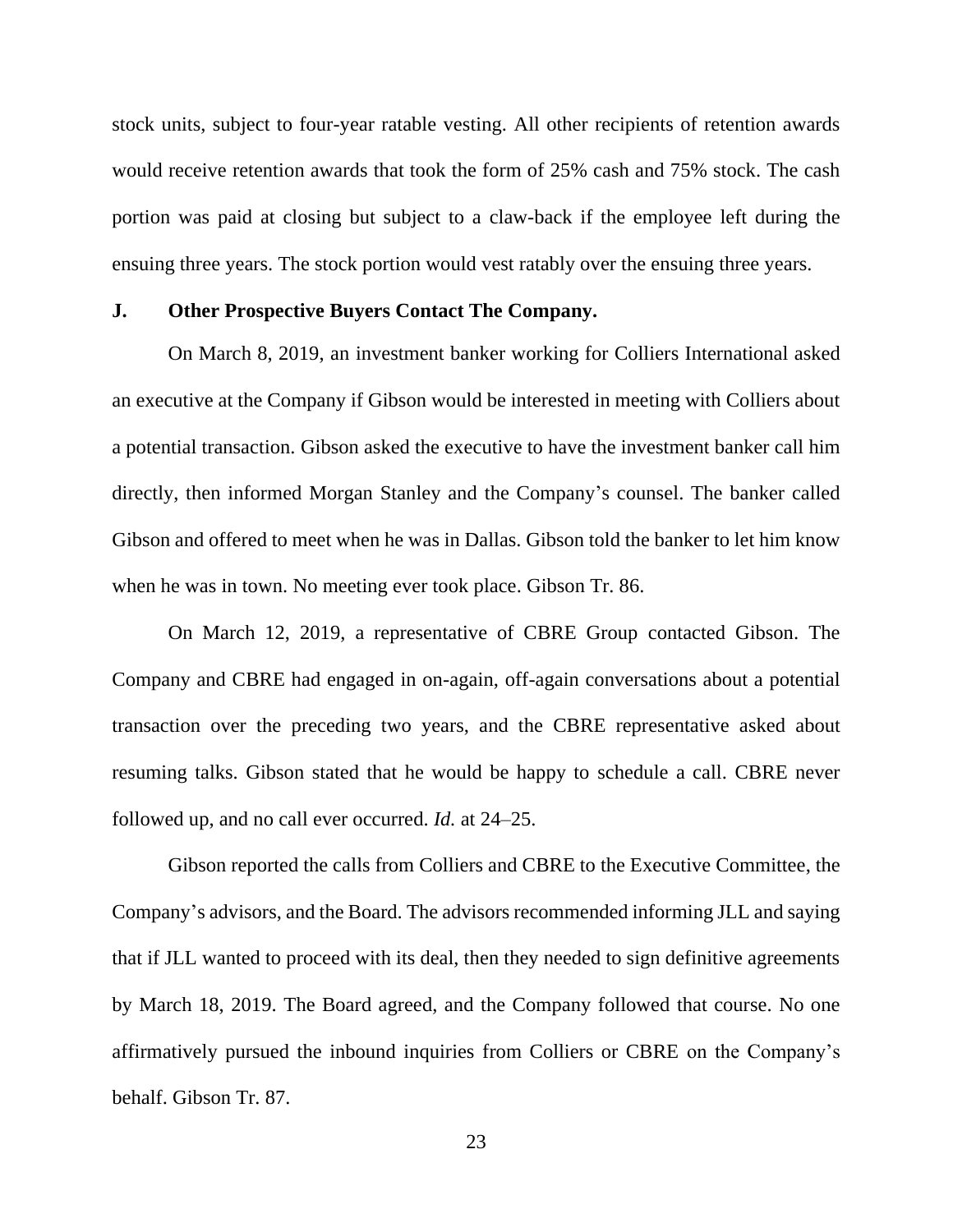# **K. The Merger Agreement**

With less than a week left before March 18, 2019, the parties focused on finalizing the merger agreement. While those efforts were underway, Morgan Stanley pressed JLL for information about its first quarter performance to support the fairness opinion Morgan Stanley would present to the Board. JLL rebuffed Morgan Stanley, stating that "we do not give guidance nor can we comment on whether we will come in under, in line or ahead of analyst expectations. Q1 tends to be seasonally [the] slowest quarter." JX 1004 at '002.

On March 15, 2019, the Board held a meeting to review the merger agreement. Management reported on the inquiries from Colliers and CBRE, then Morgan Stanley gave a presentation on the status of the deal and discussed the trading prices of the JLL's and the Company's stock. Since the parties had agreed on the deal price on February 16, the Company's stock price had by increased by 7.5%. By contrast, JLL's stock price had decreased by 2%. As a result, JLL's offer now equated to \$48.96 per share, reflecting a 7.6% premium over the Company's current stock price.

The Board also discussed whether to renew the Company's previous request for a bifurcated termination fee. The Board authorized Morgan Stanley to ask for the bifurcated fee, and further negotiations ensued. The parties ultimately agreed that if the Company terminated the merger agreement within 45 days of execution, then the termination fee would be \$27 million, roughly equal to 1.4% of the Company's equity value in the transaction. After 45 days, the Company termination fee would increase to \$54 million termination fee, roughly equal to 2.8% of the Company's equity value in the transaction.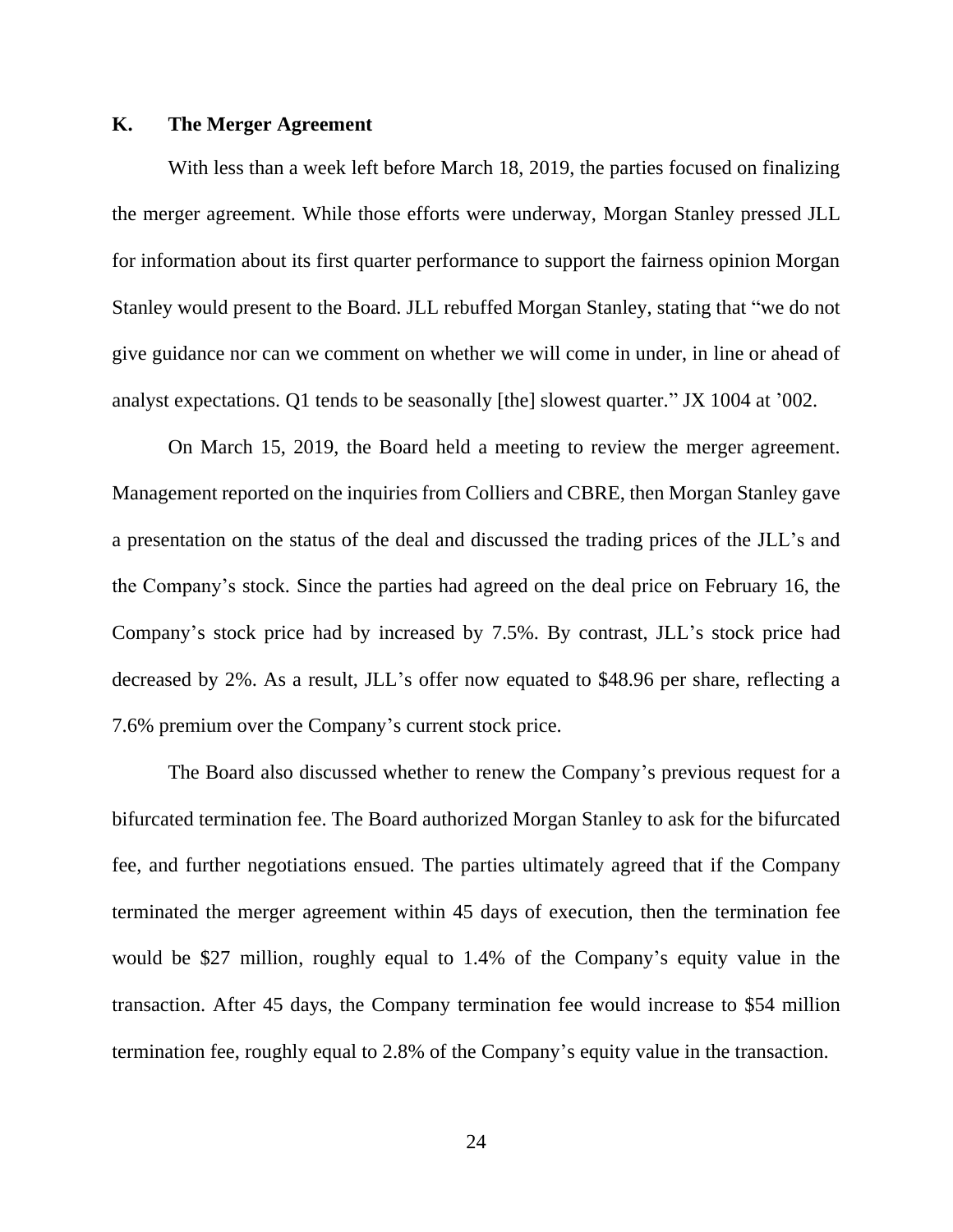On March 18, 2019, the Board met again to discuss the Merger. At the meeting, Morgan Stanley presented its financial analysis and summarized its fairness opinion.

Morgan Stanley presented a DCF analysis, a comparable companies analysis, and a comparable transactions analysis. The DCF analysis relied on the Company's 2019 budget. Morgan Stanley did not incorporate value from the Company's pipeline of deals, which suggested that the Company would perform better than budgeted. Conley Tr. 172–73, 239– 40; *see* JX 489. Morgan Stanley's analysis did incorporate KBW's analyst forecast for the Company, which projected negative revenue growth for 2019. JX 1063 at 15. Among the public equity analysts who covered the Company, KBW's projections were the most conservative. *See* JX 827 at '002, '004.

For its analysis of JLL, Morgan Stanley relied on public information and an analyst report from Raymond James. Morgan Stanley's presentation noted that it had "assumed, with the Company's consent, that" the forecasts in its model provided "a reasonable basis upon which to evaluate the business and financial prospects of [JLL]." JX 1258 at '338.

Having failed to obtain meaningful synergy information, Morgan Stanley relied on the summary data Metcalfe previously had characterized as inadequate. Morgan Stanley did not independently verify the synergy estimates. Gibson Tr. 78; McAneny Tr. 466–67.

At the conclusion of the meeting, the Board unanimously approved the Merger Agreement. Every member of the Board and the Company's key employee stockholders executed voting agreements in support of the Merger Agreement. The Company's key producers executed and delivered their retention and employment agreements, and Conley and Goodson executed amended and restated employment agreements.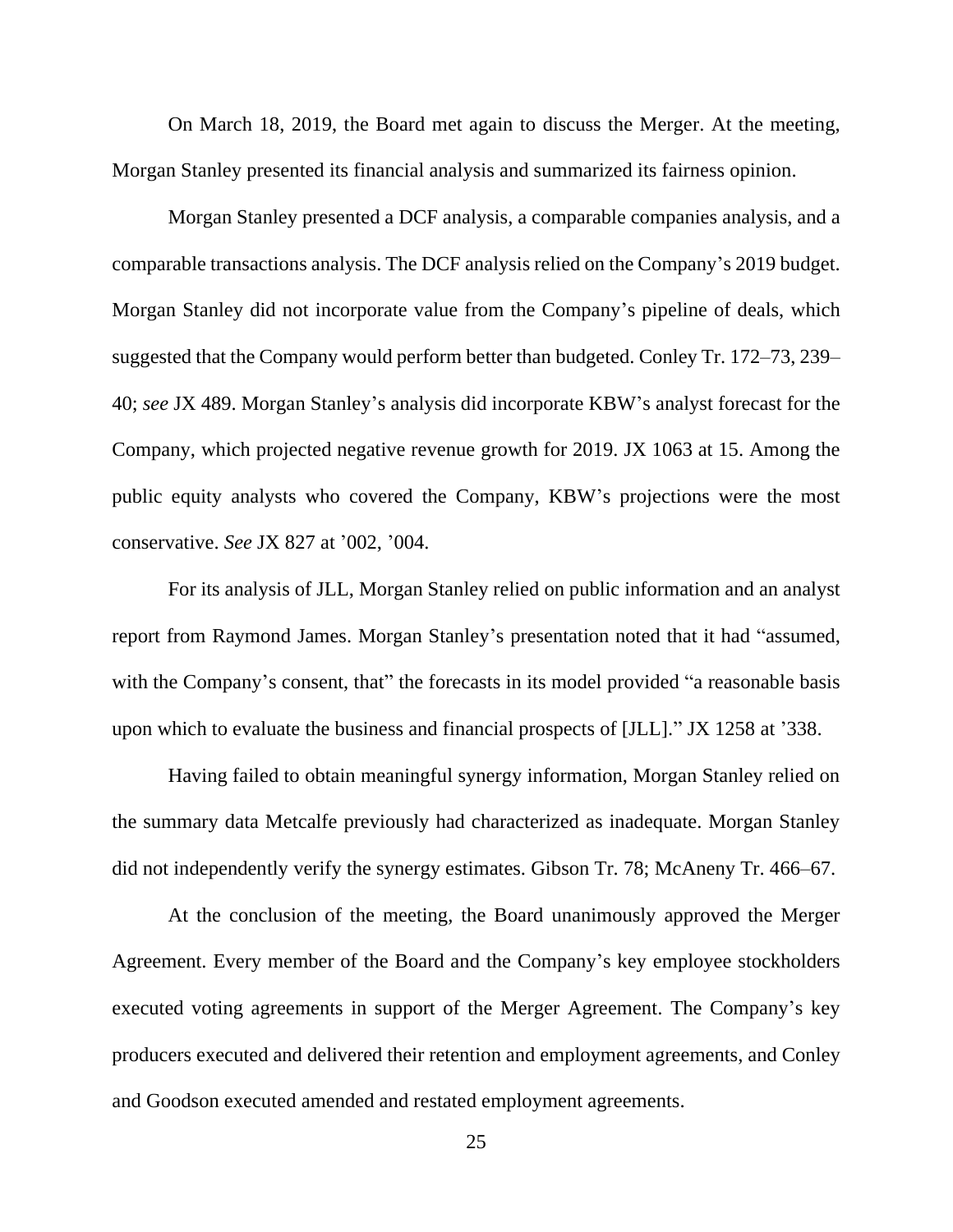On March 18, 2019, the parties executed the Merger Agreement. It contained the price term from the March 4 term sheet: Each share of Company common stock would be converted into a right to receive \$24.63 in cash and 0.1505 shares of JLL stock.

On the date of the signing of the Merger Agreement, the Company's stock closed at \$46.51 per share. JLL's stock closed at \$163.02 per share. The Merger Agreement thus contemplated consideration valued at \$49.16 per share.

On March 19, 2019, the Company and JLL issued a joint press release announcing the Merger. After the announcement, the Company's stock closed at \$49.01, up 5.38% from the previous day's close. JLL's stock fell 1.55% to \$160.49.

In response to the announcement, S&P Global Ratings downgraded JLL's outlook to negative, citing its "expectation of leverage rising above 2.0x upon closing of the [Merger] and the potential integration risk related to this large-scale acquisition." JX 1088 at 2. S&P warned that it "could lower the ratings over the next 18-24 months if leverage, measured by net debt to EBITDA, continues to stay above 2.0x with no cogent plan of reducing it" or if JLL "faces material integration risk related to its acquisition." *Id.* at 4.

Reflecting the ratings downgrade, JLL's stock fell an additional 4.31% on the next day, closing at \$153.57. The Company's stock declined to \$47.77, wiping out roughly half of its gains since the announcement of the Merger.

# **L. The Company Beats Expectations For The First Quarter Of 2019.**

On April 24, 2019, the Company announced its results for the first quarter of 2019, which dramatically exceeded analysts' expectations. The Company reported significant year-over-year increases in revenue (20.9%), adjusted EBITDA (80.6%), and net income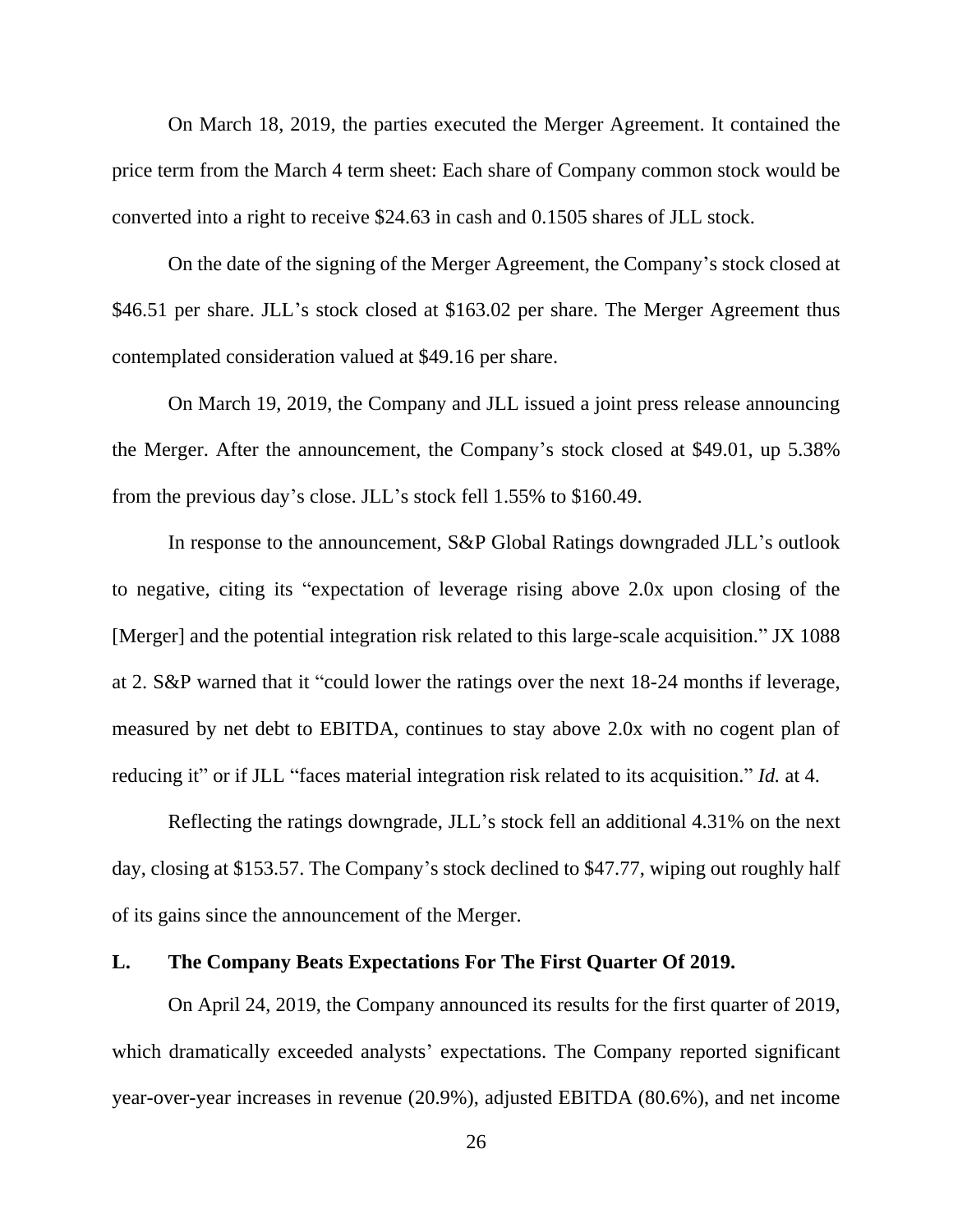(62.9%). JX 1178 at '004. Citing the pending Merger, the Company's management did not take questions during its earnings call. *See* JX 1179.

Analysts reacted positively to the Company's earnings release. William Blair published a research report titled, "Much Better-Than-Expected Results Are Good Sign for Broader Industry." JX 1182. Goldman Sachs claimed that the Company's earnings vindicated its thesis that "[m]acro conditions are great" for real estate companies. JX 1183 at '003. Goldman opined that the Company's excellent earnings might "change the underlying assumptions for the proposed acquisition" of the Company by JLL. *Id.* at '001. At the same time, Goldman suggested that "JLL's own US capital markets business in 1Q may be challenged." *Id.*

#### **M. The Merger Closes.**

On May 2, 2019, the window closed for the Company to accept a superior proposal and pay only a \$27 million termination fee. After that, the Company would have to pay a termination fee of \$54 million.

On May 31, 2019, the Company filed its proxy statement with the United States Securities and Exchange Commission. JX 1258 (the "Proxy"). The Proxy included a summary of the projections that Company management prepared for the 2019 annual budget. By that time, the Company already had exceeded those projections significantly. The Proxy also included Morgan Stanley's fairness opinion.

On July 1, 2019, the Company's stockholders voted to approve the Merger. At the time of the vote, there were 39,823,827 shares of Class A common stock outstanding. Holders of 31,927,751 shares voted in favor, representing 80.2% of the outstanding shares.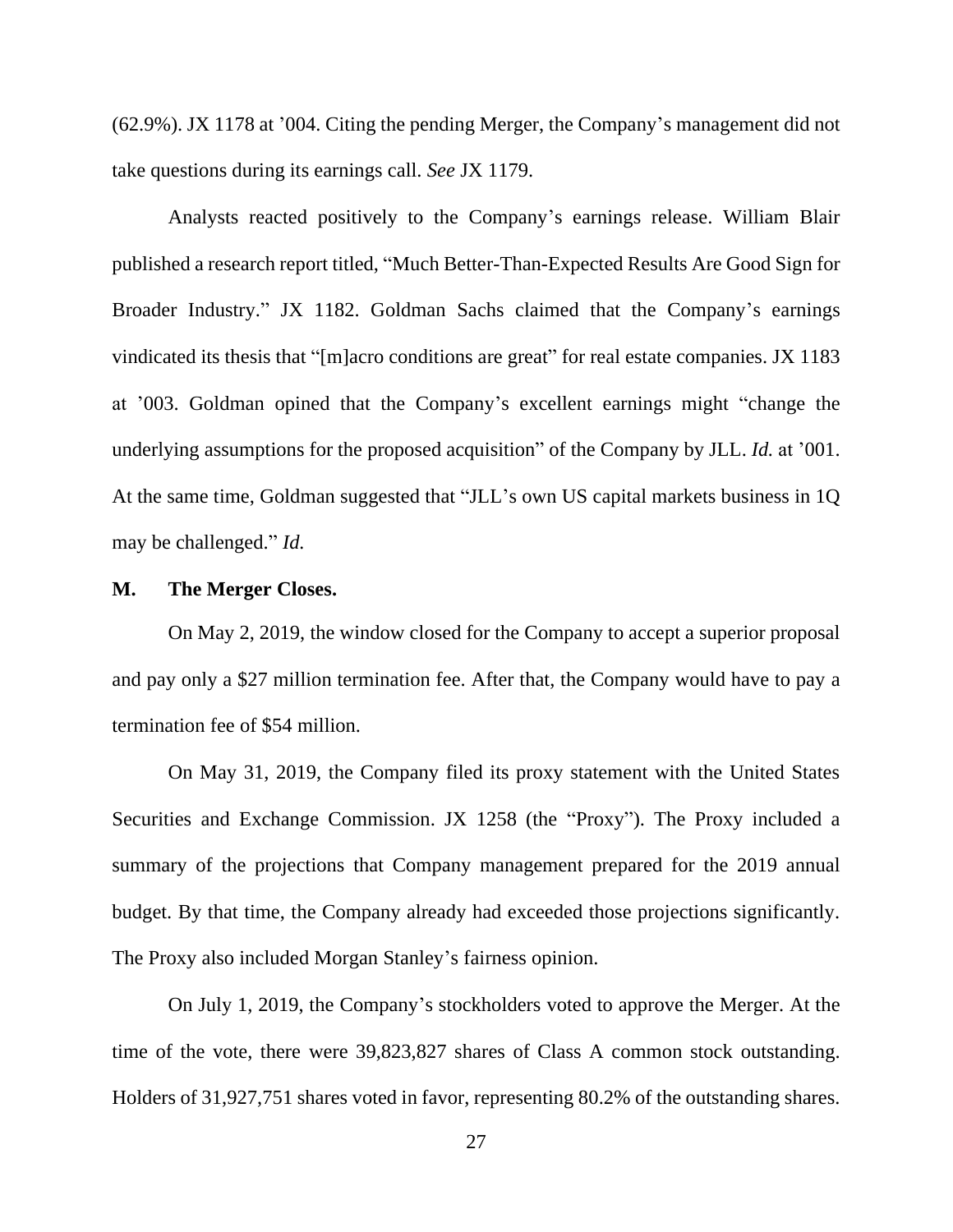The Merger closed later that day. During the 104 days since the announcement of the Merger, no competing bidder had emerged.

Under the Merger Agreement, each share of Company common stock was converted into the right to receive \$24.63 in cash and 0.1505 shares of JLL common stock. JLL's stock price closed at \$141.13 on the date the Merger closed, resulting in transaction consideration of \$45.87 per share. The decline in JLL's stock price meant that the value of the consideration delivered at closing was 7.3% lower than the price of \$49.46 per share implied by Ulbrich's offer on February 16, 2019. Ironically, the value of the consideration at closing was 1.38% lower than the trading price of the Company's stock on the day before the announcement of the Merger.

During the second quarter of 2019, the Company again outperformed expectations and analysts' forecasts. Conley Tr. 158–60; *see* JX 1380. The Company's revenue grew 12.7% year-over-year, resulting in the Company generating year-over-year revenue growth of 16.5% for the first half of 2019. JX 1388 at '001.

After the closing of the Merger, Gibson became the CEO of JLL Capital Markets, Americas, and Co-Chair of JLL's Global Capital Markets Board. Thornton became the President of JLL Capital Markets, Americas. Conley became the CFO of JLL Capital Markets, Americas. Goodson became the Executive Managing Director and COO of JLL Capital Markets, Americas.

28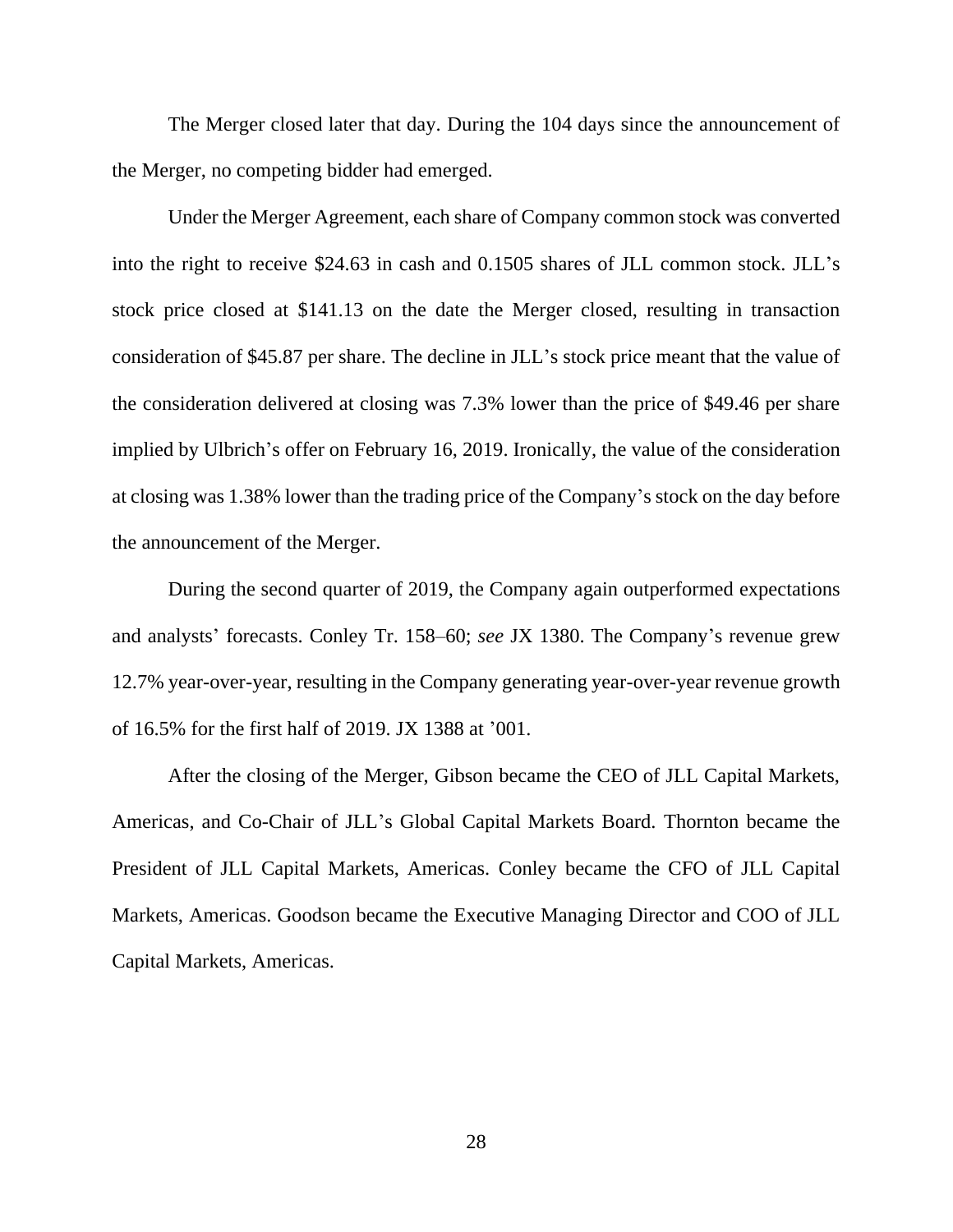# **N. This Appraisal Proceeding**

On the date of the closing of the Merger, petitioner BCIM Strategic Value Master Fund, LP owned 1,983,000 shares of Company common stock. The petitioner eschewed the consideration offered in the Merger and pursued appraisal.

#### **II. LEGAL ANALYSIS**

"An appraisal proceeding is a limited legislative remedy intended to provide shareholders dissenting from a merger on grounds of inadequacy of the offering price with a judicial determination of the intrinsic worth (fair value) of their shareholdings." *Cede & Co. v. Technicolor, Inc.*, 542 A.2d 1182, 1186 (Del. 1988). The appraisal statute states that "the Court shall determine the fair value of the shares exclusive of any element of value arising from the accomplishment or expectation of the merger or consolidation." 8 *Del. C.* § 262(h). The statute instructs that "[i]n determining such fair value, the Court shall take into account all relevant factors." *Id.* "The time for determining the value of a dissenter's shares is the date on which the merger closes." *Brigade Leveraged Cap. Structures Fund Ltd. v. Stillwater Mining Co.*, 240 A.3d 3, 17 (Del. 2020).

In its seminal decision on the meaning of fair value, the Delaware Supreme Court provided the following definition:

The basic concept of value under the appraisal statute is that the stockholder is entitled to be paid for that which has been taken from him, viz., his proportionate interest in a going concern. By value of the stockholder's proportionate interest in the corporate enterprise is meant the true or intrinsic value of his stock which has been taken by the merger. In determining what figure represents this true or intrinsic value, . . . the courts must take into consideration all factors and elements which reasonably might enter into the fixing of value. Thus, market value, asset value, dividends, earning prospects, the nature of the enterprise and any other facts which were known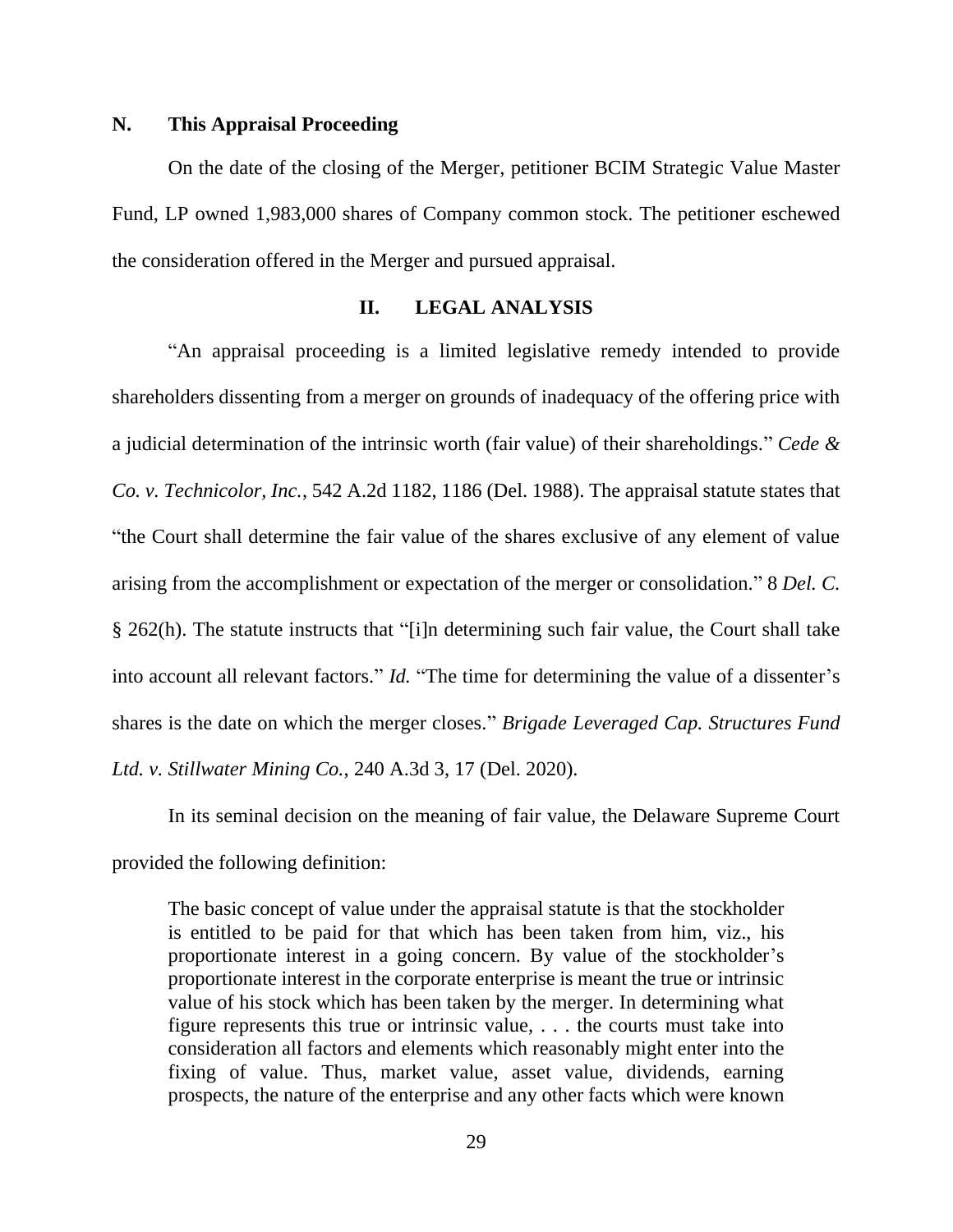or which could be ascertained as of the date of the merger and which throw any light on future prospects of the merged corporation are not only pertinent to an inquiry as to the value of the dissenting stockholder's interest, but must be considered . . . .

*Tri-Cont'l Corp. v. Battye*, 74 A.2d 71, 72 (Del. 1950). The Delaware Supreme Court has adhered to this definition ever since.<sup>5</sup>

To determine the fair value of a stockholder's proportionate interest in the corporation, the court must "envisage the entire pre-merger company as a 'going concern,' as a standalone entity, and assess its value as such." *Dell*, 177 A.3d at 20. When doing so, the court must value the corporation based on its "operative reality" at the time of the merger. *Id.* "The underlying assumption in an appraisal valuation is that the dissenting shareholders would be willing to maintain their investment position had the merger not occurred." *Cede & Co. v. Technicolor, Inc.*, 684 A.2d 289, 298 (Del. 1996). Consequently, the trial court must assess "the value of the company . . . as a going concern, rather than its value to a third party as an acquisition."<sup>6</sup>

<sup>5</sup> *Stillwater*, 240 A.3d at 10 (explaining that a stockholder should be awarded "'his proportionate interest in [the] going concern'" (alteration in original) (quoting *Dell, Inc. v. Magnetar Glob. Event Driven Master Fund Ltd.*, 177 A.3d 1, 21 (Del. 2017))); *Verition P'rs Master Fund Ltd. v. Aruba Networks, Inc.*, 210 A.3d 128, 132–33 (Del. 2019) (per curiam) ("[f]air value is . . . the value of the company to the stockholder as a going concern," defined as the stockholder's "proportionate interest in a going concern" (internal quotation marks omitted)); *accord Montgomery Cellular Hldg. Co. v. Dobler*, 880 A.2d 206, 222 (Del. 2005); *Paskill Corp. v. Alcoma Corp.*, 747 A.2d 549, 553 (Del. 2000); *Rapid-Am. Corp. v. Harris*, 603 A.2d 796, 802 (Del. 1992); *Cavalier Oil Corp. v. Harnett*, 564 A.2d 1137, 1144 (Del. 1989); *Bell v. Kirby Lumber Corp.*, 413 A.2d 137, 141 (Del. 1980).

<sup>6</sup> *M.P.M. Enters., Inc. v. Gilbert*, 731 A.2d 790, 795 (Del. 1999); *accord Golden Telecom, Inc. v. Glob. GT LP*, 11 A.3d 214, 217 (Del. 2010) ("fair value" means "the value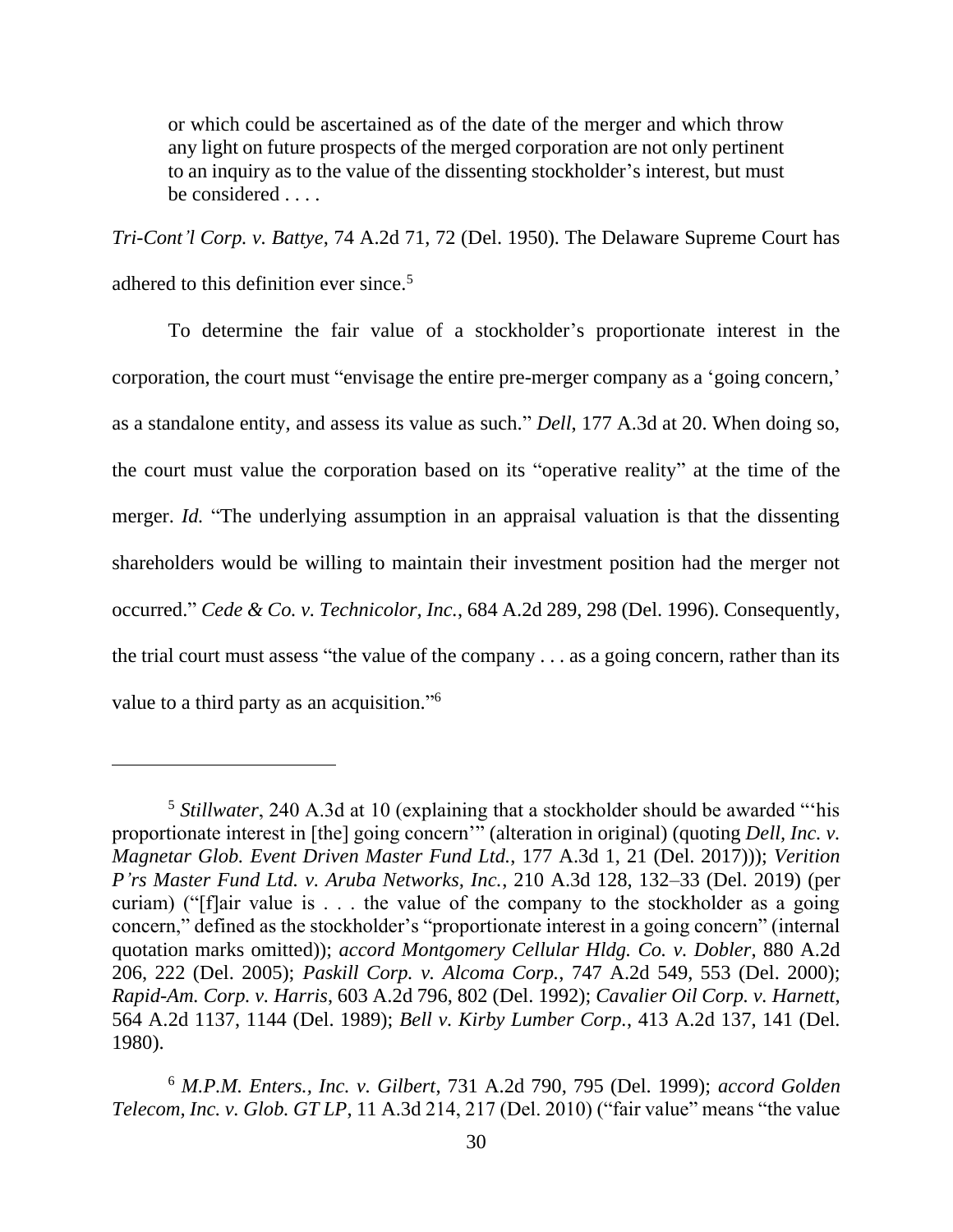#### **A. The Dueling Burdens Of Proof**

By providing that "the Court shall determine the fair value of the shares," the General Assembly placed the obligation to determine the fair value of the shares on the court. *Gonsalves v. Straight Arrow Publ'rs, Inc.*, 701 A.2d 357, 360–61 (Del. 1997). Because of this statutory mandate, the allocation of the burden of proof in an appraisal proceeding differs from traditional adversary litigation. In an appraisal proceeding, "both sides have the burden of proving their respective valuation positions by a preponderance of the evidence." *Fir Tree Value Master Fund, LP v. Jarden Corp.*, 236 A.3d 313, 322 (Del. 2020) (alterations and internal quotation marks omitted). "No presumption, favorable or unfavorable, attaches to either side's valuation . . . ." *Pinson v. Campbell-Taggart, Inc.*, 1989 WL 17438, at \*6 (Del. Ch. Feb. 28, 1989). "Each party also bears the burden of proving the constituent elements of its valuation position . . . , including the propriety of a particular method, modification, discount, or premium." *In re Appraisal of Stillwater Mining Co.* (*Stillwater Trial*), 2019 WL 3943851, at \*18 (Del. Ch. Aug. 21, 2019) (internal quotation marks omitted), *aff'd sub nom. Brigade Leveraged Cap. Structures Fund Ltd. v. Stillwater Mining Co.*, 240 A.3d 3 (Del. 2020).

to a stockholder of the firm as a going concern, as opposed to the firm's value in the context of an acquisition or other transaction"). *But see DFC Glob. Corp. v. Muirfield Value P'rs, L.P.*, 172 A.3d 346, 371 (describing fair value inquiry as evaluating whether stockholders "receive fair compensation for their shares in the sense that it reflects what they deserve to receive based on what would fairly be given to them in an arm's-length transaction").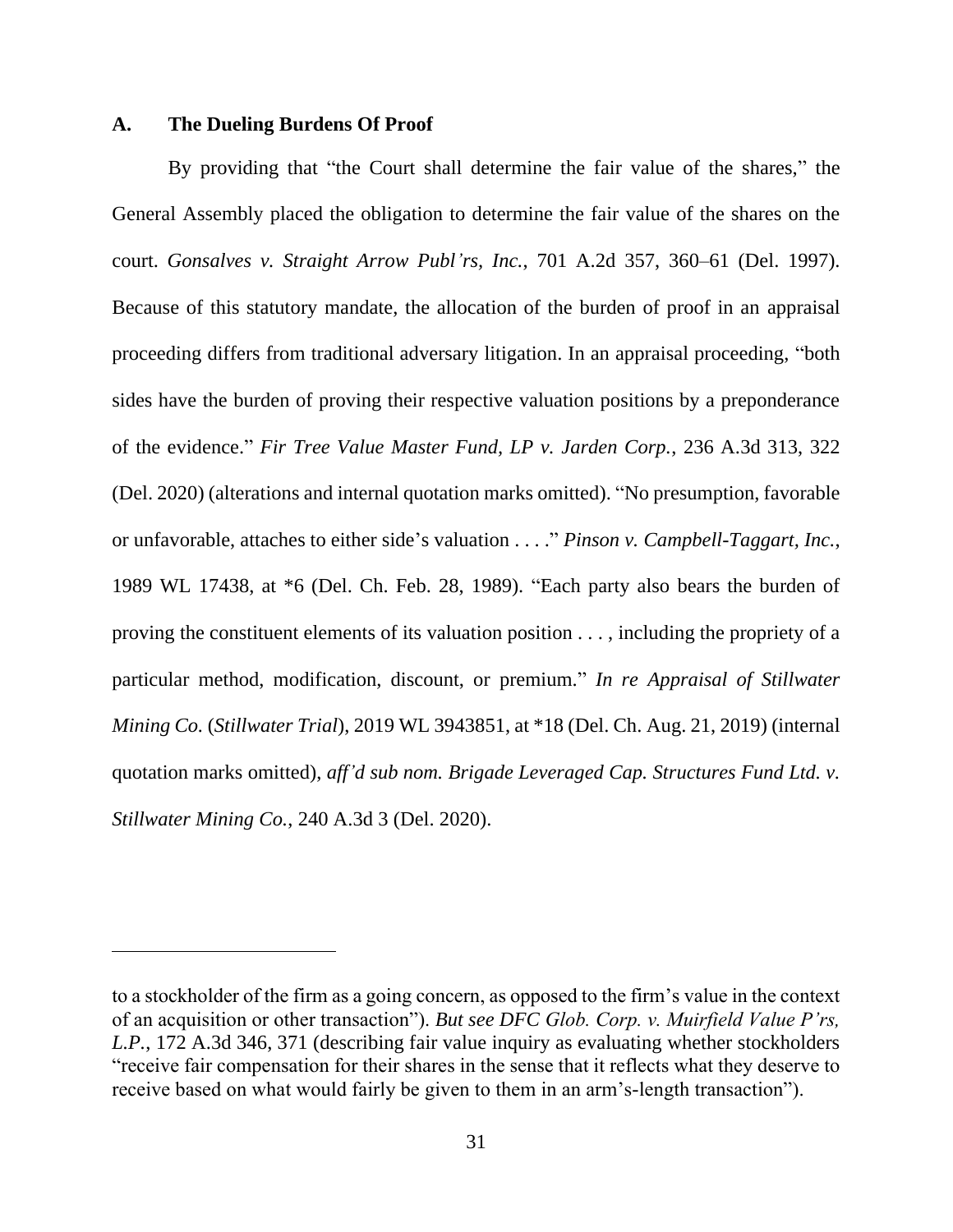A party may seek to prove fair value using "any techniques or methods which are generally considered acceptable in the financial community and otherwise admissible in court." *Weinberger v. UOP, Inc.*, 457 A.2d 701, 713 (Del. 1983). "In discharging its statutory mandate, the Court of Chancery has the discretion to select one of the parties' valuation models as its general framework or to fashion its own." *M.G. Bancorporation, Inc. v. Le Beau*, 737 A.2d 513, 525–26 (Del. 1999). The Court of Chancery may "adopt any one expert's model, methodology, and mathematical calculations, *in toto*, if that valuation is supported by credible evidence and withstands a critical judicial analysis on the record." *Id.* at 526. Or the court may evaluate the valuation opinions submitted by the parties, select the most representative analysis, and then make appropriate adjustments to the resulting valuation. *Merion Cap. L.P. v. Lender Processing Servs., Inc.*, 2016 WL 7324170, at \*16 (Del. Ch. Dec. 16, 2016). "If neither party satisfies its burden, however, the court must then use its own independent judgment to determine fair value." *Gholl v. eMachines, Inc.*, 2004 WL 2847865, at \*5 (Del. Ch. Nov. 24, 2004).

Although the appraisal inquiry might seem to involve neutral principles of valuation, "corporate finance is not law." *In re Appraisal of Jarden Corp.* (*Jarden Trial*), 2019 WL 3244085, at \*1 (Del. Ch. July 19, 2019), *aff'd sub nom. Fir Tree Value Master Fund, LP v. Jarden Corp.*, 236 A.3d 313, 322 (Del. 2020).

The appraisal exercise is, at bottom, a fact finding exercise, and . . . by functional imperative, the evidence, including expert evidence, in one appraisal case will be different from the evidence presented in any other appraisal case. Different evidence, of course, can lead to different decision paths and different outcomes.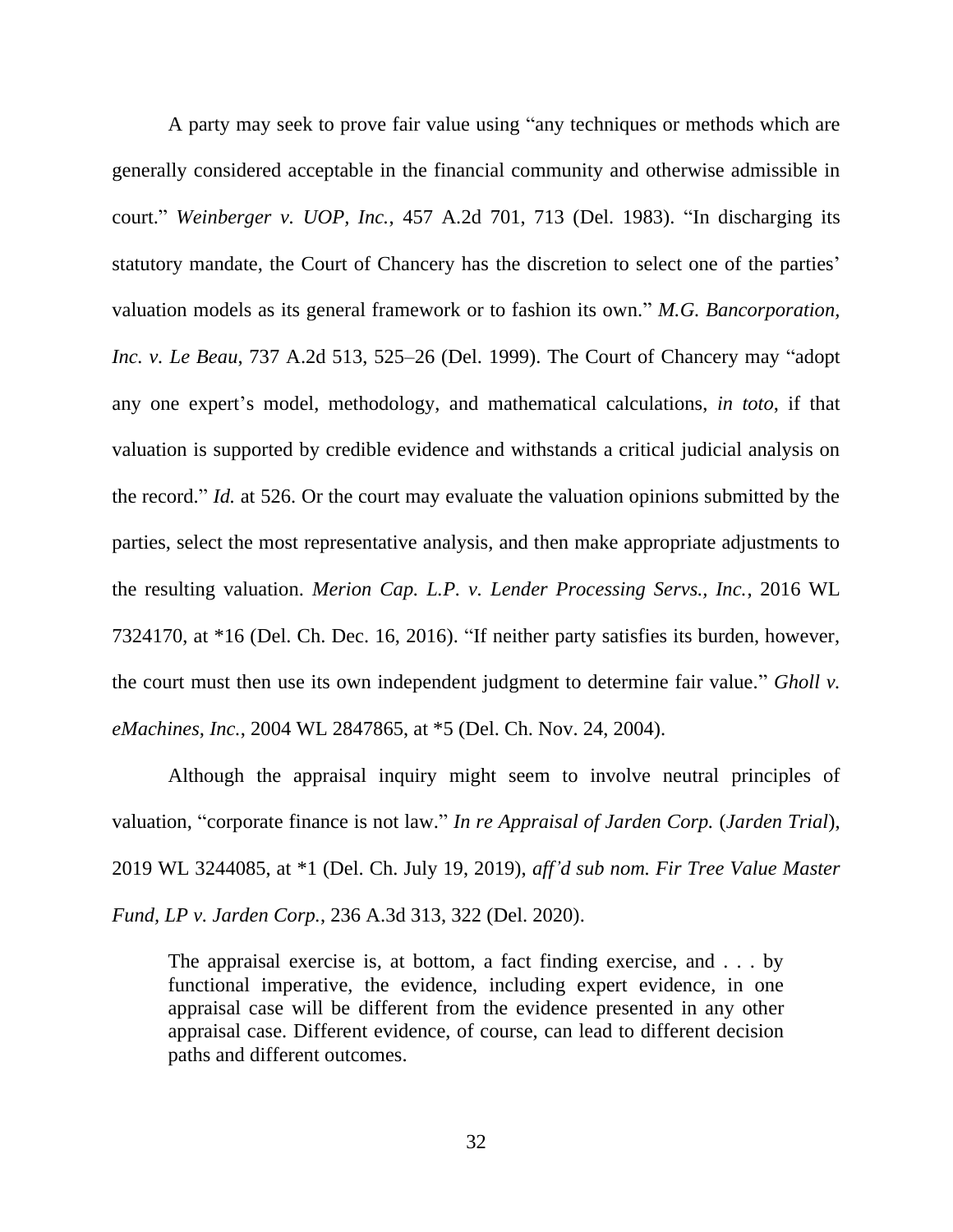*Id.* In other words, an argument that succeeds in one case "may not prevail in another case" if the proponents fail to generate a similarly persuasive level of probative evidence or if the opponents respond effectively." *Merion Cap.*, 2016 WL 7324170, at \*16. "What is necessary in any particular appraisal case is for the Court of Chancery to explain its fair value calculus in a manner that is grounded in the record before it." *Jarden*, 236 A.3d at 325 (alterations and internal quotation marks omitted); *accord Stillwater*, 240 A.3d at 16.

JLL advocated relying on the implied value of the merger consideration on the date of signing (\$49.16 per share), adjusted to deduct an estimate of the net synergies included in the deal price (\$4.87). JLL's expert, R. Glenn Hubbard, performed the requisite calculations and concluded that this methodology precluded any award of fair value award greater than \$44.29 per share.

The petitioner presented two valuation methodologies. The petitioner's expert, Jaime d'Almeida, conducted a DCF analysis which provided a valuation indication on the closing date of \$56.19 per share. He also prepared an adjusted trading price analysis that started with the Company's unaffected trading price before the announcement of the Merger, then adjusted the price to reflect changes attributable to the Company's unexpectedly good financial performance after the announcement of the Merger. The adjusted trading price methodology provided a valuation indication on the closing date of \$58.68 per share. The petitioner argued for placing 90% weight on the DCF methodology and 10% weight on the adjusted trading price, resulting in a fair value determination of \$56.44 per share.

33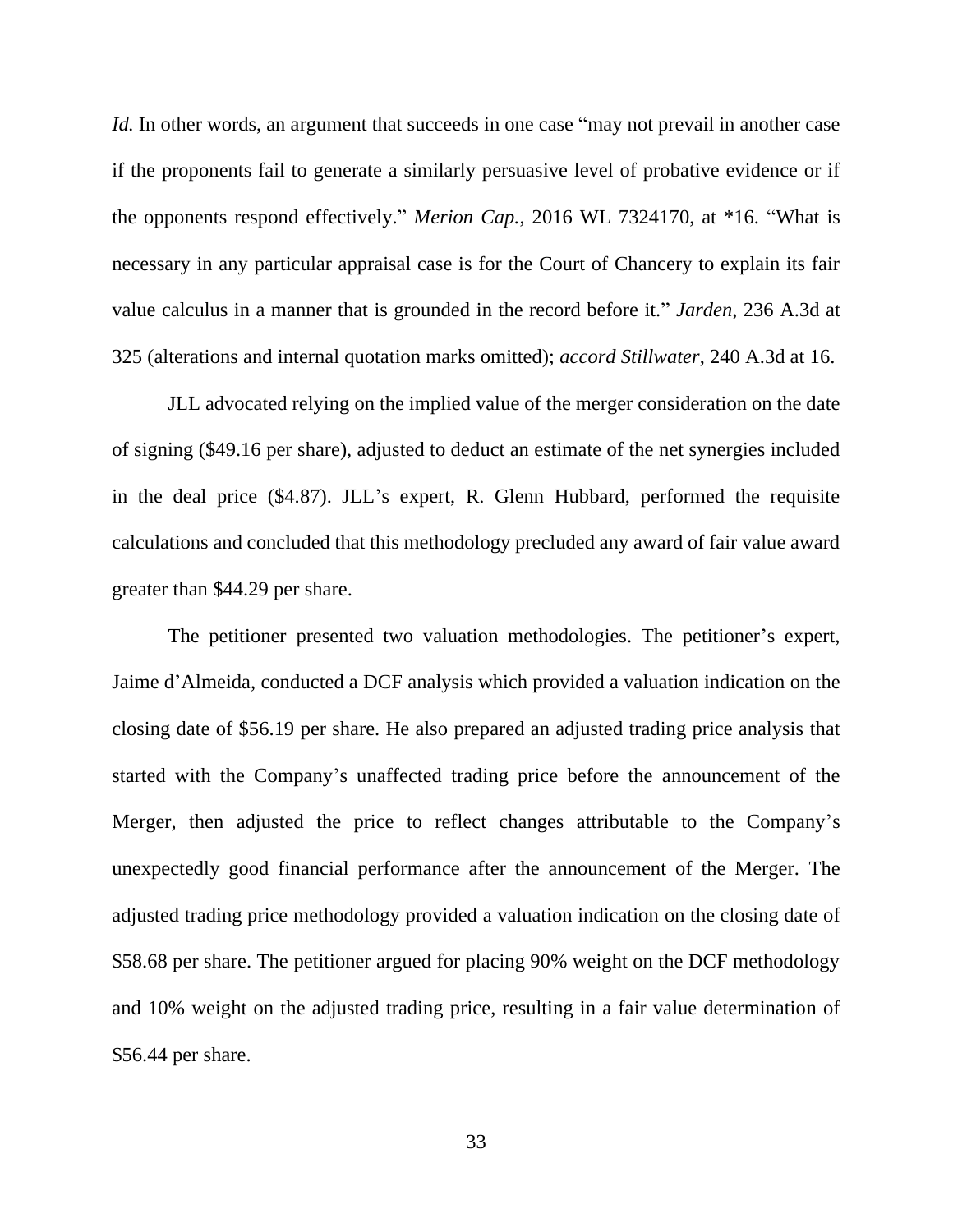#### **B. The Adjusted Deal Price**

JLL contends that the deal price at signing minus an estimate of the net synergies allocated to the seller provides the most reliable evidence of the fair value of the Company. The petitioner contends that the court should reject the deal price as a valuation indicator because the sale process lacked sufficient indicia of reliability.

The Delaware Supreme Court has endorsed using the deal price in an arm's-length transaction as an indicator of fair value.<sup>7</sup> While cautioning that a deal price that results from a reliable sale process often will provide the best evidence of fair value, the high court has maintained that "there is no presumption in favor of the deal price." *DFC*, 172 A.3d at 349. As the proponent of using the deal price, JLL bore the burden of proving its reliability.

#### **1. The Reliability Of The Sale Process**

The first step in using the deal price as a valuation indicator is to determine whether the sale process that led to the deal provided a sufficiently effective means of price discovery such that the court can regard the deal price as placing a ceiling on fair value. *See Aruba*, 210 A.3d at 142. A deal process that results from a sufficiently effective sale process likely establishes an upper bound for fair value because "it is widely assumed that

<sup>7</sup> *See, e.g., Aruba*, 210 A.3d at 135 & n.41 (describing the "long history of giving important weight to market-tested deal prices in the Court of Chancery and [the Delaware Supreme Court]"); *Dell*, 177 A.3d at 23 ("[T]he record as distilled by the trial court suggests that the deal price deserved heavy, if not dispositive, weight."); *DFC*; 172 A.3d at 349 ("[U]nder the conditions found by the Court of Chancery, economic principles suggest that the best evidence of fair value was the deal price . . . ."); *Gilbert*, 731 A.2d at 796 ("A merger price resulting from arms-length negotiations where there are no claims of collusion is a very strong indication of fair value.").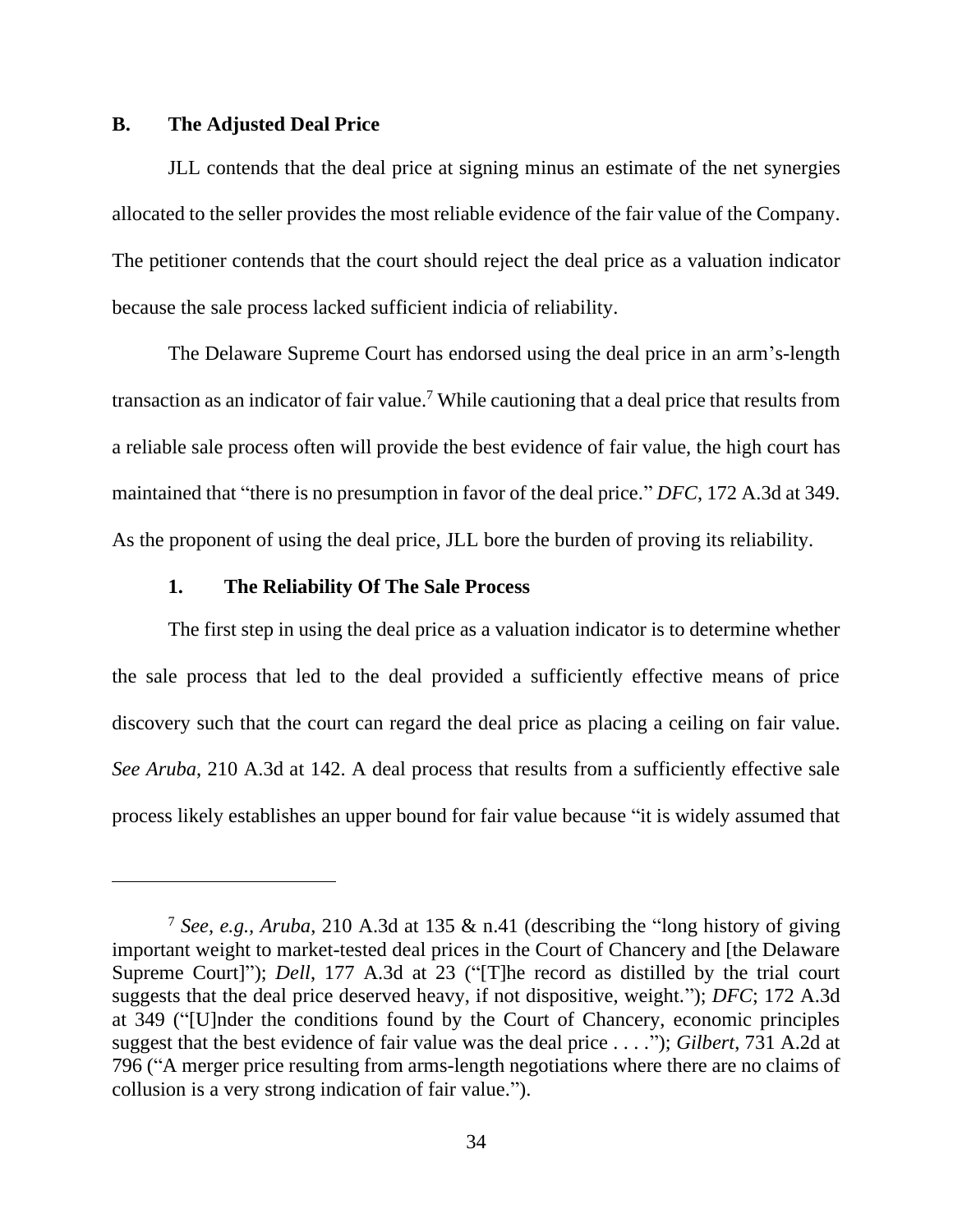the sales price in many M  $\&$  A deals includes a portion of the buyer's expected synergy gains, which is part of the premium the winning buyer must pay to prevail and obtain control." *DFC*, 172 A.3d at 371. The appraisal statue requires that that the court exclude any changes in value arising from the accomplishment or expectation of the merger from the fair value determination. 8 *Del. C.* § 262(h). Fair value thus must be determined "irrespective of the synergies involved in a merger." *Gilbert*, 731 A.2d at 797. Consequently, fair value under the appraisal statute typically will be less than a deal price that results from a sufficiently effective sale process.

When assessing the sufficiency of a transaction process, the Delaware Supreme Court has taken a flexible approach. The high court has stressed that the issue in an appraisal "is not whether a negotiator has extracted the highest possible bid." *Dell*, 177 A.3d at 33.

Capitalism is rough and ready, and the purpose of an appraisal is not to make sure that the petitioners get the highest conceivable value that might have been procured had every domino fallen out of the company's way; rather, it is to make sure that they receive fair compensation for their shares in the sense that it reflects what they deserve to receive based on what would fairly be given to them in an arm's-length transaction.

*DFC*, 172 A.3d at 370–71. "[T]he key inquiry is whether the dissenters got fair value and were not exploited." *Dell*, 177 A.3d at 33.

When evaluating a transaction process under this standard, the Delaware Supreme Court has identified certain "objective indicia" which suggest that the process was sufficiently effective. *Stillwater*, 240 A.3d at 11–12. Following precedent, this decision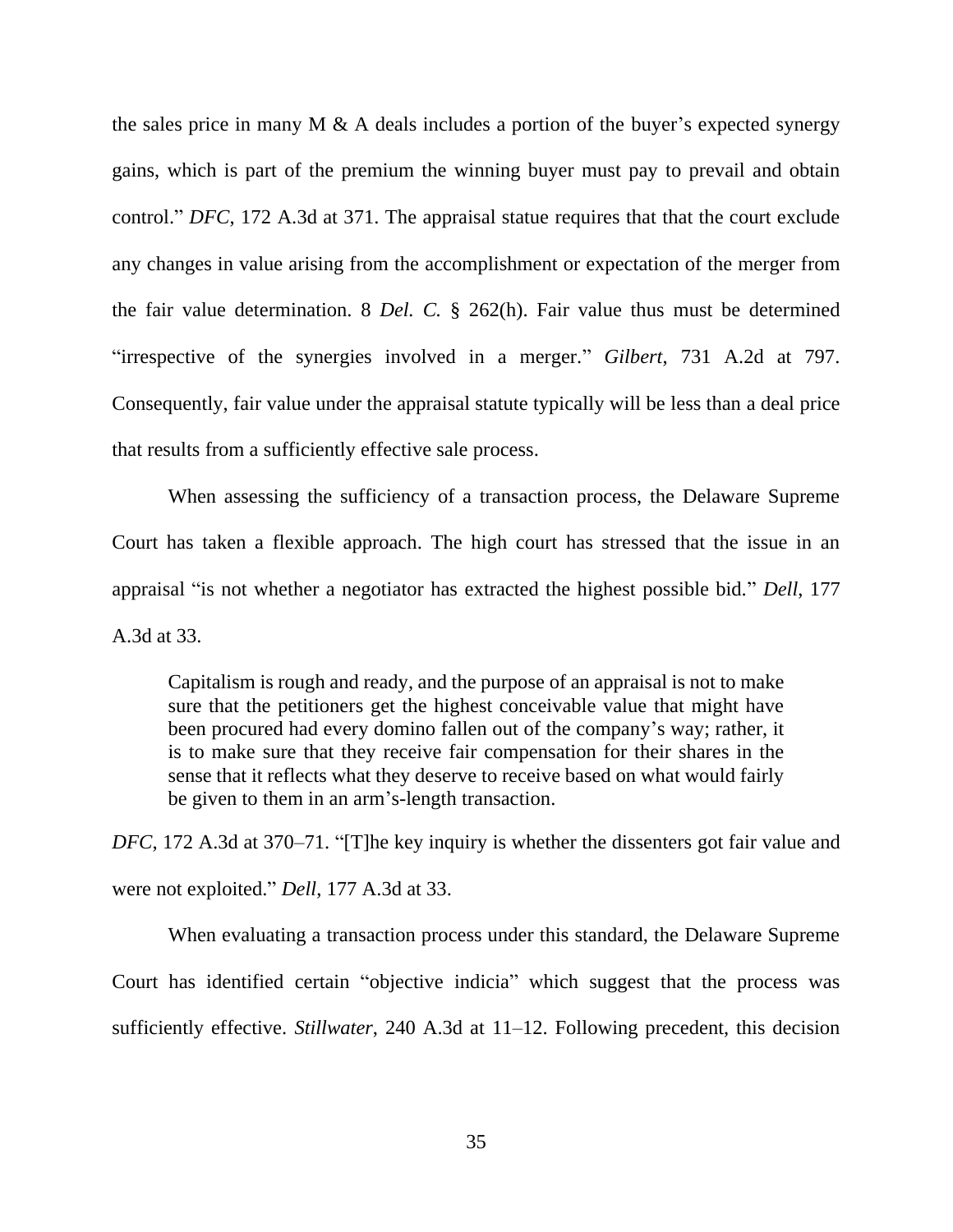considers the extent to which the sale process exhibits those objective indicia.<sup>8</sup> Once sufficient indicia are present, then the court "must determine whether they outweigh weaknesses in the sale process, or whether those weaknesses undermine the persuasiveness of the deal price." *Panera*, 2020 WL 506684, at \*19. In this case, the petitioner's challenges to the sale process effectively amount to challenges to the objective indicia. Rather than conducting two separate analyses, this decision evaluates the indicia to determine whether the sale process was sufficiently effective.

#### **a. Affiliations With The Acquirer**

The first objective indicator is whether the buyer was an unaffiliated third party.<sup>9</sup> JLL was an unaffiliated acquirer with no prior ownership interest in the Company. This factor is satisfied.

#### **b. Conflicts Of Interest**

The second objective indicator is whether the sell-side fiduciaries labored under conflicts of interest.<sup>10</sup> In this case, the Company's senior managers faced conflicts that

<sup>8</sup> *See Regal*, 2021 WL 1916364, at \*27–30; *Panera*, 2020 WL 506684, at \*19–24; *Stillwater Trial*, 2019 WL 3943851, at \*22–24; *Columbia Pipeline*, 2019 WL 3778370, at  $*24 - 26.$ 

<sup>9</sup> *See DFC*, 172 A.2d at 349; *Regal*, 2021 WL 1916364, at \*28; *Panera*, 2020 WL 506684, at \*19; *Stillwater Trial*, 2019 WL 3943851, at \*22; *Columbia Pipeline*, 2019 WL 3778370, at \*25.

<sup>10</sup> *See Dell*, 177 A.3d at 28; *Regal*, 2021 WL 1916364, at \*28–29; *Panera*, 2020 WL 506684, at \*19; *Stillwater Trial*, 2019 WL 3943851, at \*22; *Columbia Pipeline*, 2019 WL 3778370, at \*25.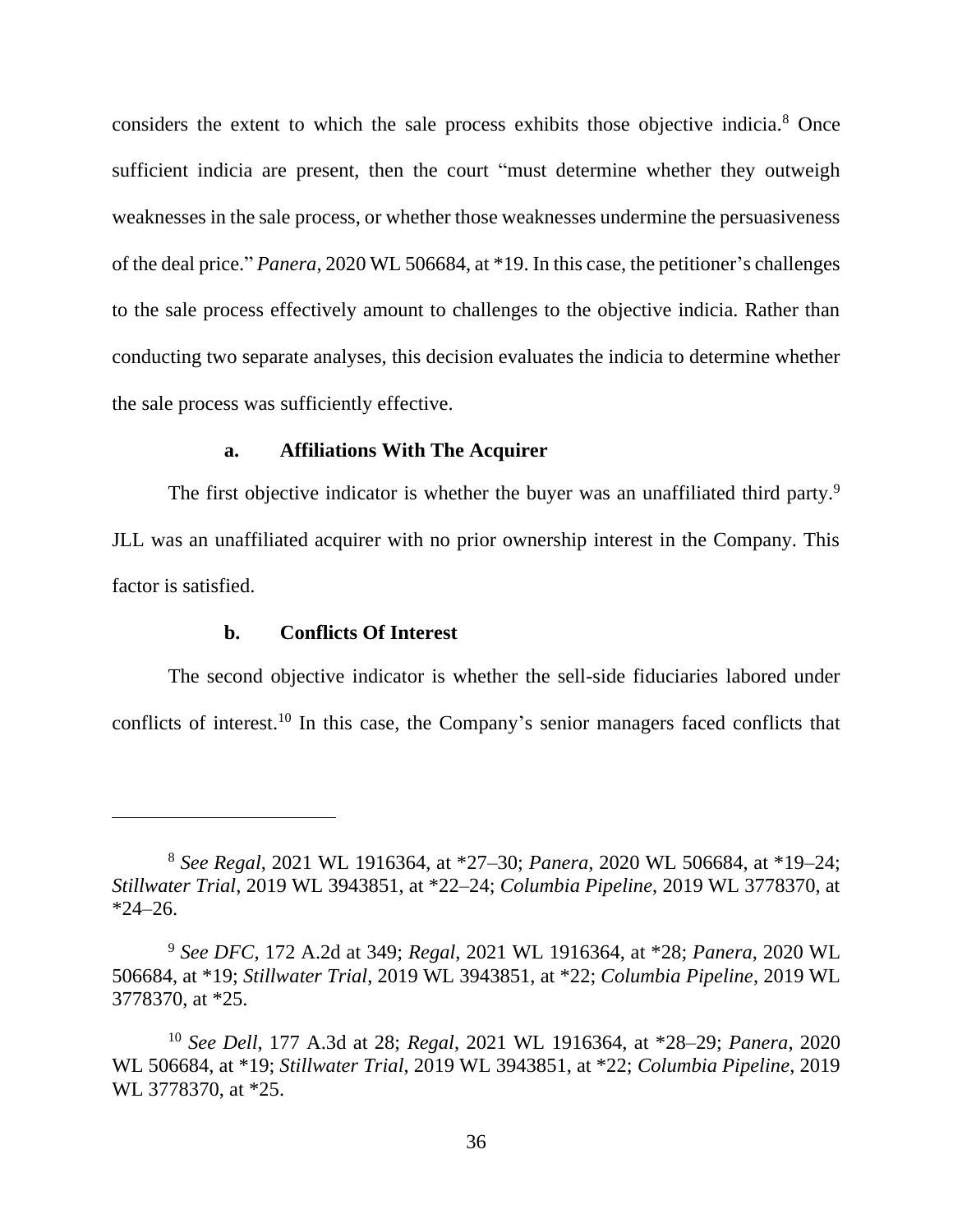undermined the effectiveness of the sale process to some degree, but which are not sufficient to render the deal price unreliable as a valuation indicator.

The inquiry into conflicts begins at the board level. There is no dispute that six of the Board's nine members were disinterested, outside directors.<sup>11</sup> Those directors had the statutory authority under the Delaware General Corporation Law to approve or say "no" to any merger. *See* 8 *Del. C.* § 251(b). The three directors who faced varying degrees of conflict were Deborah McAneny, Gibson, and Thornton. McAneny was the lead outside director. Gibson and Thornton have already figured prominently in this decision. They were the Company's CEO and President, respectively, as well as the co-chairs of the Board.

Of the three, McAneny's interest in the Merger was the least likely to undermine the sale process. Her divergent interest resulted from the fact that in the Merger Agreement, the Company bargained for the right to appoint a member of the JLL Board, and the Board selected McAneny to be that director. When evaluating claims for breach of fiduciary duty, Delaware decisions generally discount the implications of board service with the surviving company.<sup>12</sup> Academic studies examining how directors behave indicate that losing or

<sup>&</sup>lt;sup>11</sup> One of the ostensible nine directors is listed as "director emeritus." PTO  $\P$  36– 37. That title typically denotes an honorary position provided to a long-tenured and trusted individual who is no longer serving as an actual director but whose input remains valued. The parties have not engaged on this point, and they stipulated to the existence of a ninemember board. *Id.* This decision accepts that stipulation. Treating the director emeritus as an honorary director would not change the analysis. The court is not implicitly endorsing the treatment of an honorary director as a sitting director.

<sup>12</sup> *See, e.g.*, *In re Trados Inc. S'holder Litig.*, 73 A.3d 17, 45 (Del. Ch. 2013) (holding that director's post-merger "board membership [in post-merger entity], standing alone, would not be sufficient to create a disqualifying interest"); *Orman v. Cullman*, 794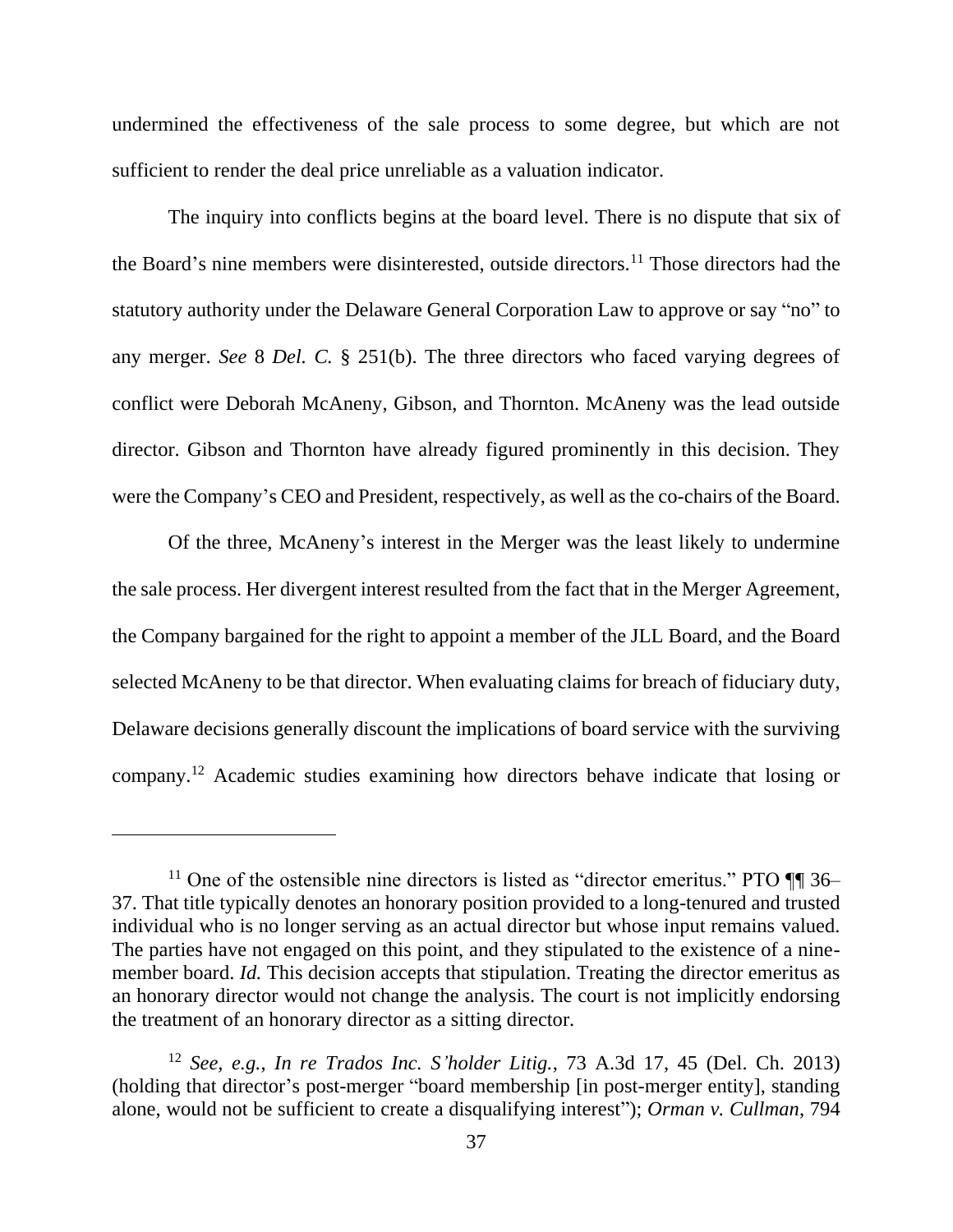gaining a board seat is likely material.<sup>13</sup> Assuming that to be true, then it would not affect the court's assessment of the sale process in this case. McAneny was one of nine directors. She did not have a direct role in the negotiations. She interacted with Gibson, Thornton,

<sup>13</sup> *See, e.g.*, Da Lin, *Beyond Beholden*, 44 J. Corp. L. 515, 525–26, 531–50 (2019) (presenting empirical research showing directors' behavior is sensitive to both fear of losing board seats and reward of obtaining additional board seats); Lucian Bebchuk & Jesse Fried, *Pay Without Performance: The Unfulfilled Promise of Executive Compensation* 25 (2004) (describing benefits of board service and concluding that "[i]n most cases, these benefits are likely to be economically significant to the director."); David I. Walker, *The Manager's Share*, 47 Wm. & Mary L. Rev. 587, 633 (2005) (arguing that from an economic perspective, "[t]he incentive to retain a board position generally outweighs the incentive to maximize shareholder value"); David Yermack, *Remuneration, Retention, and Reputation Incentives for Outside Directors*, 59 J. Fin. 2281, 2282, 2307 (2004) (finding "statistically significant evidence that outside directors receive positive performance incentives from compensation, turnover, and opportunities to obtain new board seats" that have a direct impact on the accumulation of wealth by that director and "considering that an outside director may serve on several boards, these incentives appear non-trivial, albeit much smaller than those offered to top managers"); Jarrad Harford, *Takeover Bids and Target Directors' Incentives*: *The Impact of a Bid on Directors' Wealth and Board Seats*, 69 J. Fin. Econ. 51, 68 (2003) (finding statistical evidence that a board seat is difficult to replace, because directors who lose a seat as a result of a takeover can expect to hold one fewer directorship than peers for two years following a completed merger; finding that directors suffer a net financial penalty from the loss of the directorship "between zero and -\$65,443"); *see also* Renée B. Adams & Daniel Ferreira, *Do Directors Perform for Pay?*, 46 J. Acct. & Econ. 154, 168–69 (2008) (finding statistically significant correlation between director attendance and per meeting fees, indicating that per-meeting payments of approximately \$1000 have a material influence on directors).

A.2d 5, 28–29 (Del. Ch. 2002) ("The *only* fact alleged in support of Orman's allegation of director Barnet's interest is that he 'has an interest in the transaction since he will become a director of the surviving company.' No case has been cited to me, and I have found none, in which a director was found to have a financial interest *solely* because he will be a director in the surviving corporation. To the contrary, our case law has held that such an interest is not a disqualifying interest." (footnote omitted)); *Krim v. ProNet, Inc.*, 744 A.2d 523, 528 n.16 (Del. Ch. 1999) ("[T]he fact that several directors would retain board membership in the merged entity does not, standing alone, create a conflict of interest.").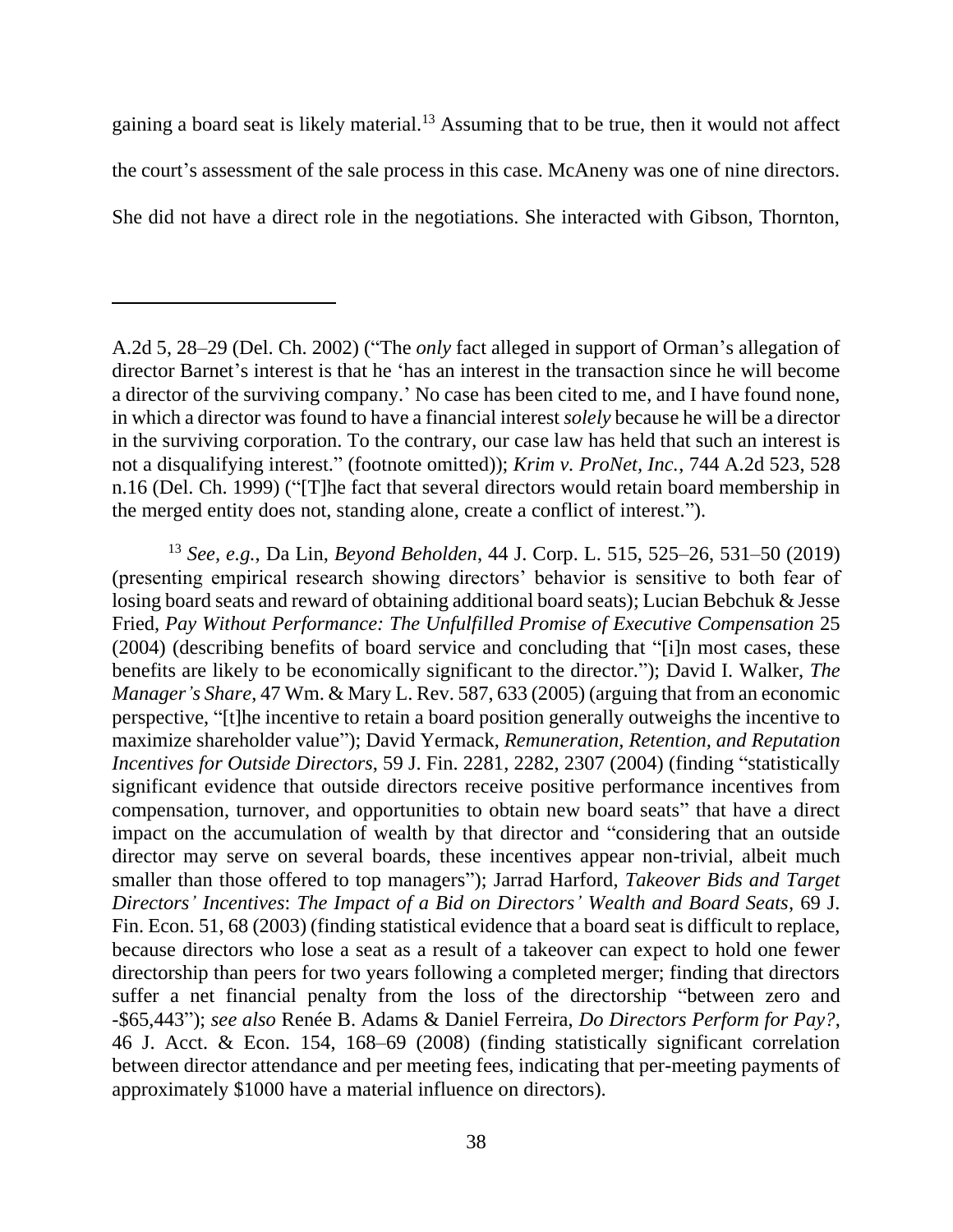and the Company's advisors to a greater degree than the other non-management directors,

but there is no indication that she skewed the deal process.<sup>14</sup>

Gibson and Thornton confronted disparate interests that warrant more careful scrutiny. As this court has observed, "the potential sale of a corporation has enormous implications for corporate managers . . . , and a range of human motivations" can undermine a manager's independence in a change of control transaction. *In re El Paso Corp. S'holder Litig.*, 41 A.3d 432, 439 (Del. Ch. 2012).

Greed is not the only human emotion that can pull one from the path of propriety; so might hatred, lust, envy, revenge, or, as is here alleged, shame or pride. Indeed any human emotion may cause a [fiduciary] to place his own interests, preferences or appetites before the welfare of the corporation.

*In re RJR Nabisco, Inc. S'holders Litig.*, 1989 WL 7036, at \*15 (Del. Ch. Jan. 31, 1989).

Loyalty to an organization or institution can play a role:

Many people commit a huge portion of their lives to a single large-scale business organization. They derive their identity in part from that organization and feel that they contribute to the identity of the firm. The mission of the firm is not seen by those involved with it as wholly economic, nor the continued existence of its distinctive identity as a matter of indifference.

*Paramount Commc'ns Inc. v. Time Inc.*, 1989 WL 79880, at \*7 (Del. Ch. July 14, 1989),

*aff'd sub nom*. *In re Time Inc. S'holder Litig.*, 565 A.2d 281 (Del. 1989) (TABLE). Put

 $14$  If there were other conflicts in the boardroom, such as relationships with management, the acquirer, or key advisors, then McAneny's incentives might add more color to the mix. Evaluating a group's ability to reach independent and disinterested decisions is necessarily a holistic process. An influence that warrants discounting in a comparatively pure setting can take on greater significance when operating in conjunction with other influences.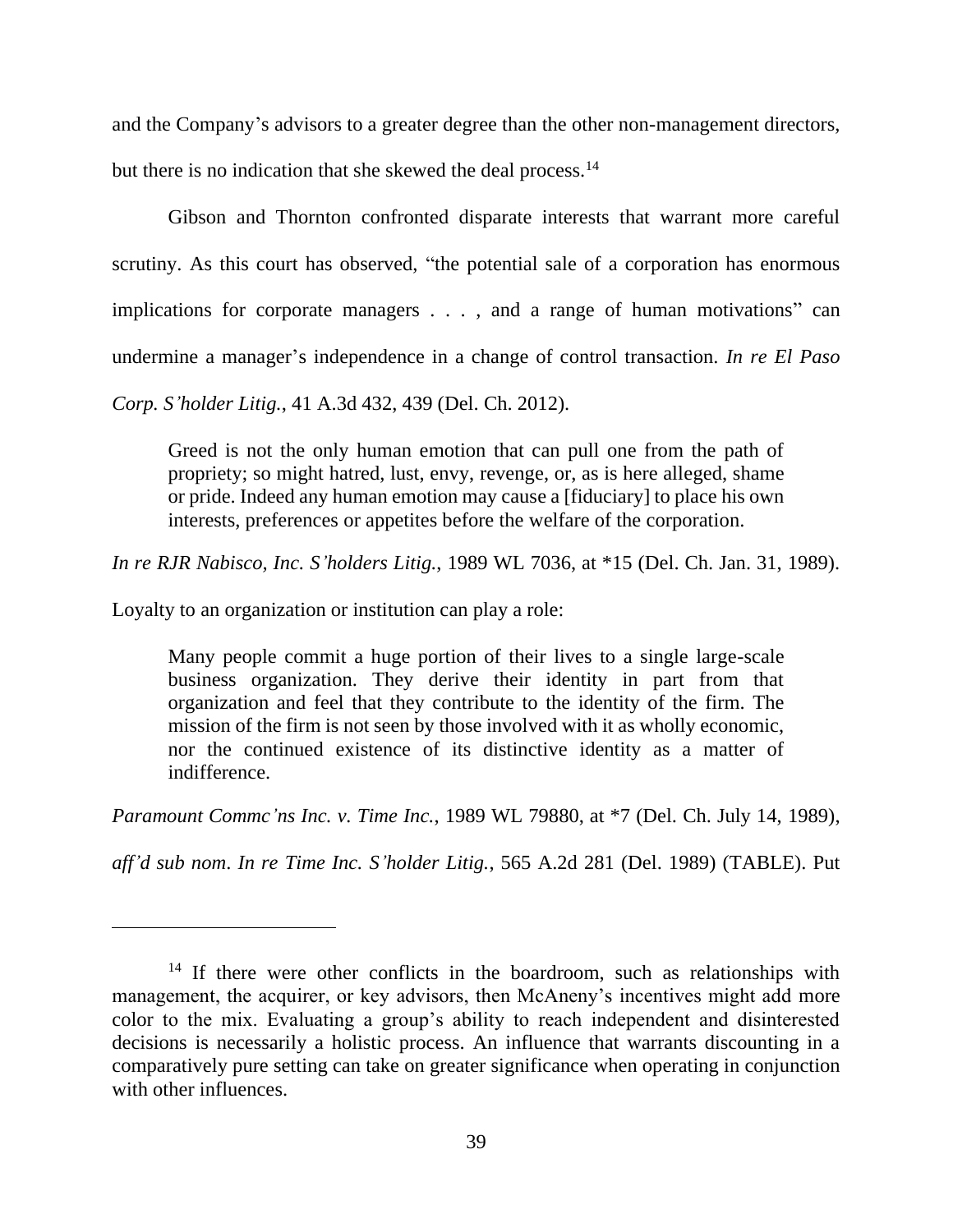simply, "[*h*]*omo sapiens* is not merely *homo economicus*." *In re Oracle Corp. Deriv. Litig*., 824 A.2d 917, 938 (Del. Ch. 2003).

The risk that a senior manager's personal interests will undermine a sale process increases when the process is "driven by management." *In re Netsmart Techs., Inc. S'holders Litig.*, 924 A.2d 171, 194 (Del. Ch. 2007). Some bidders might want to retain existing management or offer to provide them with future incentives, while others might not. *See id.* Whether or not management is retained can affect the court's analysis of a sale process for purposes of appraisal. *See DFC*, 172 A.3d at 376 (crediting trial court's finding that "[t]he deal did not involve the potential conflicts of interest inherent in a management buyout or negotiations to retain existing management—indeed, Lone Star took the opposite approach, replacing most key executives" as supporting reliability of deal price (emphasis and internal quotation marks omitted)).

In this case, Gibson and Thornton had significant personal incentives that aligned imperfectly with the interests of the Company's stockholders. Together, they had built the Company as an entity, taken it public, and established an industry-leading capital markets franchise. They were justifiably proud of what they had accomplished. They wanted to preserve the business they had created and the culture they believed was essential to its success.

As a result, when deciding whether to engage with a potential buyer, Gibson and Thornton placed significant value on considerations other than the price the buyer could pay. They engaged with JLL because Ulbrich signaled in his initial call with Gibson that he was receptive to having Gibson and his team run the combined capital markets business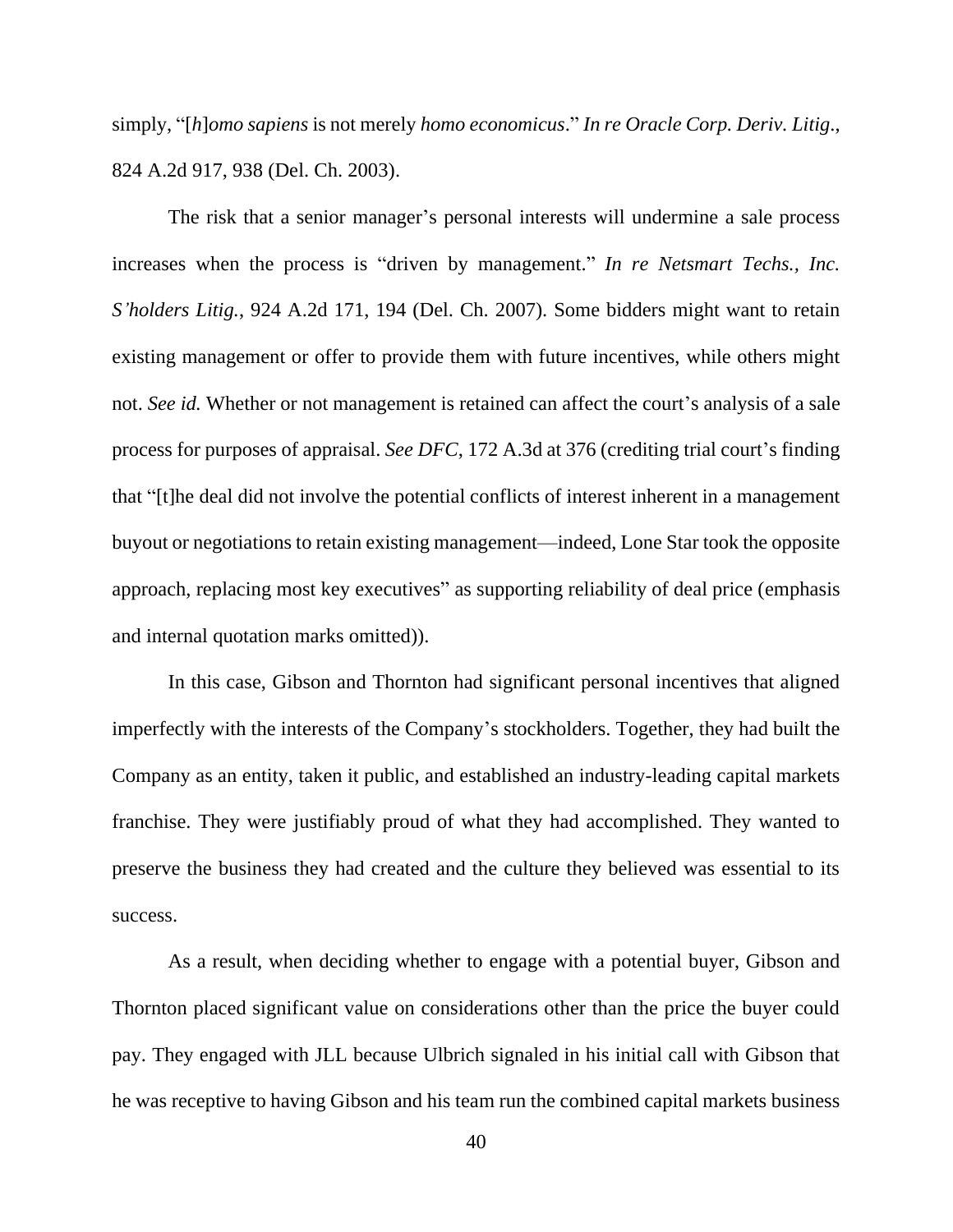their way. Gibson and Thornton then prioritized and expended significant effort securing the non-price terms they wanted, including leadership positions at the combined entity for themselves and their colleagues. Gibson Tr. 33–34; JX 194 at '001; *accord* JX 191. Over the ensuing eight months leading to the signing of the Merger Agreement, Gibson consistently stressed that the governance issues were nonnegotiable. *See* Gibson Tr. 33; Ulbrich Tr. 588–89, 591–92; JX 191; JX 192 at '001–02; JX 1409 at '002.

Gibson and Thornton so prioritized governance issues that they did not address the deal price until the negotiations were far along. Ulbrich first contacted Gibson in July 2018. Early in the parties' discussions, Gibson intimated to JLL that he did "not think pricing will be an issue. JX 273 at 2. JLL believed that Gibson "wants this to happen" and valued "more structure than price." JX 271. Emboldened, JLL floated a price in the range of \$45 to \$46 per share, a price range that Metcalfe later referred to as "a major buzz kill if not more." JX 423 at '004. The parties did not revisit price until February 2019, after Gibson had spent significant time and negotiating capital on governance issues.

JLL cites four factors that it says mitigated any conflict. First, JLL points out that Gibson and Thornton were only two members of the Board. That is true, but they also were the Company's undisputed leaders and the Board's primary source of information about both the Company and the deal. Gibson and Thornton had the ability to shape the boardroom dynamic to an outsized degree.<sup>15</sup>

<sup>15</sup> The scholarly literature on this point is extensive. *See, e.g.*, Charles R. Korsmo, *Delaware's Retreat from Judicial Scrutiny of Mergers*, 70 U.C. Irvine L. Rev. 55, 98 (2019) ("To a very large extent, independent directors are forced to rely upon the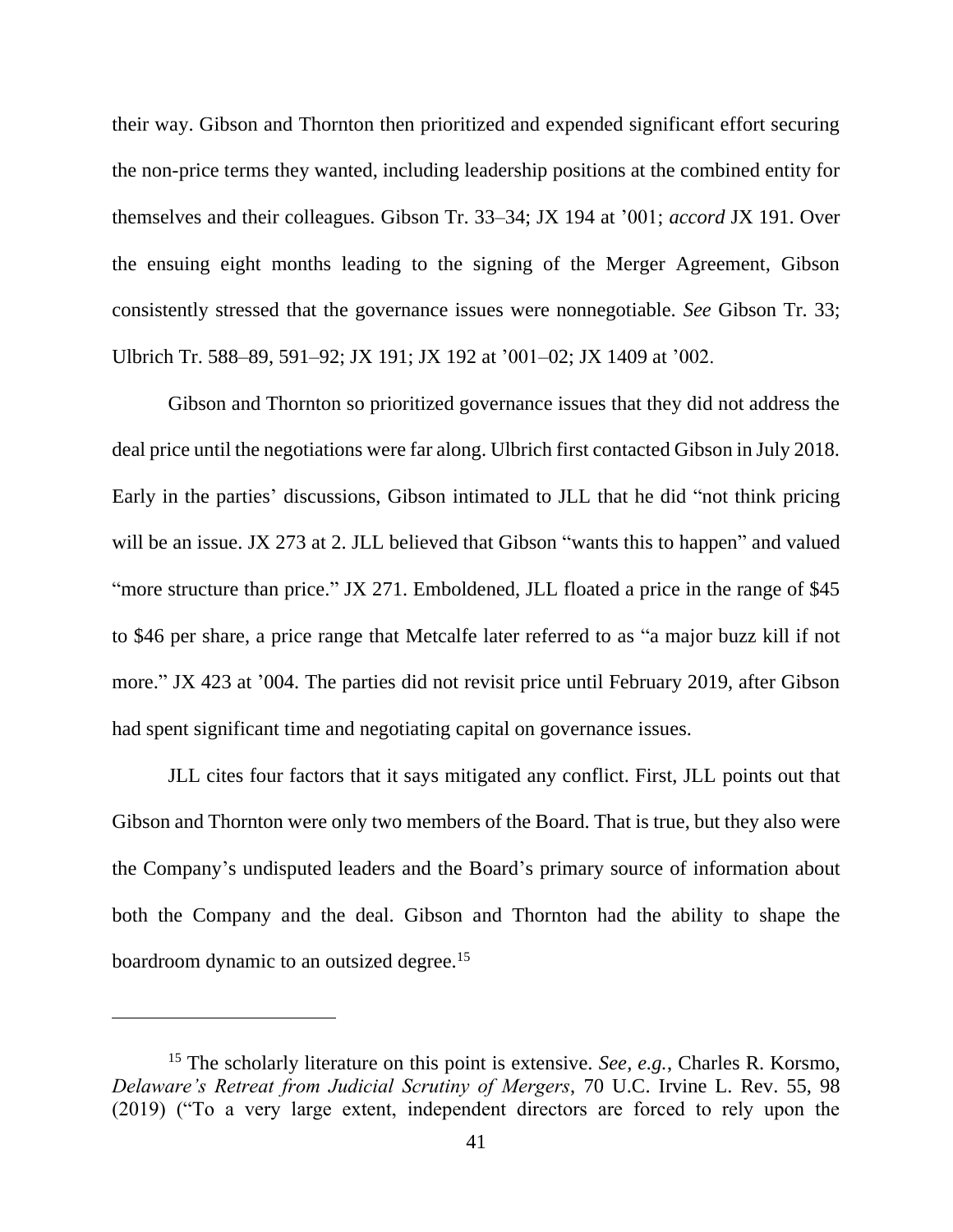Next, JLL points out that the Board authorized Gibson to negotiate on its behalf with full knowledge that he had an interest in his employment with the post-merger entity. Gibson Tr. 51–52, 109. That is also true, but trust can be misplaced, and it is possible for an executive to misuse or abuse (consciously or unconsciously) the authority he has been given. If the record showed that Gibson and Thornton undermined the sale process, then the fact that the Board put them in that position would not eliminate the problem.

JLL also points out that other actors were involved in the sale process, such as Morgan Stanley, and that late in the sale process Ulbrich remarked in frustration that Gibson seemed no longer to be "in charge." Ulbrich Tr. 619–22; *accord* JX 1409 at '003 (Ulbrich expressing his belief that Gibson did not "have the key to [the] gate to go through the finish line"). That is likewise true, but Gibson took the lead on establishing the overall structure of the negotiations, which prioritized governance issues over price, and between July 2018 and January 2019, he succeeded in securing what he described as 90% of his demands on those fronts. JX 368 at 1. The fact that other actors played significant parts does not diminish Gibson and Thornton's roles in shaping the deal.

Finally, JLL argues that Gibson and Thornton did not face any form of conflict because they did not receive retention payments or other change-of-control benefits in the Merger. This decision has already explained that financial rewards are one possible source of conflict, but not the only one. Gibson and Thornton had built the Company, and they

information provided to them by the very managers they are meant to discipline." (collecting authorities)).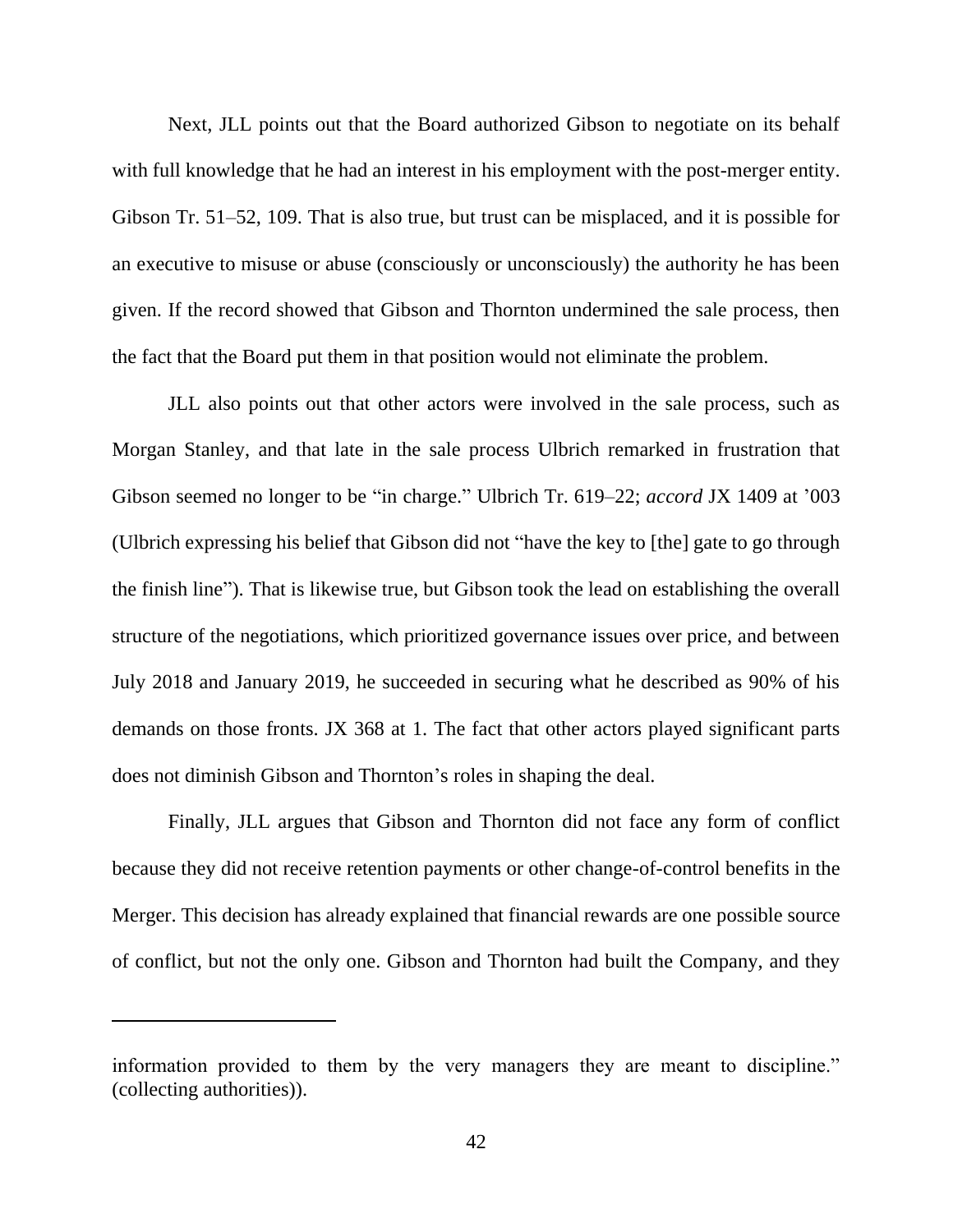believed (perhaps accurately) that their leadership and the culture they had created were essential to its success.

Gibson and Thornton faced real conflicts, and the prudence of their approach to the negotiations was debatable. However, on this record, the conflicts that Gibson and Thornton faced and their approach to the negotiations do not warrant rejecting the deal price metric. As a real-estate focused investment bank, the value of the Company's business lay in its people. As a result, the Company's value to JLL depended on the combined firm retaining the Company's top producers. Those employees easily could have left if they perceived that a deal would lead to changes in how the business was operated. Changes to the senior management team, the managerial structure, or the compensation system would lead to an exodus.

Ulbrich testified credibly that JLL's top priority was "to buy . . . the right to convince all those important brokers and fee earners that they will find a place which is equally or even better for them to do their business." Ulbrich Tr. 591. To obtain the benefits of the Merger, JLL needed to retain the Company's key managers and producers. By securing those arrangements first, Gibson and Thornton ensured that JLL had confidence in what it was getting. They therefore set themselves up to bargain for a better price.

On the facts of this case, Gibson and Thornton's conflicts did not undermine the effectiveness of the sale process. The second indication of a reliable sale process is present.

# **c. Access To Information**

A third objective indicator that the Delaware Supreme Court has cited is the existence of "robust public information" about the value of the company. *DFC*, 172 A.3d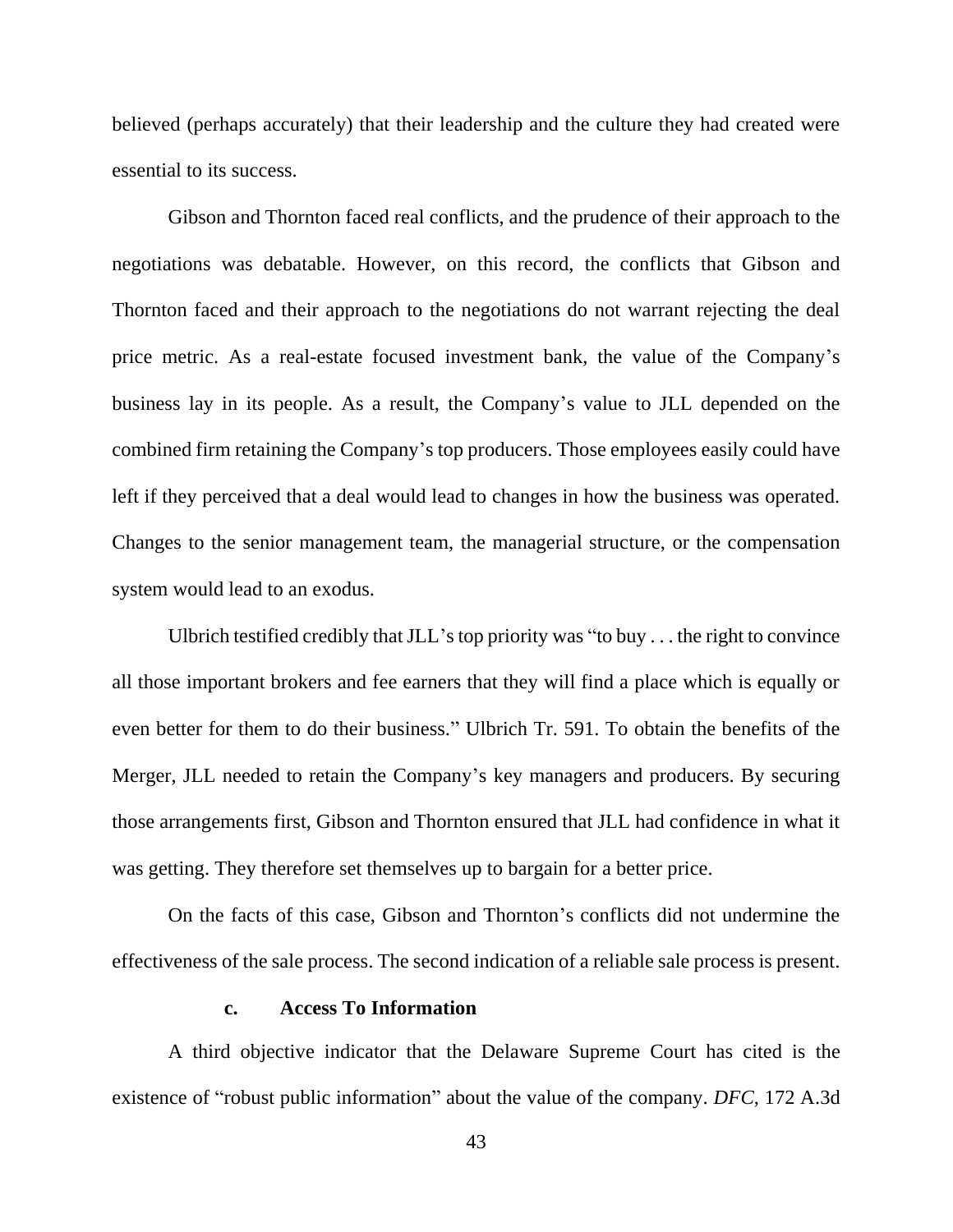at 349. Decisions have found this indicator to be present when a company makes the filings required by the federal securities laws. *Id.*; *Regal*, 2021 WL 1916364, at \*29; *see Panera*, 2020 WL 506684, at \*20.

For a deal involving a public target, this factor almost always will be met. In this case, the Company went public in 2007. For the twelve years preceding the Merger, it made the filings required by the federal securities laws. This factor is satisfied.

#### **d. Bidder Due Diligence**

A fourth objective indicator is whether the bidder conducted diligence to obtain nonpublic information about the company's value. *See Regal*, 2021 WL 1916364, at \*29; *Panera*, 2020 WL 506684, at \*20; *Stillwater Trial*, 2019 WL 3943851, at \*23; *Columbia Pipeline*, 2019 WL 3778370, at \*25. The Delaware Supreme Court has stated that a buyer who possesses "material nonpublic information about the seller is in a strong position (and is uniquely incentivized) to properly value the seller." *Aruba*, 210 A.3d at 137. Under the Delaware Supreme Court's framework, this factor is satisfied if the buyer has "signed a confidentiality agreement, done exclusive due diligence, [and] gotten access to material nonpublic information." *Id.* at 140.

JLL did those things. Indeed, through the initial months of discussions about governance issues and culture, JLL obtained a detailed office-by-office breakdown of the Company's personnel. *See* JX 264; JX 287. In December 2018, the Company provided additional confidential information about the Company's corporate structure, financial performance, operations, and employee compensation. The Company provided additional highly sensitive information about the Company's top producers in February 2019, after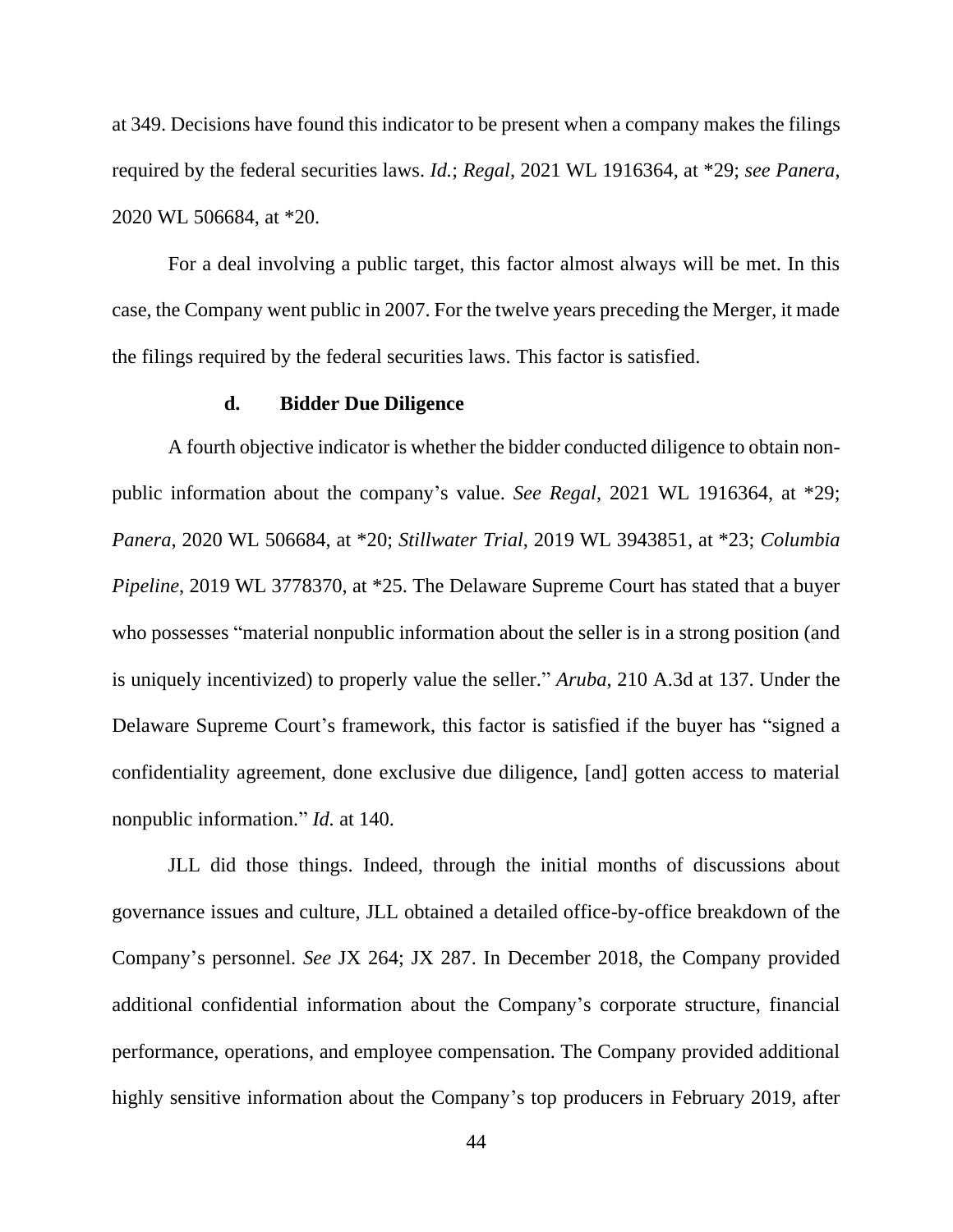the parties had reached agreement on price. Morgan Stanley expressed concern about the extent of the disclosures, noting that "providing this information is HIGHLY unusual if not unprecedented." JX 829. Another member of Metcalfe's team described the disclosures as a "[r]oadmap for poaching." *Id.*JLL thus obtained significant non-public information about the Company.

# **e. Negotiations Over The Merger Price**

A fifth objective indicator is whether the parties engaged in negotiations over the price.<sup>16</sup> Price negotiations took place, but the record surrounding those negotiations gave rise to litigable issues regarding their effectiveness.

As noted previously, the Company's negotiators deferred discussing price until the they had addressed their non-monetary priorities. JLL's first serious overture to the Company took place in July 2018. For the next four months, the parties engaged in detailed negotiations over governance and personnel issues. No one engaged in meaningful negotiations over price. When the topic of price first surfaced on October 25, 2018, Gibson indicated that he did not think the deal price would be an issue and that his management team was "ready to run at this hard." JX 273 at 2. JLL understood that Gibson wanted the deal to happen and was concerned primarily with the non-monetary terms. JX 271.

<sup>16</sup> *See Aruba*, 210 A.3d at 139; *Dell*, 177 A.3d at 28; *Regal*, 2021 WL 1916364, at \*29; *Panera*, 2020 WL 506684, at \*20; *Stillwater Trial*, 2019 WL 3943851, at \*23; *Columbia Pipeline*, 2019 WL 3778370, at \*25.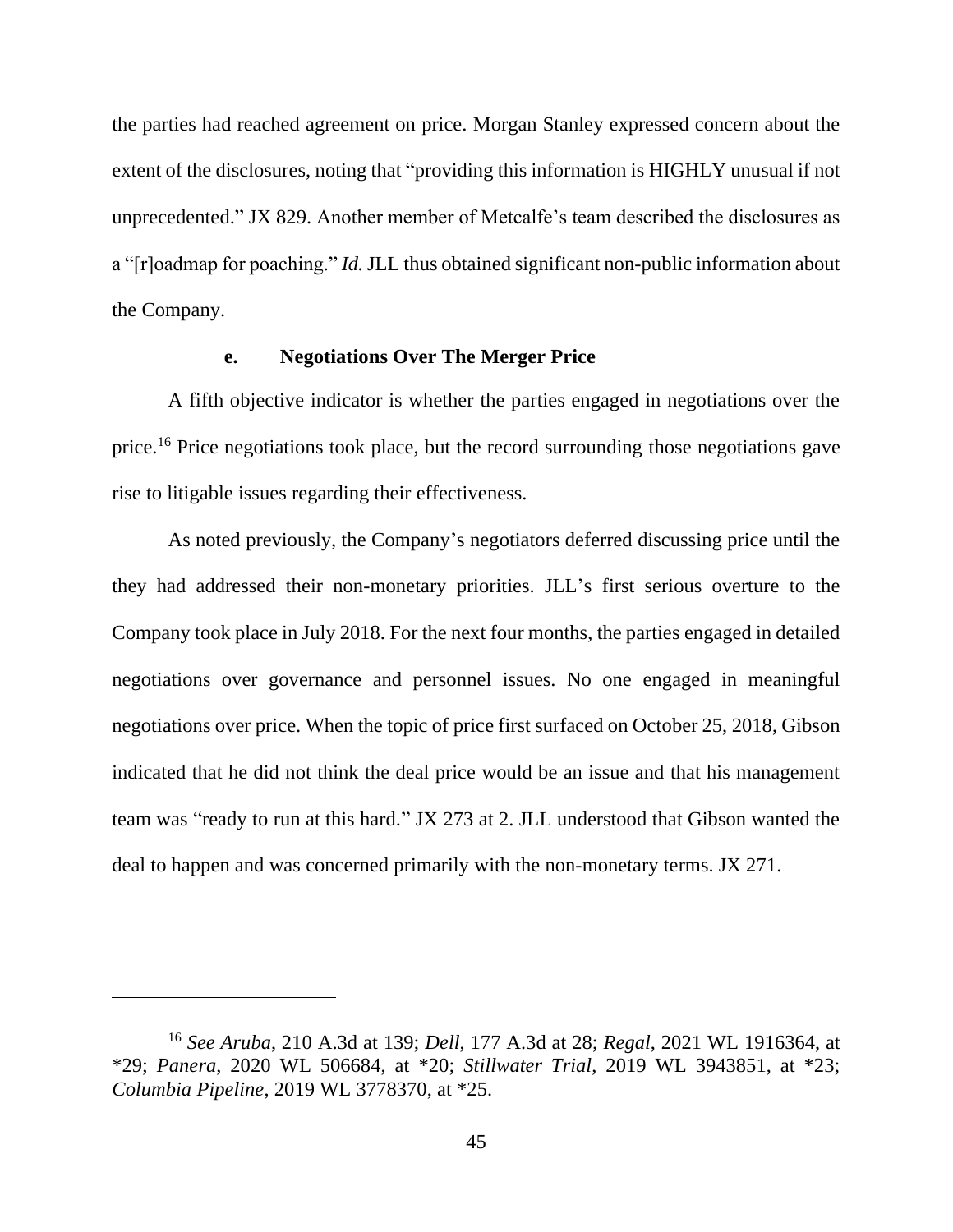Ulbrich first mentioned a dollar figure on November 7, 2018. He floated a range of \$45 to \$46, reflecting a premium of 12–14% over the Company's trading price. Gibson declined to engage on price, stating that "neither party had sufficient information to determine appropriate valuations at that point in time and further work on governance . . . should occur before further discussions on price." JX 1258 at '118.

After that, Gibson continued to negotiate with JLL over his non-monetary priorities. The subject of price only came up again in January 2019, after the parties had agreed on the rough terms of the retention arrangements for the Company's key producers. At that point, to counter any impression that the Company had effectively accepted JLL's price range, the Board instructed Morgan Stanley to convey to JLL that any subsequent offer would have to provide total value of \$47 or more, net of transaction expenses and incentive arrangements. PTO ¶ 115.

The actual pricing negotiations took place during an eleven-day period between February 7 and February 17, 2019. During those eleven days, Morgan Stanley and the Company's executives repeatedly expressed concern that they did not have sufficient information to negotiate effectively. The problem lay in the fact that 50% of the deal consideration would be in JLL stock, and the Company had not conducted reverse due diligence on JLL so that it could value JLL's equity and assess the potential synergies.

| Date     | Event                                              | <b>Consideration Per Share Cash + JLL</b><br>Stock Ratio $\approx$ Implied Price |
|----------|----------------------------------------------------|----------------------------------------------------------------------------------|
| 2/7/2019 | J.P. Morgan sends term sheet to<br>Morgan Stanley. | $\$23 + 0.159x \approx $46$                                                      |

The following table shows the flow of the pricing discussions during this period.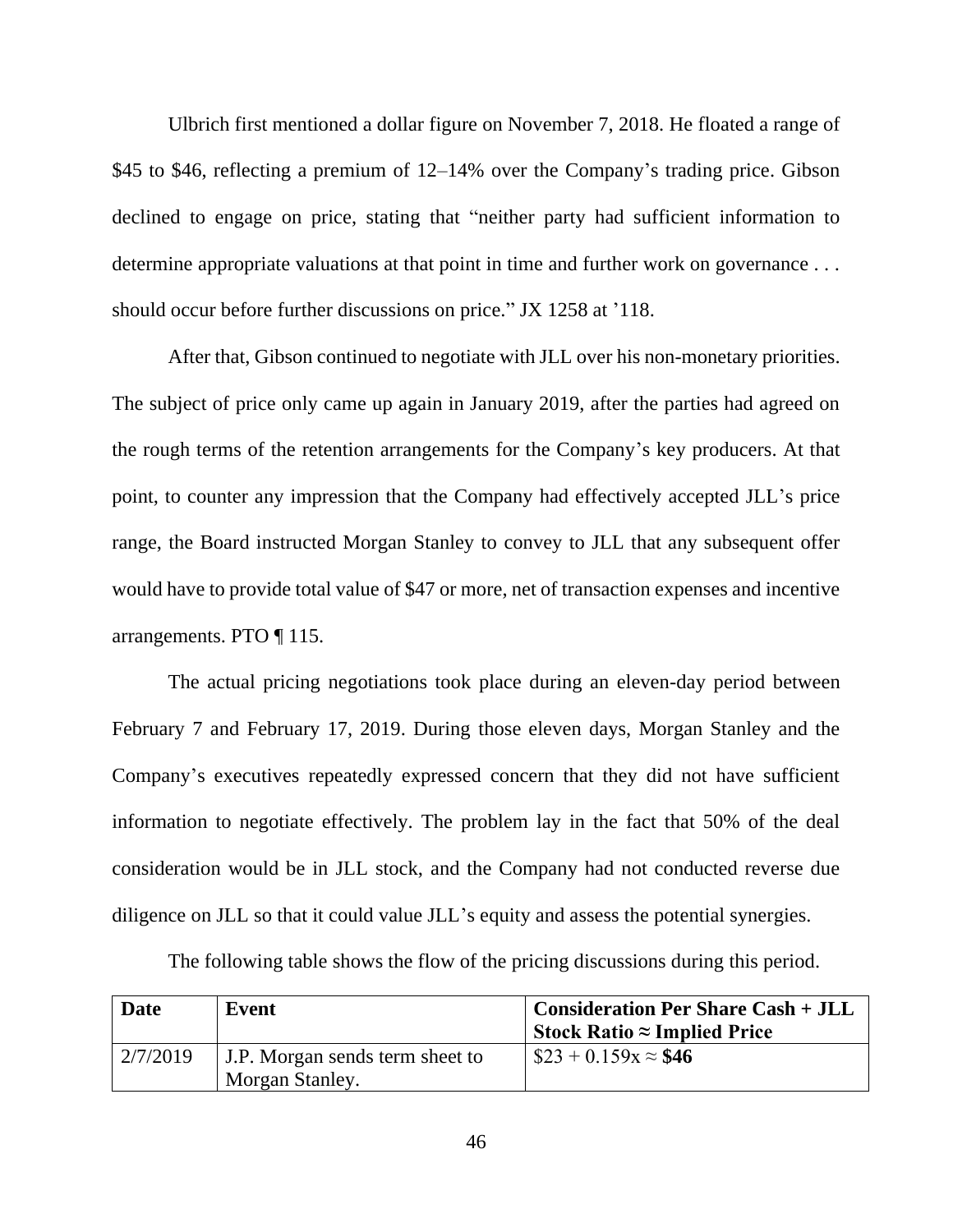| 2/11/2019 | HFF Board authorizes Morgan          | \$48                                         |
|-----------|--------------------------------------|----------------------------------------------|
|           | Stanley to counter with a            |                                              |
|           | cash/stock mix resulting in \$48 per |                                              |
|           | share, but says to wait until after  |                                              |
|           | JLL's earnings announcement.         |                                              |
| 2/12/2019 | After JLL's earnings                 | JLL's 2/7/2019 offer has increased to        |
|           | announcement, JLL's stock price      | > \$49.                                      |
|           | increases to \$166.15.               |                                              |
| 2/13/2019 | Morgan Stanley provides two          | Option A: $$24 + 0.159x \approx $50.02$      |
|           | options.                             | Option B: $$24.76 + 0.1513x \approx $49.52$  |
| 2/15/2019 | JLL Board approves three             | Option A: $$23.33 + 0.159x \approx $50.02$   |
|           | counteroffers. J.P. Morgan conveys   | Option B1: $$24.51 + 0.1498x \approx $49.02$ |
|           | Option B1.                           | Option B2: $$24.63 + 0.1505x \approx $49.25$ |
| 2/16/2019 | Ulbrich offers Option B2. Gibson     | $$24.63 + 0.1505x \approx $49.46$            |
|           | accepts later that day.              |                                              |
| 2/17/2019 | Morgan Stanley sends a revised       | $$24.63 + 0.1505x \approx $49.46$            |
|           | term sheet accepting the price.      |                                              |

After JLL opened at \$46 per share, the parties ended up agreeing to implied consideration of \$49.46 per share. The Company thus bargained for an increase of 7.5% over the upper end of JLL's initial range of \$45 to \$46 per share.

It seems possible that different negotiators who placed more emphasis on price might have obtained a better result. By delaying discussions over price and focusing on governance and employee compensation, the Company necessarily gave up some bargaining leverage. During these discussions, no one from the Company signaled that price *also* would be an important issue. To the contrary, Gibson indicated that he did not expect price to be a significant issue, and his actions conveyed that the management team wanted to get the deal done. Gibson's failure to push back or suggest a higher range when Ulbrich socialized \$45–\$46 per share anchored the subsequent discussions.

The Company also could have helped itself by insisting on reverse due diligence from JLL as soon as JLL indicated in November that the deal consideration would be half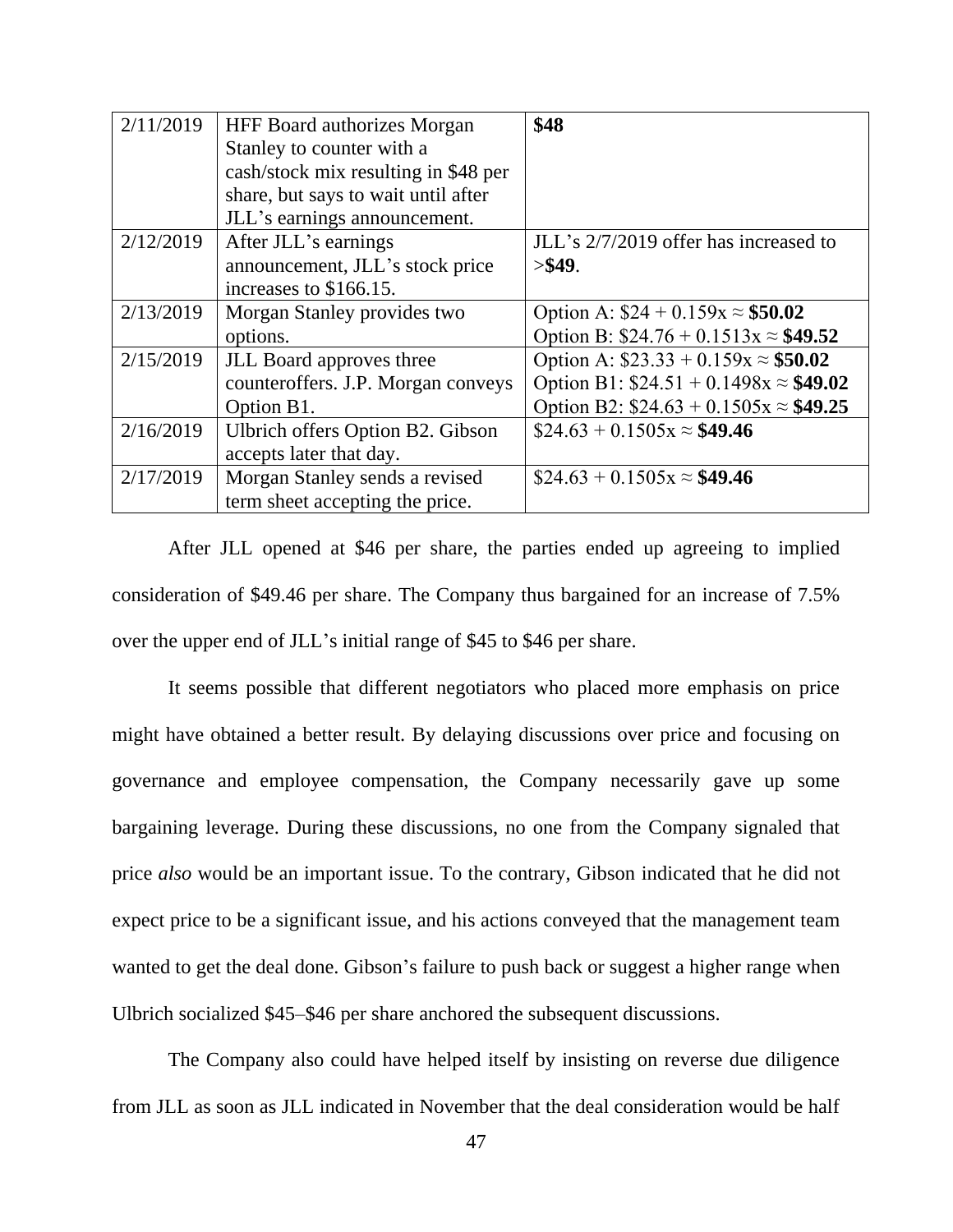stock. The Company likewise could have helped itself by insisting on reverse due diligence to construct its own synergy estimates and use them to push back on JLL's conservative figures. The Company did not obtain the information that would have enabled its negotiators to bargain more effectively, likely because Gibson and Thornton were focused on governance and compensation issues.

Nevertheless, the Company did obtain price increases from JLL. Moreover, an internal analysis prepared by J.P. Morgan showed that JLL valued the Company at \$46.80 on a standalone basis. JX 1054 at 5. By agreeing to consideration with an implied value of \$49.16 on the date of signing, JLL thought it was paying a price that allocated a share of the synergies to the Company. As noted, the Delaware Supreme Court has stated that a buyer who possesses "material nonpublic information about the seller is in a strong position (and is uniquely incentivized) to properly value the seller." *Aruba*, 210 A.3d at 137.

Whether other negotiators might have obtained a higher price by bargaining differently is not the issue in an appraisal proceeding.<sup>17</sup> For purposes of evaluating whether the sale price was effective, the court looks to whether the negotiators bargained at arm's length and whether the seller obtained price increases. That happened here.

<sup>17</sup> *See Jarden*, 236 A.3d at 322 ("[T]he trial judge must determine fair value, and 'fair value is just that, "fair." It does not mean the highest possible price that a company might have sold for.'" (footnote omitted) (quoting *DFC*, 172 A.3d at 370)); *Dell*, 177 A.3d at 33 ("The issue in an appraisal is not whether a negotiator has extracted the highest possible bid. Rather, the key inquiry is whether the dissenters got fair value and were not exploited."); *DFC*, 172 A.3d at 370 (noting that "the purpose of an appraisal is not to make sure that the petitioners get the highest conceivable value that might have been procured had every domino fallen out of the company's way").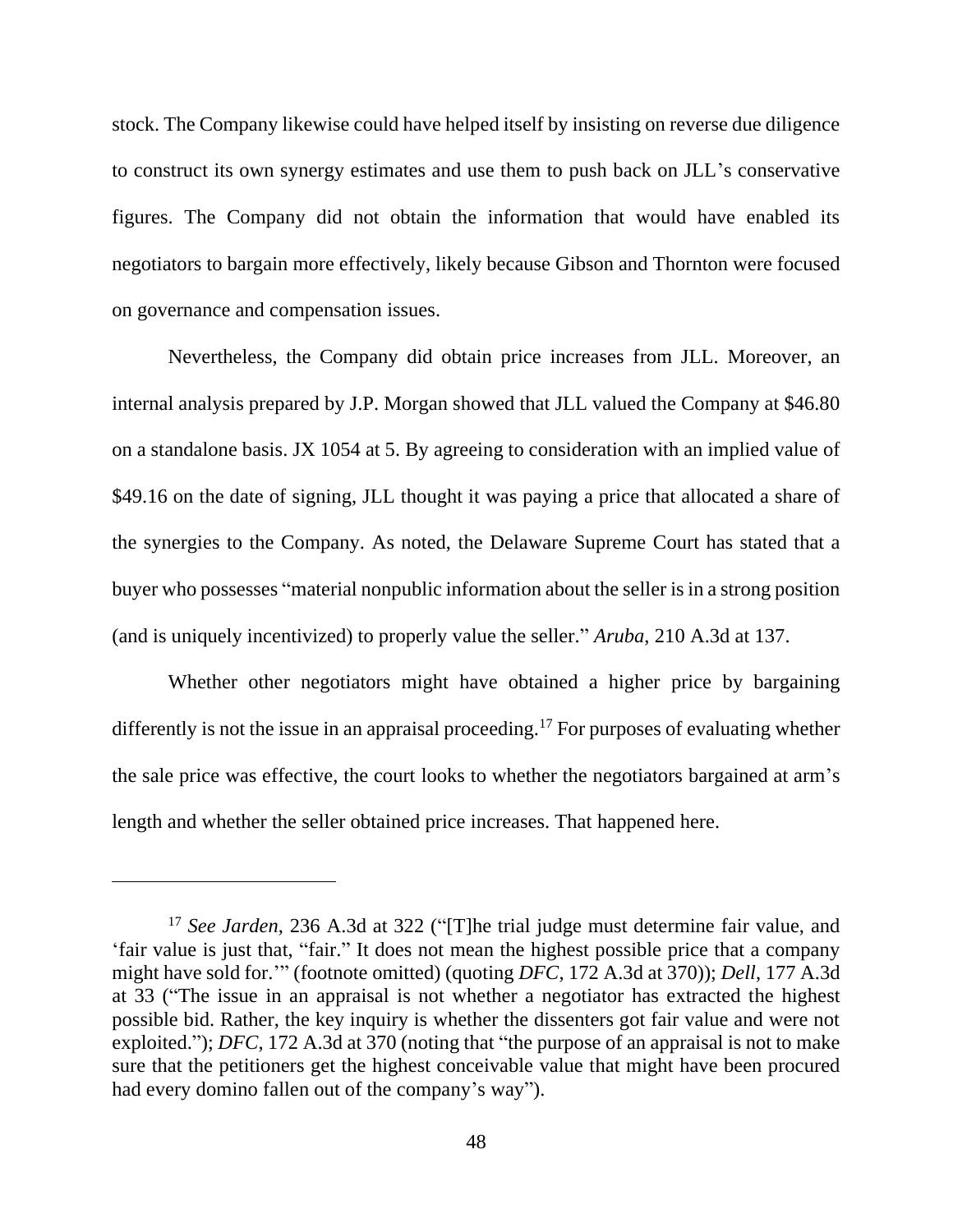#### **f. The Post-Signing Phase**

A sixth objective indicator is whether the transaction agreement was sufficiently open to permit bidders to emerge during the post-signing phase such that the absence of competing bidders can be regarded as validating the price. *See Regal*, 2021 WL 1916364, at \*29; *Panera*, 2020 WL 506684, at \*21–24; *Columbia Pipeline*, 2019 WL 3778370, at \*25. The Delaware Supreme Court has explained that when potential competing bidders have "an open chance . . . to bid," then the absence of a topping bid indicates that "buyers" do not believe the asset on sale is sufficiently valuable for them to engage in a bidding contest against each other."<sup>18</sup>

The Merger Agreement included a no-shop provision with a superior-proposal out, a five-day unlimited matching right for JLL that reset upon any increase from a competing bidder, information rights entitling JLL to receive all information provided to a competing bidder, and a bifurcated termination fee that increased from 1.4% to 2.8% of the Company's equity value after forty-five days. The petitioner argues that because the Company did not engage in any pre-signing outreach and only negotiated with JLL, the

<sup>18</sup> *Aruba*, 210 A.3d at 136, *accord Dell*, 177 A.3d at 29 ("Fair value entails at minimum a price some buyer is willing to pay—not a price at which no class of buyers in the market would pay."); *id.* at 33 (finding that absence of higher bid meant "that the deal market was already robust and that a topping bid involved a serious risk of overpayment," which "suggests the price is already at a level that is fair"); *DFC*, 172 A.3d at 375–76 (citing "the failure of other buyers to pursue the company when they had a free chance to do so" as factor supporting fairness of merger price).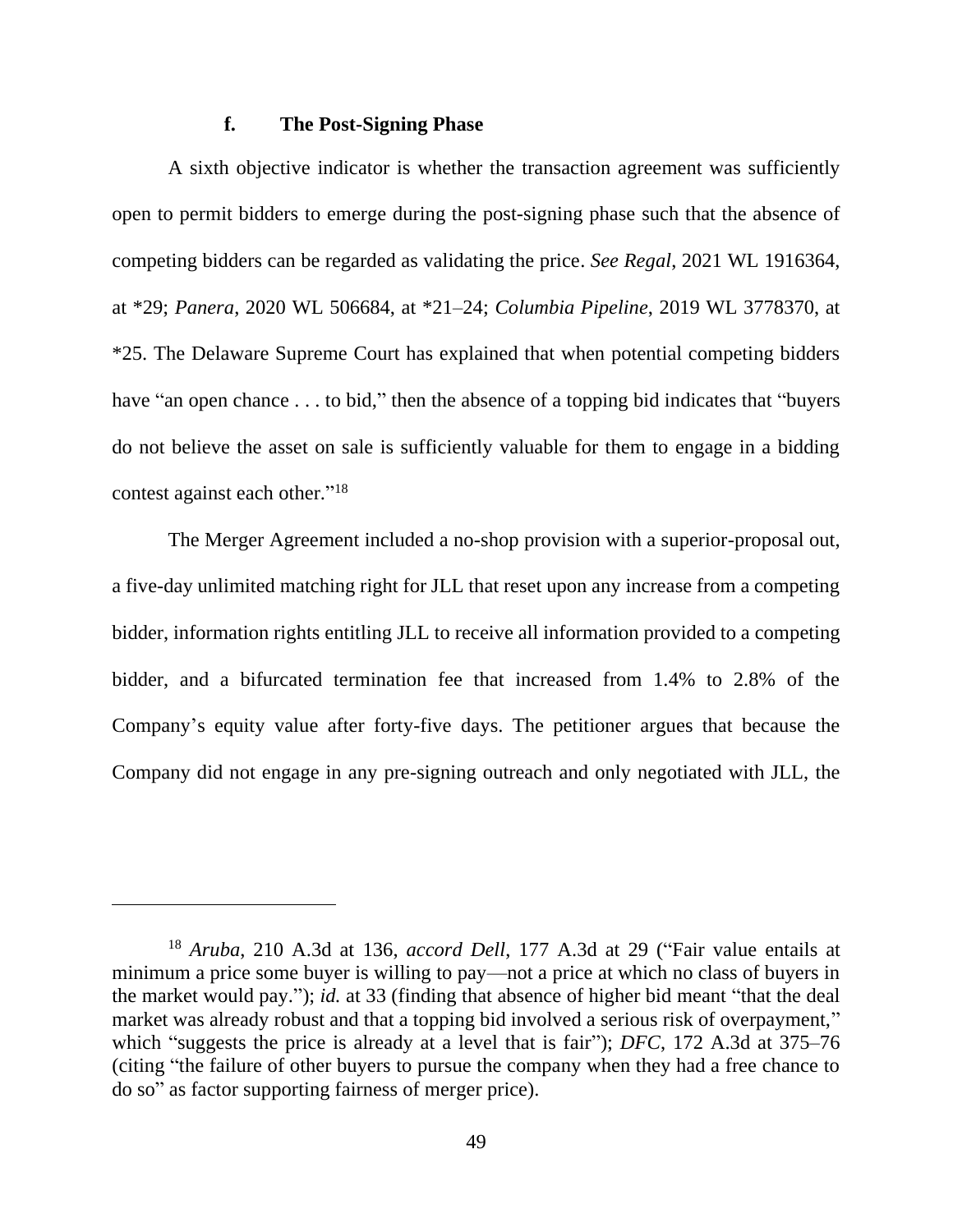Merger Agreement needed to provide for a more open post-signing phase for the sale process to be effective.

Delaware decisions have upheld single-bidder processes as sufficiently effective to make the deal price a reliable indicator of fair value.<sup>19</sup> The question is whether the merger agreement allowed for a sufficiently open post-signing market check. A company does not have to engage in post-signing outreach; a passive market check can be sufficient. Here, the Merger Agreement's suite of deal protections resembled the packages in other cases in which Delaware courts have held that a single-bidder process followed by the absence of a topping bidder during a passive post-signing market check resulted in a deal price that provided reliable evidence of fair value.<sup>20</sup>

To distinguish this case, the petitioner contends that in addition to the provisions in the Merger Agreement "[t]he retention agreements signed between JLL and the HFF employees further solidified JLL's bid." Dkt. 132 at 40. The petitioner argues that any

<sup>19</sup> *See Regal*, 2021 WL 1916364, at \*30–32; *Stillwater Trial*, 2019 WL 3943851, at \*24–30; *Columbia Pipeline*, 2019 WL 3778370, at \*25; *LongPath Cap., LLC v. Ramtron Int'l Corp.*, 2015 WL 4540443, at \*21 (Del. Ch. June 30, 2015); *see also Blueblade Cap. Opportunities LLC v. Norcraft Cos., Inc.*, 2018 WL 3602940, at \*24 & n.265 (Del. Ch. July 27, 2018) (finding "no basis in law or fact" for proposition that a single bidder process followed by a go-shop "will *never* produce fair value for the target" (citation omitted)).

<sup>20</sup> *See Verition P'rs Master Fund Ltd. v. Aruba Networks, Inc.*, 2018 WL 922139, at  $*21$ ,  $*38$  (Del. Ch. Feb. 15, 2018) (no-shop, fiduciary out, matching rights,  $3\%$ termination fee), *rev'd*, *Aruba*, 210 A.3d 128; *Panera*, 2020 WL 506684, at \*21 (no-shop, fiduciary out, matching rights, 3% termination fee); *Columbia Pipeline*, 2019 WL 3778370, at \*20–26, \*40 (no-shop, fiduciary out, matching rights, 3% termination fee plus 0.42% expense reimbursement fee).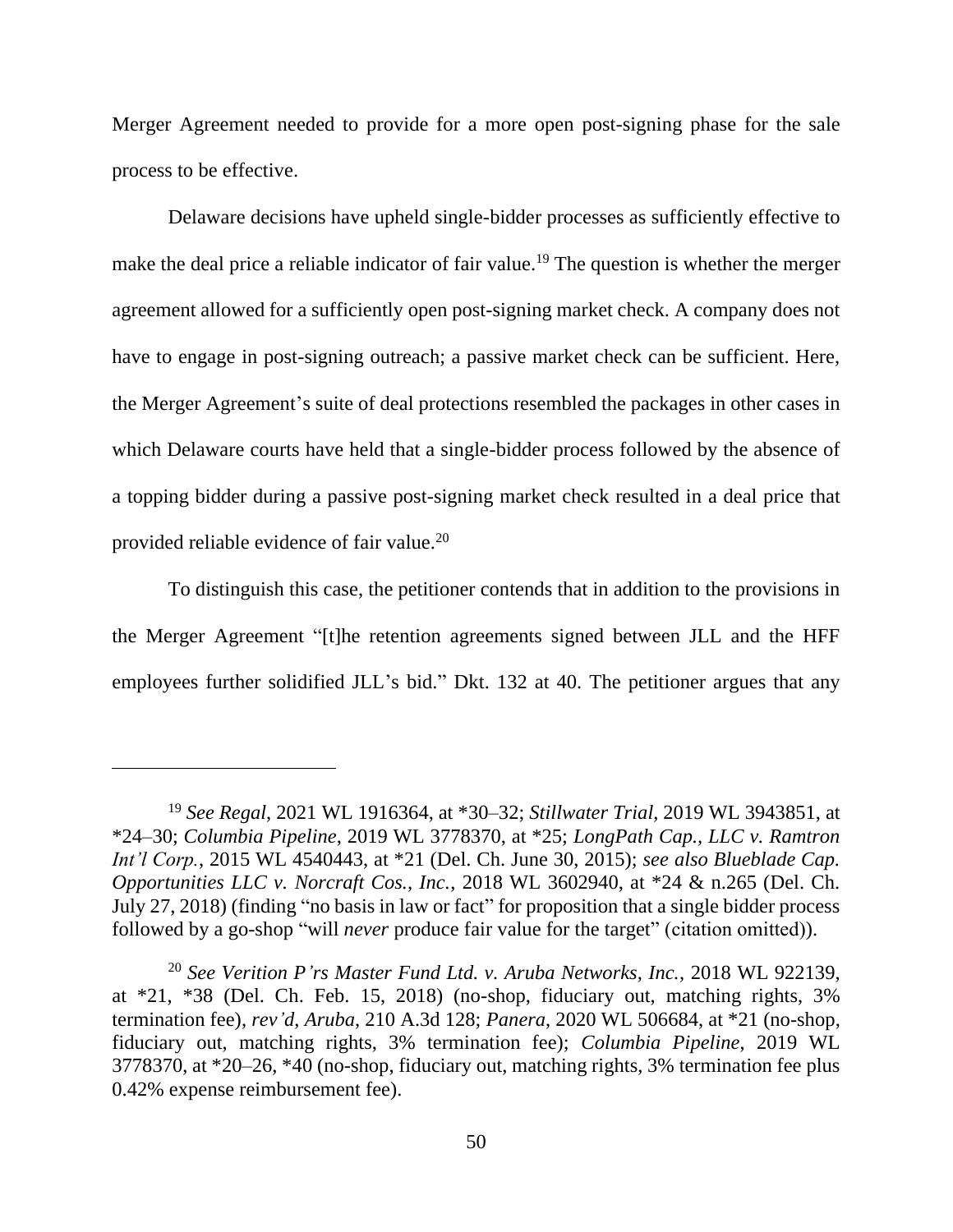bidder had to consider that the Company's management team and top producers seemed happy with JLL and could defect to JLL rather than working for a new buyer. The petitioner maintains that to secure the Company's management team and key producers, a competing bidder likely would have to pay more. The petitioner observes that the problem could have been solved by having the Company enter into the retention agreements so that any bidder would benefit from them. *Id.*

JLL responds that the retention and employment agreements would terminate if the Merger Agreement terminated, freeing the employees to sign with a new bidder. *See* JX 1123 at '002. That feature avoids having the agreements operate as a *de facto* crown-jewel asset lock-up. It did not avoid the problem that JLL had made itself an attractive home for the Company's management team and employees and offered what Metcalfe regarded as a "payout" to the Company's key producers. JX 501 at '002; *see* Metcalfe Tr. 371. Any competing bidder would have to overcome that.

The problem for the petitioner lies in the economics. To a buyer, the retention agreements were "nothing else than an increase of purchase price." Ulbrich Dep. 152–53; *see* Gibson Tr. 18–19; Metcalfe Tr. 371–72; McAneny Tr. 418–19. They thus functioned to increase the amount that a topping bidder would have to pay. But the magnitude of the increased payment would not have been preclusive or coercive. A 10% increase in the retention payments would represent only a 0.6% increase in the merger consideration. Even if the bidder paid the higher, second tier termination fee, the combined expense would be 3.4% of equity value. That amount is lower than the combined termination fee and expense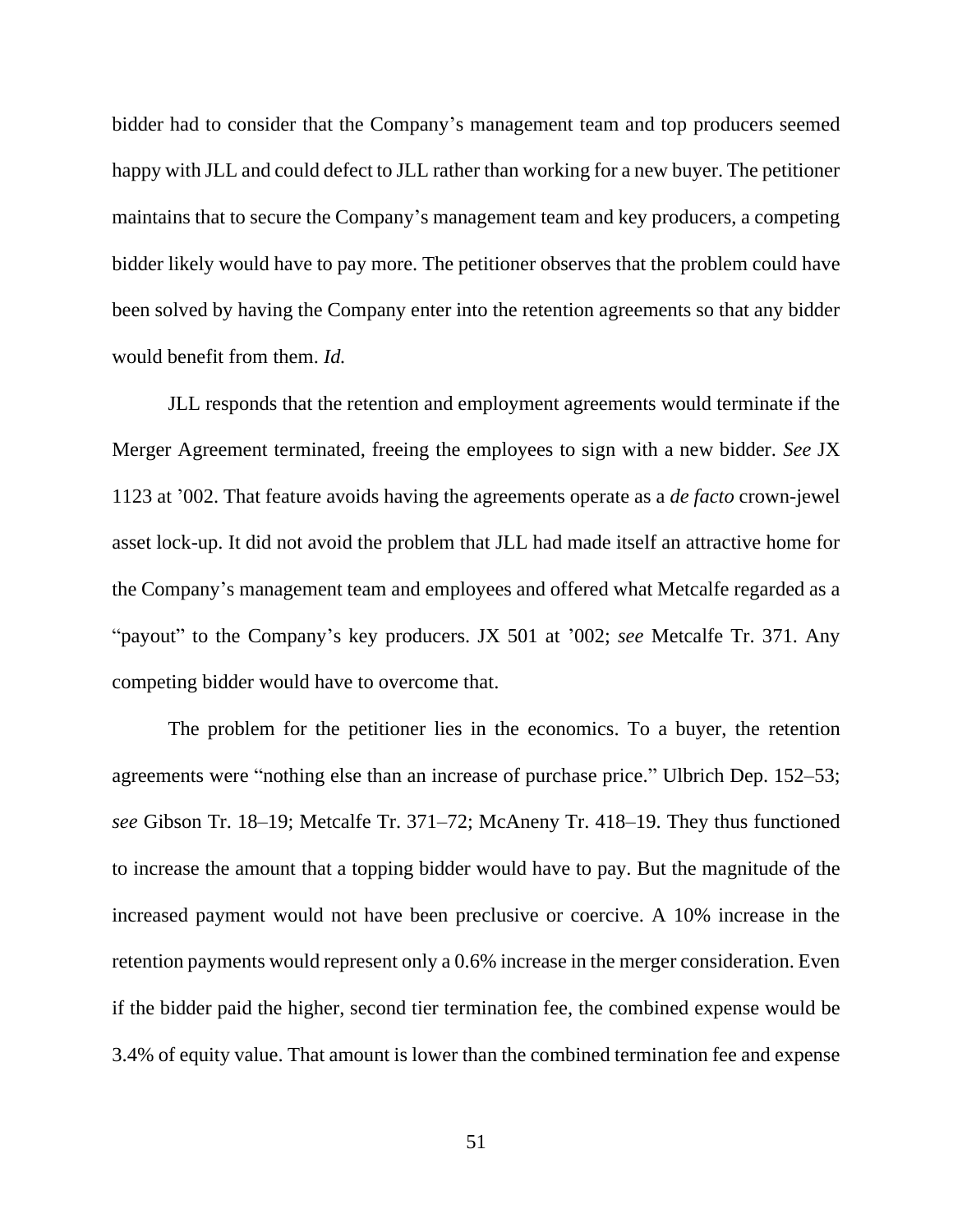reimbursement payment in *Columbia Pipeline*, which this court held "did not undermine the sale process for appraisal purposes." 2019 WL 3778370, at \*40.

The petitioner argues that the Company should have engaged in pre-signing outreach. Because the Merger Agreement allowed for a sufficiently open albeit passive market check, the absence of pre-signing outreach does not undermine the effectiveness of the sale process. *See Stillwater Trial*, 2019 WL 3943851, at \*30. What matters is that the Company did not do anything during the pre-signing phase that would have dissuaded other bidders from participating in the post-signing phase. The petitioner also contends that the Company failed to respond to inquiries from Colliers and CBRE. Gibson did respond, although he did not convey any urgency about the engagement. Neither potential acquirer followed up. Either could have participated during the post-signing phase. It is theoretically possible that greater pre-signing outreach might have resulted in a higher deal price, but that is not the test in an appraisal. There is no reason to believe that the Company's sale process was so ineffective as to result in a price below standalone value.

#### **g. The Sale Process Was Reliable.**

The Company proved by a preponderance of the evidence that the sale process was sufficiently effective. The sale process was not perfect, and the petitioner highlighted its flaws. But when the record is viewed as a whole, the sale process passes muster. The deal price therefore operates as ceiling on the fair value of the Company at the time of signing.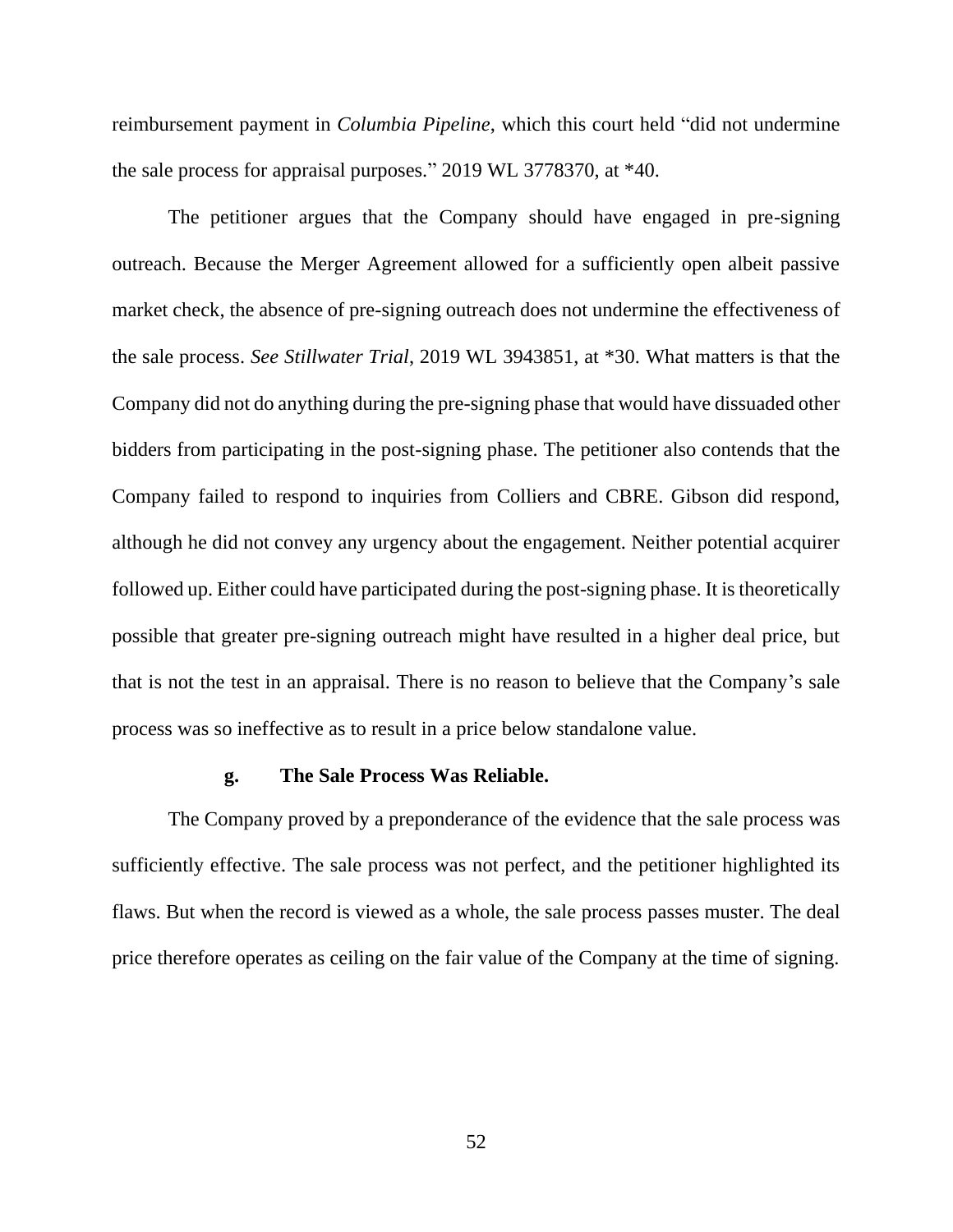# **2. Adjustments For Value Arising From The Accomplishment Or Expectation Of The Merger**

The second step in using the adjusted deal price metric is to determine what adjustments are necessary to exclude sources of value (positive or negative) arising from the accomplishment or expectation of the merger. *See* 8 *Del. C.* § 262(h). That generally means excluding an estimate of the amount of synergies that were included in the deal price. Individual components of the synergy analysis can be additive or subtractive (*i.e.*, dis-synergies). The aggregate amount of synergies is generally positive, causing the adjusted deal price to be lower than the headline price.

In this case, the parties also debated how to treat the retention payments that JLL agreed to make to the Company's senior managers and sales professionals. The petitioner argues that those payments represent consideration that otherwise would have gone to the stockholders and hence should be added to the deal price. JLL contends that the payments were a cost that the acquirer had to incur to close the transaction and generate the net synergies it shared with the Company. The retention payments are smaller than the net synergies, so the answer will not raise the fair value award above the deal price. The difference lies in the magnitude of the downward adjustment. Under the petitioner's approach, the court would add 100% of the value of the retention payments to the adjusted deal price. Under JLL's approach, the payments are factored into the calculation of net synergies, and then a percentage of that amount is allocated to the Company and deducted from the deal price. JLL's approach functionally results in a fraction of the value of the retention payments being added to the deal price.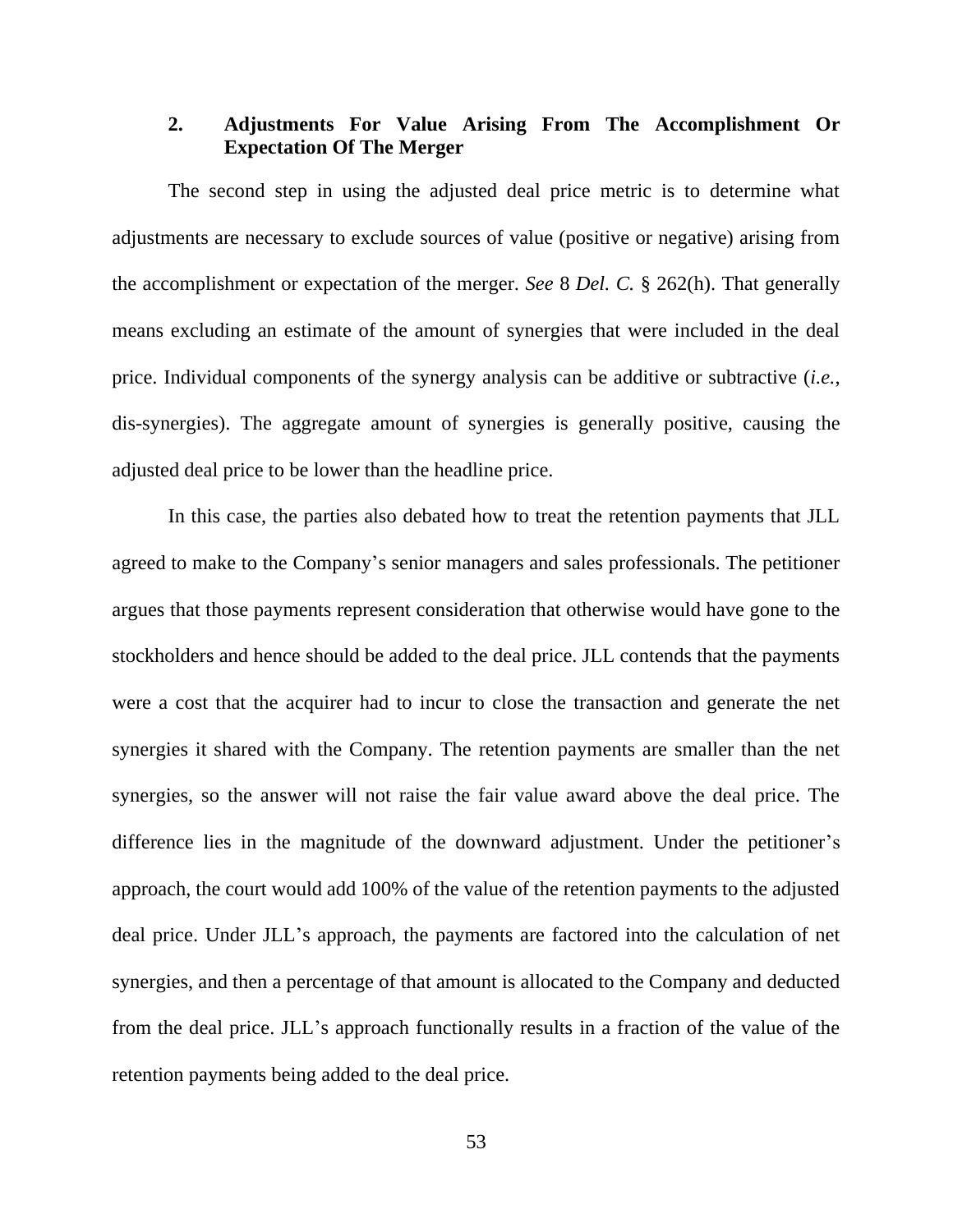### **a. The Synergy Adjustment**

When deriving an adjustment for synergies, the court engages in two tasks. In the first step, the court assesses the categories of value that the parties contend arise from the accomplishment or expectation of the merger. In the second step, the court estimates the extent to which those sources of value were incorporated in the deal price.

Hubbard opined that the deal price incorporated a net synergy value of \$4.87 per share. *See* Hubbard Report ¶¶ 8, 138–46. As the proponent of its synergy deduction, JLL bore the burden of proving its proposed adjustment. *Regal*, 2021 WL 1916364, at \*43.

# **i. Identifying The Available Synergies**

For a category of synergies to be excluded under the appraisal statute, it must "aris[e] from the accomplishment or expectation of the merger." 8 *Del. C.* § 262(h). This valuation principle "rul[es] out consideration of not just the gains that the particular merger will produce, but also the gains that might be produced from any other merger." *Aruba*, 210 A.3d at 133. When quantifying the value of synergies, the relevant consideration is the buyer's estimation of their value. "If a buyer overpays for a company based on the buyer's subjective yet unrealistic synergy expectations, then the deal price nevertheless reflects those synergy expectations." *Regal*, 2021 WL 1916364, at \*35.

JLL proved that it reliably estimated synergies of \$60 million. During a meeting of the JLL Board on November 12, 2018, Koster presented a preliminary analysis that anticipated much greater synergies. *See* JX 367 at '052. The JLL Board was skeptical and instructed Koster to create a more detailed analysis. The JLL Board stressed that the synergies estimate "would be critical to the underlying economic analysis" of the deal.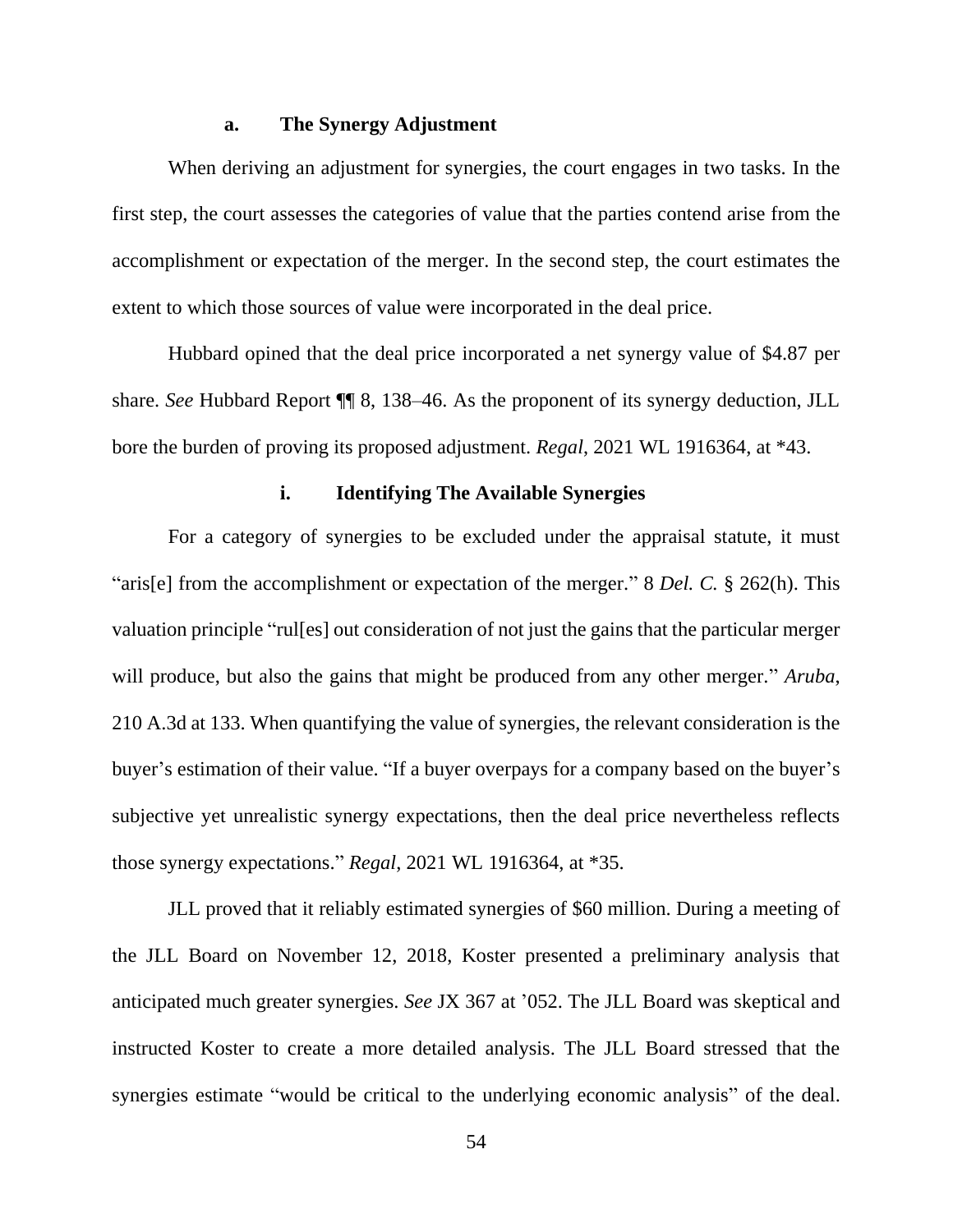Koster Tr. 482. Ulbrich instructed Koster to quantify the synergies that could be "deemed certain." *Id.* at 515; *see* Ulbrich Tr. 604–05; JX 646 at '026.

Koster took his task seriously. He assembled a team of 125 to 150 JLL employees that looked deeply at cost synergies. Koster Tr. 508. They also had "extensive discussion[s]" with the Company's management. *Id.* at 477–78; *see id.* at 508–09. The team also accounted for dis-synergies, such as the expense associated with moving JLL's producers to the Company's compensation platform. The team included as a dis-synergy certain retention payments JLL intended to make to its own producers to induce them to remain at the combined entity. *See id.* at 505–06; JX 646 at '026.

Koster presented the revised synergies analysis to the JLL Board on February 7, 2019. The revised analysis was both more detailed and more conservative. Koster and his team estimated synergies with a total EBITDA impact of \$74 million annually. JX 646 at '026. Of that total, Koster and his team regarded \$60 million as meeting the Ulbrich's "deemed certain" test. Koster Tr. 515. The JLL Board felt comfortable with Koster's revised analysis. Ulbrich Tr. 614–16.

Koster's synergy analysis was divided into the following categories:

- Cost Synergies
	- Personnel
		- Local Capital Markets / Sector Leadership
		- **Compensation System Impact**
		- Retention Cost (JLL only)
		- Production Support

55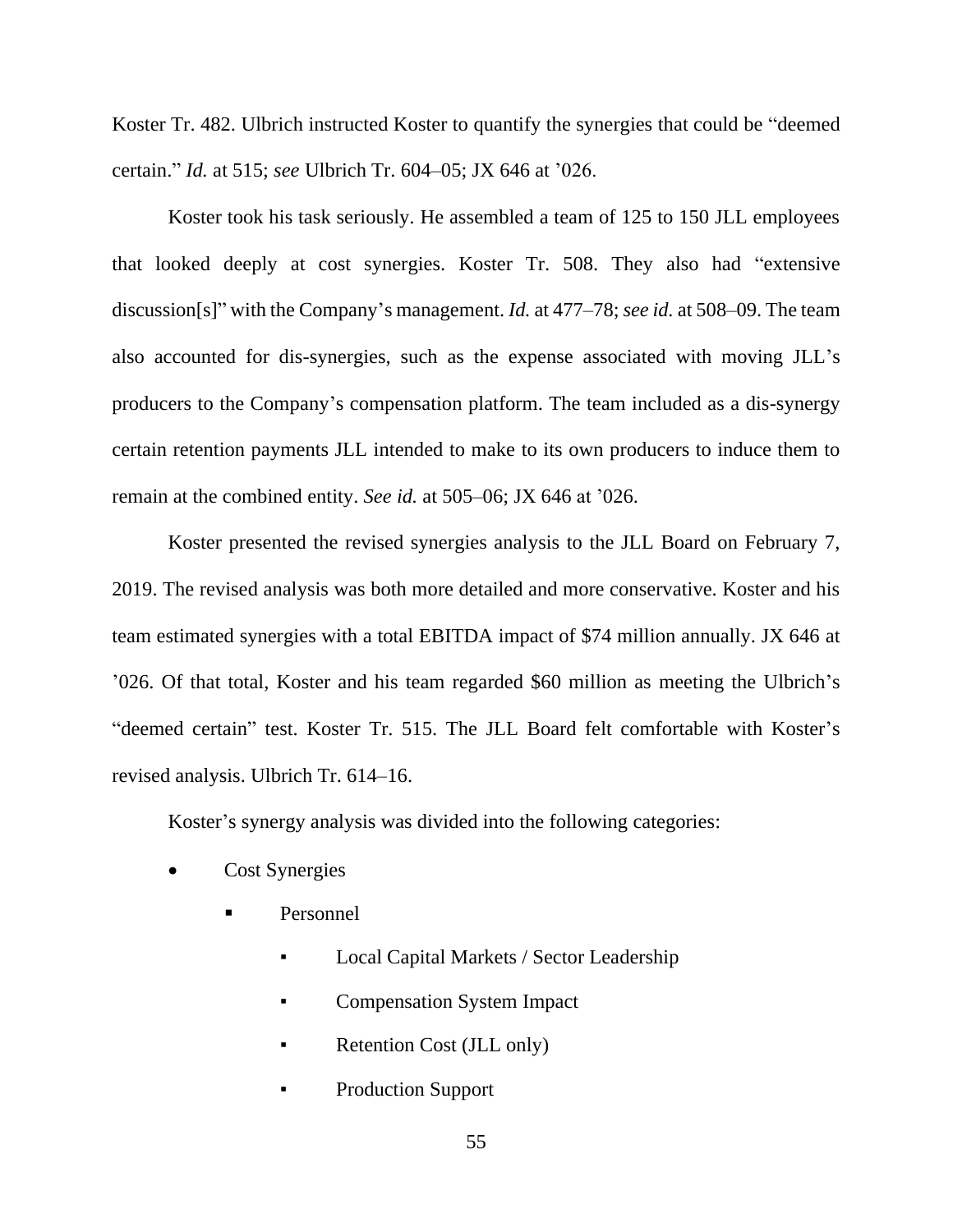- Servicing  $&$  Underwriting
- Corporate Functions
	- **Marketing**
	- Research
	- Finance / Accounting
	- Technology
	- **Human Resources**
- **Office Consolidation**
- Public Costs
- Revenue Synergies
	- **Fannie Mae**
	- Capital Markets Best Practice Revenue
	- Property Management
	- Agency Leasing
	- Valuations

JX 646 at '026.

Each category of synergies only could be achieved as a result of the Merger. Each therefore must be excluded from the adjustment to the deal price. Some of the synergies have positive value, resulting in a deduction from the deal price. Others have negative value, resulting in an addition to the deal price.

Two items warrant more detailed discussion. First, Koster's synergy analysis included a category titled "Public Costs." That item reflected the \$4.5 million in annual cost savings JLL anticipated realizing by eliminating "the discrete costs of HFF operating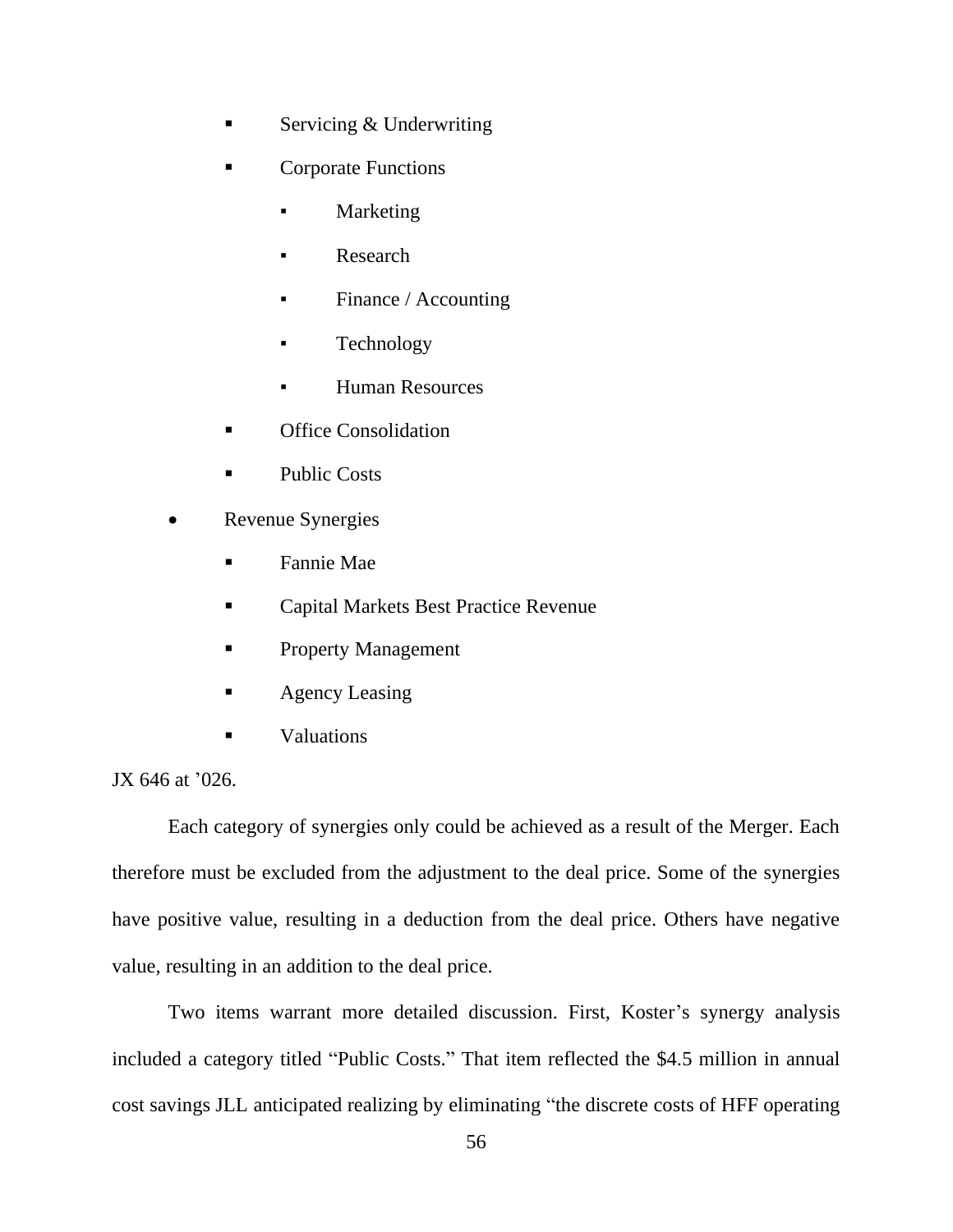as a standalone public company," including the compensation and benefits for the Company's directors, the payments for its independent auditor costs, and other public company costs that the Company no longer would incur as a subsidiary of JLL. Koster Tr. 511. Precedent diverges on whether eliminating public company costs constitutes value arising from the accomplishment or expectation of the merger, with one decision indicating that the costs should not be excluded because any going-private transaction would generate them.<sup>21</sup> Section 262(h) does not contemplate comparing the transaction-specific attributes of value with the results of other transactions. It contemplates comparing the transactionspecific attributes of value with the Company's operative reality as a stand-alone entity. In its pre-Merger operative reality as a publicly traded entity, the Company could not achieve those savings. The net savings therefore arose from the accomplishment or expectation of the Merger and must be excluded from the fair value determination.

<sup>21</sup> *Compare Merion Cap. LP v. BMC Software, Inc.*, 2015 WL 6164771, at \*17 (Del. Ch. Oct. 21, 2015) ("If I assume that inherent in a public company is value, achievable via tax savings or otherwise, that can be realized by an acquirer—any acquirer—taking the company private, such a savings is logically a component of the intrinsic value owned by the stockholder that exists regardless of the merger. Therefore, to the extent some portion of that value flows to the sellers, it is not value 'arising from . . . the merger,' . . . ."), *with Huff Fund Inv. P'ship v. CKx, Inc.*, 2014 WL 2042797, at \*3 (Del. Ch. May 19, 2014) (declining to exclude public-to-private savings "[w]ithout reaching the theoretical question of under what circumstances cost-savings may constitute synergies excludable from goingconcern value under Section 262(h)" because "the record here contains insufficient evidence to support a finding that Apollo formed its \$5.50 bid based on cost-savings that, had the Company continued as a going concern, CKx management could not have itself realized"), *and BMC*, 2015 WL 6164771, at \*17 (acknowledging that public-to-private savings are "likely properly excluded from the going-concern value, which our case law has explained is part of the definition of fair value as I must apply it here").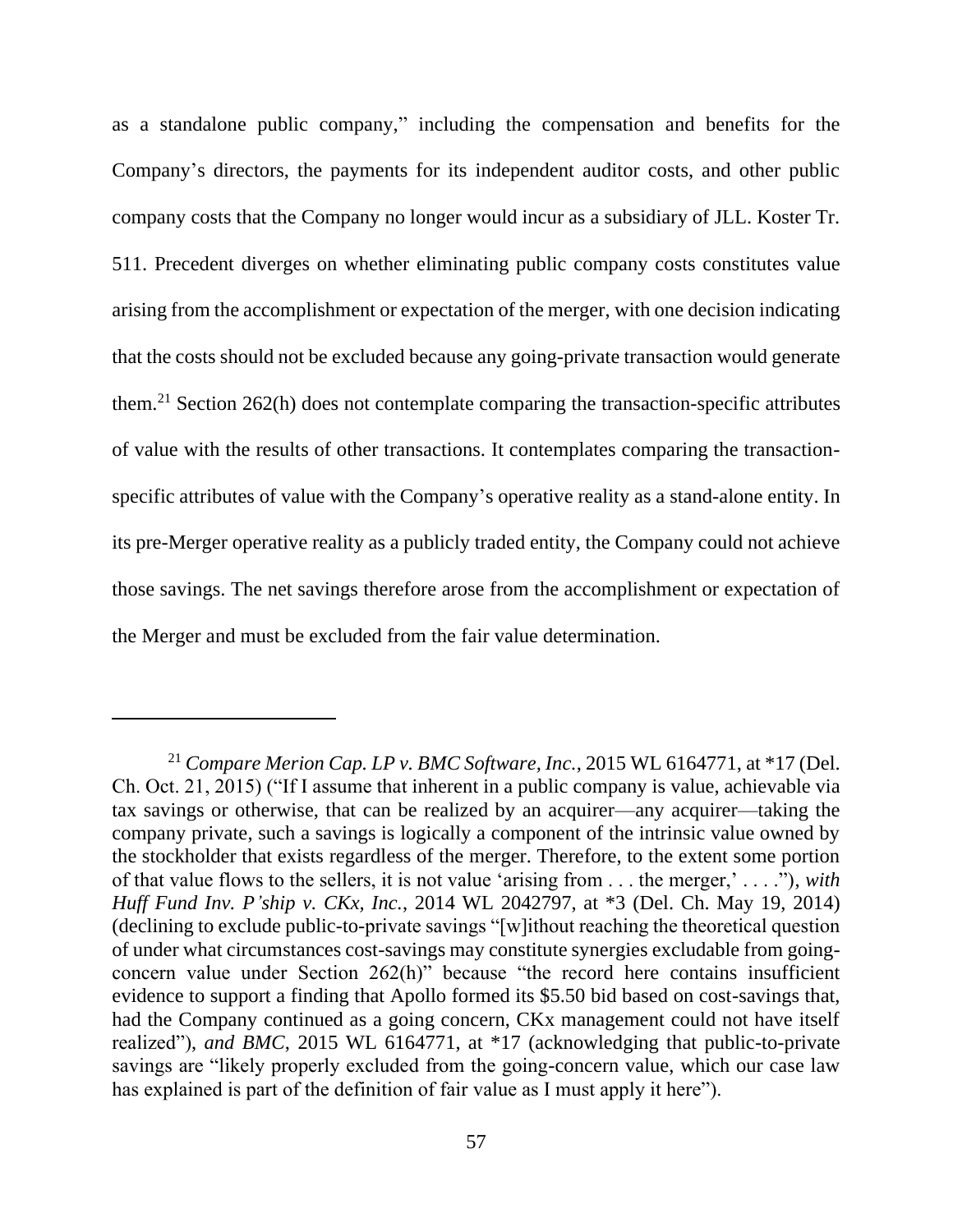Second, the "Personnel" category included a subcategory for "Compensation System Impact." That item reflected the negative value created for JLL by applying the Company's compensation structure to its own producers. Koster Tr. 505. The "Personnel" category also included a subcategory for "Retention Cost ([JLL] only)." JX 646 at '026. That item reflected the negative value created when JLL made retention payments to its own producers. Koster Tr. 505.

The synergy items in the "Personnel" category are technically not sources of value associated with the Company. Both are payments that JLL made as a result of the Merger. When calculating the adjusted deal price, however, Hubbard included these expenses. In doing so, he treated them as costs that JLL had to incur to achieve the synergies that the transaction generated. Their inclusion benefits the petitioner by lowering the potential synergy deduction.

JLL proved that it anticipated net synergies in the amount of a \$60 million increase to the combined entity's annual EBITDA beginning in 2021 and extending into the indefinite future.

# **ii. Incorporating The Company-Side Retention Payments**

The principal dispute regarding the adjustment for sources of value arising from the Merger involves how to handle the retention payments that Gibson extracted for his management team and key producers. JLL did not include those amounts as a dis-synergy in its synergy calculations. Hubbard did, and he also included other transaction costs as additional dis-synergies. The petitioner argues that the retention payments reflect a source

58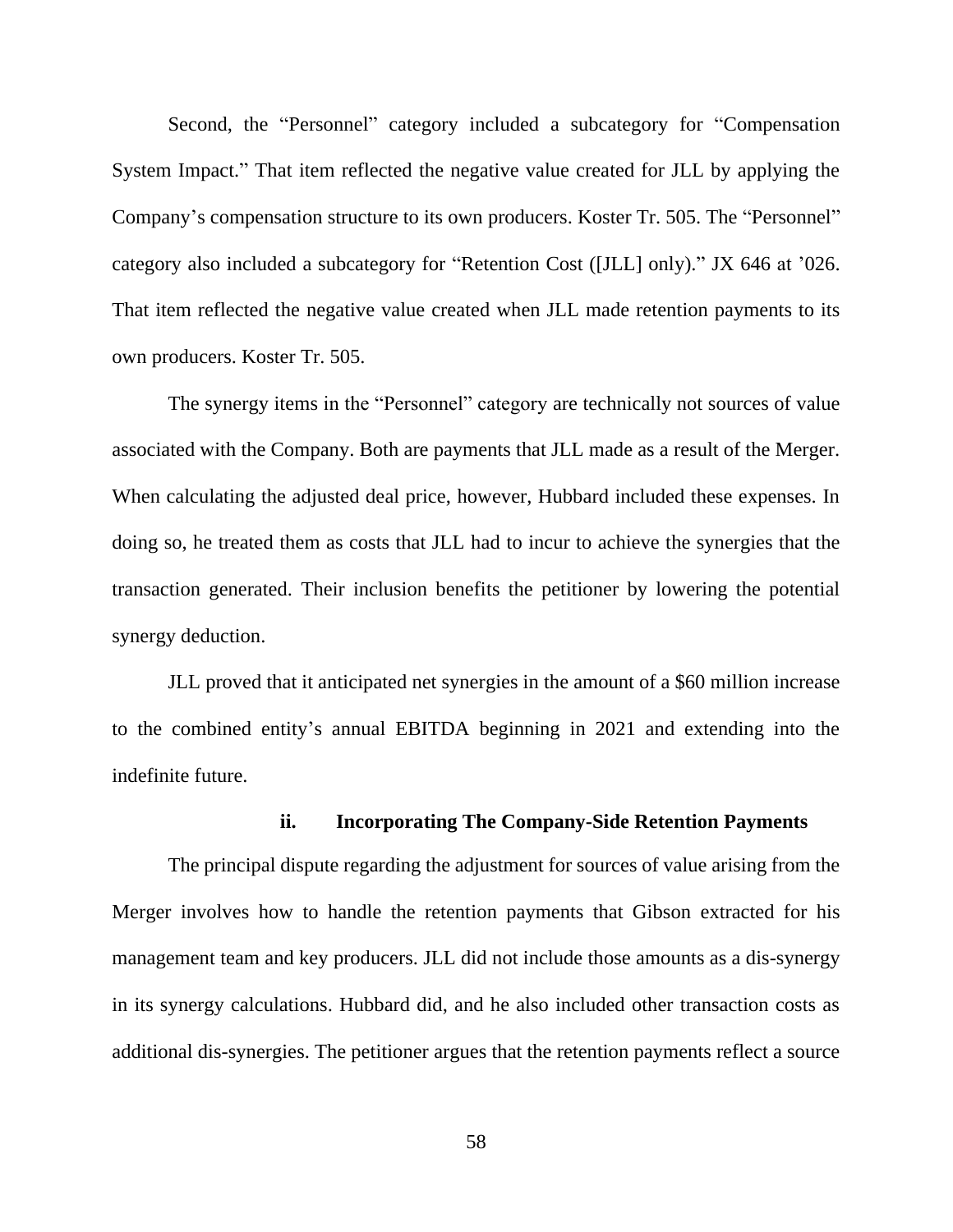of value that should be added to the deal price, not a dis-synergy to incorporated in the net synergy adjustment and allocated between the buyer and seller.

The argument for treating the retention payments as a dis-synergy views them as a cost of the transaction, like the investment banker's fee, counsel's fees, filing fees, and other out-of-pocket costs. If JLL wanted to achieve the benefits of the synergies that it shared with the Company in the deal price, then JLL had to incur those costs. The total available synergies were therefore net of those outlays. This court has used the adjusted merger price to determine fair value based on analyses in which the synergy adjustment was reduced for transaction costs.<sup>22</sup> The same logic applies to the retention payments.

The argument for treating the retention payments as a source of value that must be added back to the Company's standalone value starts from the premise that in the

<sup>22</sup> *See Jarden Trial*, 2019 WL 3244085, at \*26; *Ramtron*, 2015 WL 45430443, at \*26. In another decision, the court refused to make any adjustment to the deal price for the quite significant transaction costs associated with a leveraged buy-out, which amounted to \$450 million or \$6.51 per share. *Solera*, 2018 WL 362566, at \*27–28. The court viewed the potential upward adjustment to the transaction price as violating the Delaware Supreme Court's instruction in *DFC* that an appraisal proceeding should only ensure that stockholders receive "'what would fairly be given to them in an arm's-length transaction.'" *Id.* at \*28 (emphasis omitted) (quoting *DFC*, 172 A.2d at 370–71). In an arm's-length transaction, the deal price meets that standard by definition, and the court did not want to depart from it. The court relied on a policy concern that if the adjusted deal price incorporated value for transaction costs, then it would create an incentive for "rational shareholders, in even the most pristine deal processes to seek appraisal to capture their share of the transaction costs (plus interest)." *Id.* That concern only would exist if the magnitude of the transaction costs exceeded the available synergies, as it did in the *Solera*  case. In that setting, however, it seems likely that transaction costs could have a downward effect on the deal price and hence depress the fair value determination. Consequently, the net synergies calculation used in *Jarden* and *Ramtron* is more persuasive.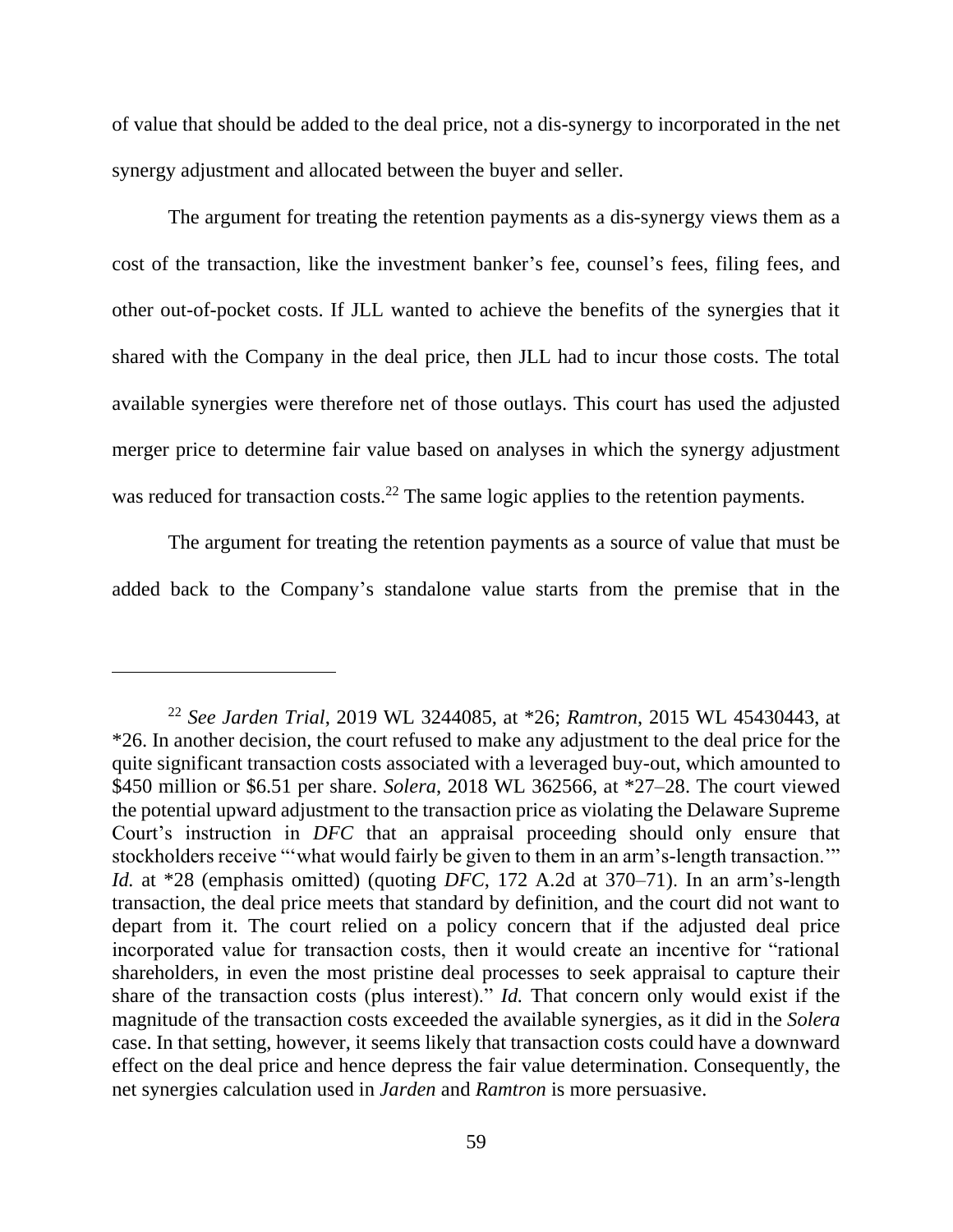Company's operative reality as a stand-alone entity, the Company had no need for retention payments and was not planning to make any. To the extent that the adjusted deal price methodology seeks to generate a value for the Company as a standalone entity, then that value should not include the retention payments. In the real-world dynamic of the deal negotiations, however, Gibson bargained for and obtained the retention payments before the parties negotiated price. If Gibson had not obtained the retention payments, then JLL could have used the \$112 million that went to the key producers to increase the deal price. Ulbrich testified that the cost of the retention payments was "nothing else than an increase of [the] purchase price." Ulbrich Dep. 152–53. Other record evidence indicates that JLL reduced the deal price to account for the retention payments. *See* Koster Tr. 484–86; JX 509 at '010; JX 1258 at '123.

On this record, treating the retention payments as a dis-synergy is the more persuasive methodology. JLL treated the retention payments for its own employees as a dis-synergy, and it makes sense to treat the payments for the Company's employees in similar fashion. JLL's approach also recognizes that the retention payments were a cost that JLL had to pay to achieve the net synergies in the deal, which warrants treating the retention payments like other transaction costs.

#### **iii. Valuing The Net Synergies**

To create an estimate of the per-share value of the net synergies, Hubbard used a DCF model. He started with JLL's internal synergy projections for the second half of 2019 through 2021, then applied the growth rate implied by those years to project modest increases through 2024, which he used as his terminal year. Hubbard included up-front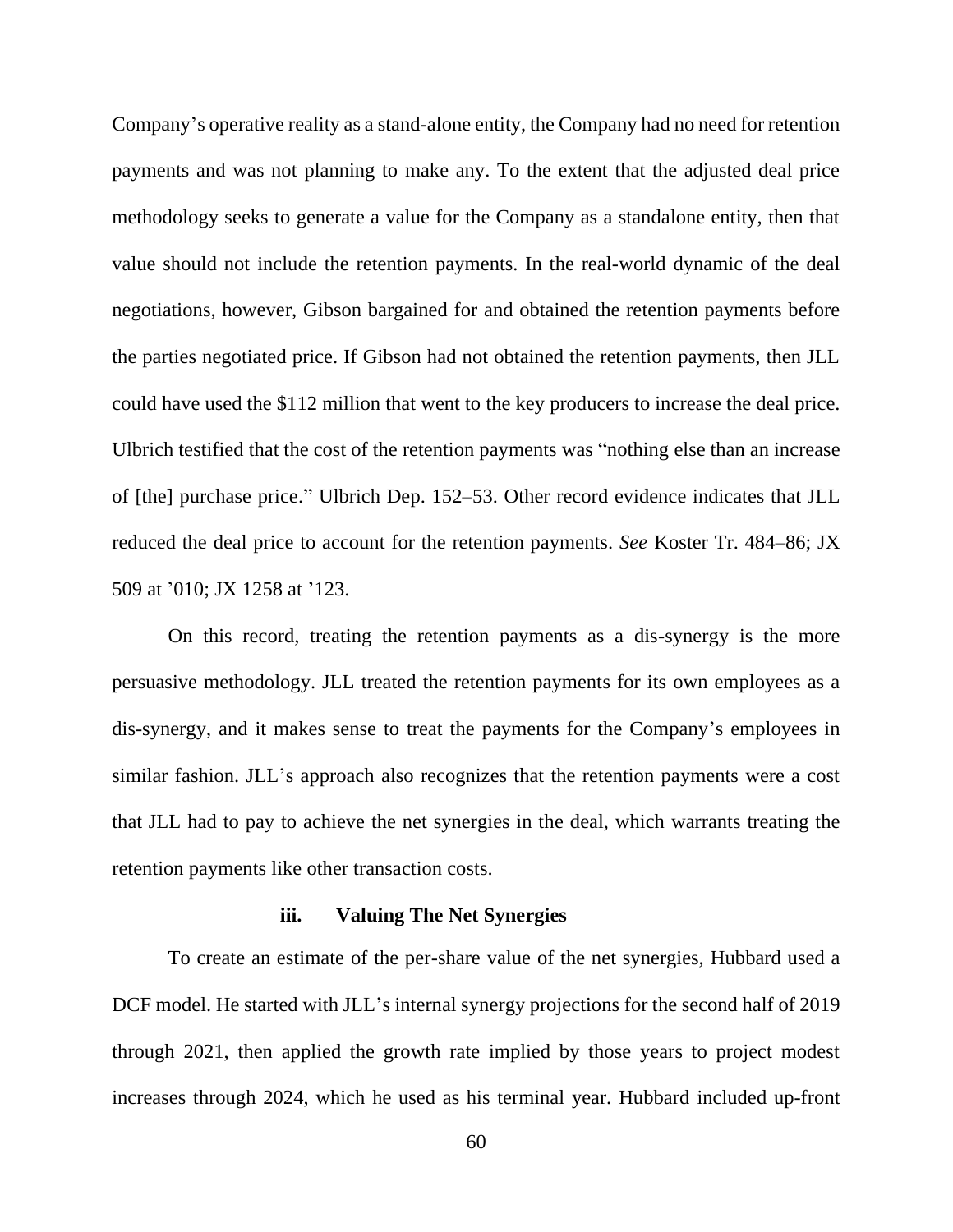costs of \$66 million for transaction expenses, \$112 million for the retention payments to the Company's employees, and \$50 million for the retention payments to JLL's employees. To grow cash flows during the terminal period, Hubbard used a perpetuity growth rate of 3%. To derive a present value of the cash flows, Hubbard used a discount rate of 11.16%. Using these inputs, Hubbard calculated that the net synergies had a present value of \$371.2 million. JX 1475, "Exhibit 5A" tab, Cell F30.

The petitioner contended that Hubbard's synergies DCF failed to account for the recognized fact that revenue synergies are harder to realize than cost synergies. The petitioner argued Hubbard should have either used different discount rates for the different synergies or probability-weighted his estimate.

The petitioner's argument has conceptual appeal, and in a different case it might prevail. On the current record, the evidence demonstrates that JLL carefully documented its synergies and limited its estimates to amounts that could be deemed certain. Because of JLL's conservative planning, it was not necessary to value the categories of synergies differently. This decision therefore adopts Hubbard's estimate of synergies.

#### **iv. Allocating The Net Synergies**

After determining an amount of net synergies, the court's task is to estimate the quantum of synergies that were included in the deal price. In the *Regal* decision, this court surveyed the development of Delaware law regarding the sharing of synergies. *See* 2021 WL 1916364, at \*42–49. The court discerned the following principles. First, Delaware law has not recognized a presumption that the seller captures synergies. Instead, the court must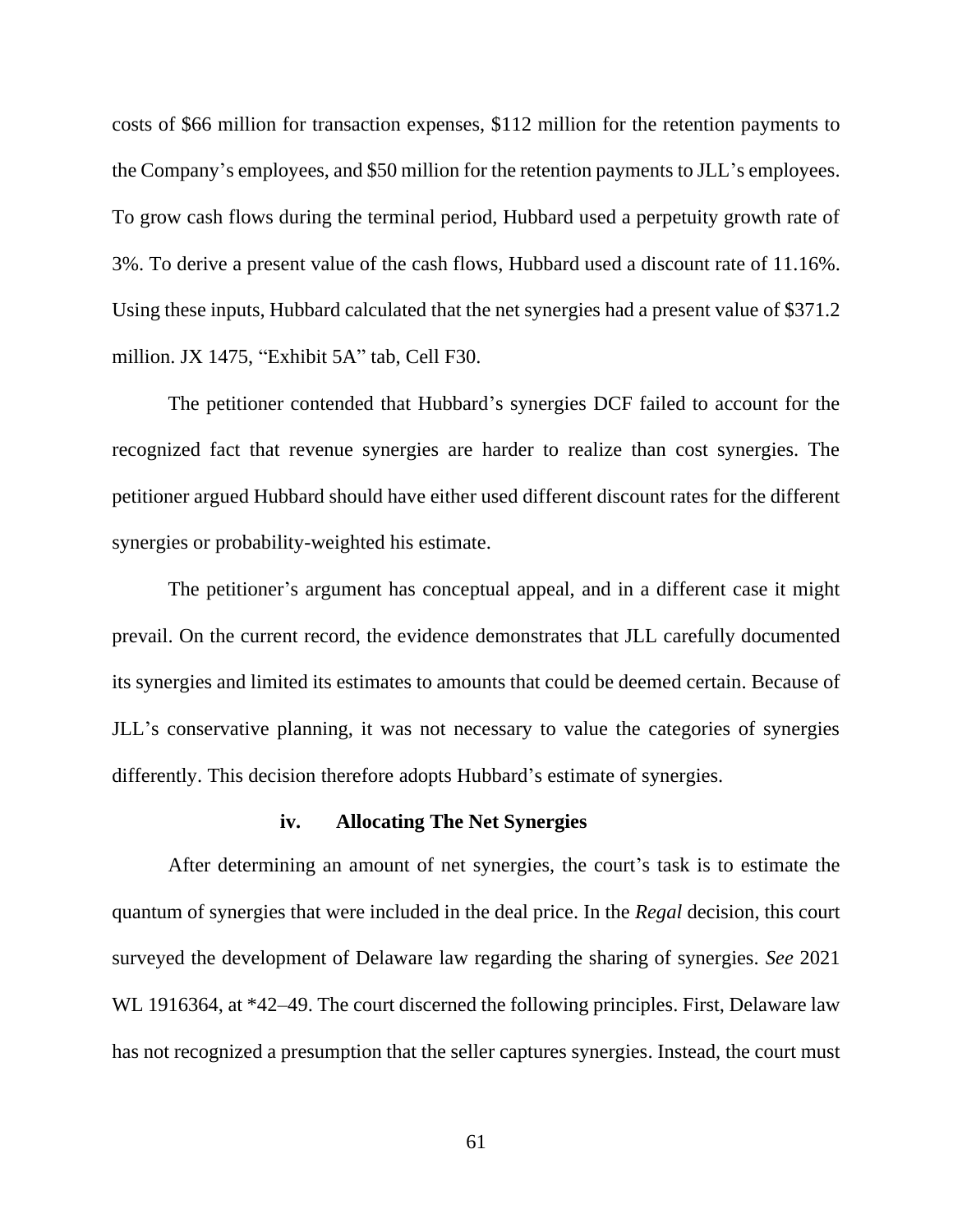make a fair value determination "that is grounded in the record before it."<sup>23</sup> Consequently, to obtain a synergy deduction, the respondent "bears the burden of demonstrating what, if any, portion of [the synergies] value was included in the price-per-share." *Jarden Trial*, 2019 WL 3244085, at \*26 (alteration in original) (internal quotation marks omitted). Second, if there is evidence that synergies were shared, then the court must make an estimate using its best judgment, despite the difficulties involved. *Regal*, 2021 WL 1916364, at \*48–49. Third, when making an adjustment, the court can rely on expert opinions and on studies providing generic estimates. *Id.* at \*49, 51–52.

JLL proved that that the Company's stockholders received a share of the synergies in the Merger. Ulbrich testified that JLL's final offer meant that JLL was "giving part of [the] synergies away . . . so that it was an attractive deal for their shareholders but still accretive to our shareholders." Ulbrich Tr. 618–19. Although JLL delayed providing any information about synergies to the Company until the last minute, that does not mean that deal price did not include a share of them. Likewise, although the Company and its financial advisor were less than vigorous in pursuing information about synergies, Morgan Stanley's estimates turned out to be fairly accurate. *See* JX 1310 at '027.

A contemporaneous analysis by J.P. Morgan estimated the percentage of synergies that the Company captured through the deal price. At the implied price at signing of \$49.01

<sup>23</sup> *Jarden*, 236 A.3d at 325 (internal quotation marks omitted); *see also Panera*, 2020 WL 506684, at \*18 ("Because the Court determines fair value based on an adversarial presentation blending facts, opinions, and argument, the Court's conclusions in one appraisal proceeding may not squarely inform its conclusions in another.").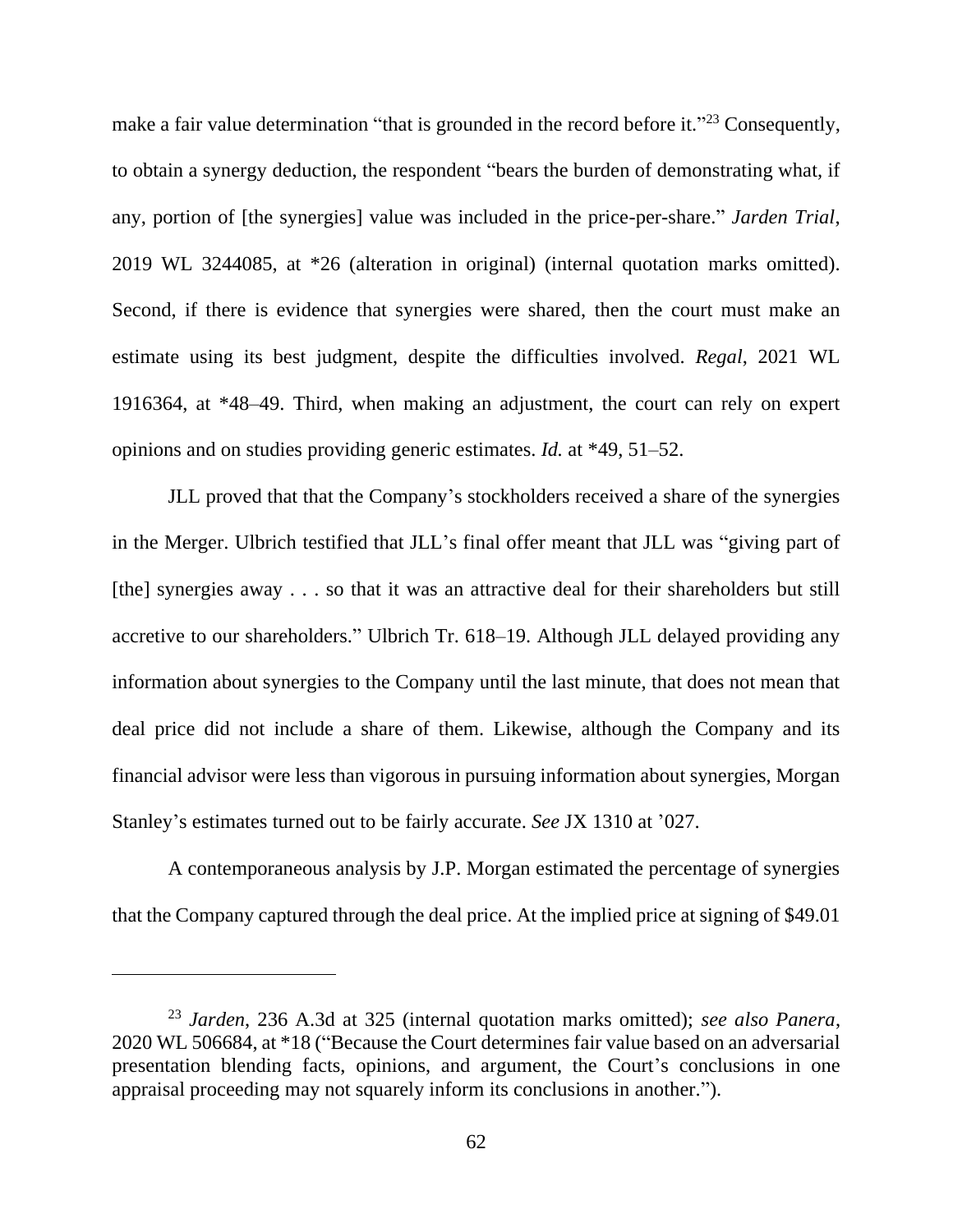per share, J.P. Morgan estimated total synergies of \$494 million and estimated that the Company had captured \$271 million, or 54.9%. JX 1054 at 5. J.P. Morgan's approach to synergies differed somewhat from the approach taken in this case, but the estimate provides an indication of the division.

Hubbard estimated the allocation of synergies by relying on a study by the Boston Consulting Group. *See* Jens Kengelbach et al., *The 2018 M&A Report: Synergies Take Center Stage* (2018) (the "BCG Study"). The BCG Study found that "since 2007, the shareholders of target companies have captured, on average, 54% of the value of synergies, thanks to share price increases near the announcement date." *Id.* at 18 (using "average" to refer to median in sample); *accord id.* Ex. 12. In three cases, this court has accepted expert opinions that allocated synergies based on the BCG Study or a predecessor version of the report. *See Regal*, 2021 WL 1916364, at \*52; *Panera*, 2020 WL 506684, at \*38; *Solera*, 2018 WL 3625644, at \*29 & n.364.

Precedent supports the use of Hubbard's methodology. In addition, his estimate of a 54% synergy allocation aligns closely with J.P. Morgan's estimate.

To determine the amount of net synergies included in the deal price, Hubbard multiplied the value of the net synergies (\$371.2 million) by the percentage allocated to the Company (54%), resulting in an estimate of that the deal consideration included \$200.4 million in synergies. Dividing that number by the Company's 41.165 million outstanding shares results in a deduction for net synergies of \$4.87 per share. JX 1475, "Exhibit 5A" tab, Cell F32.

63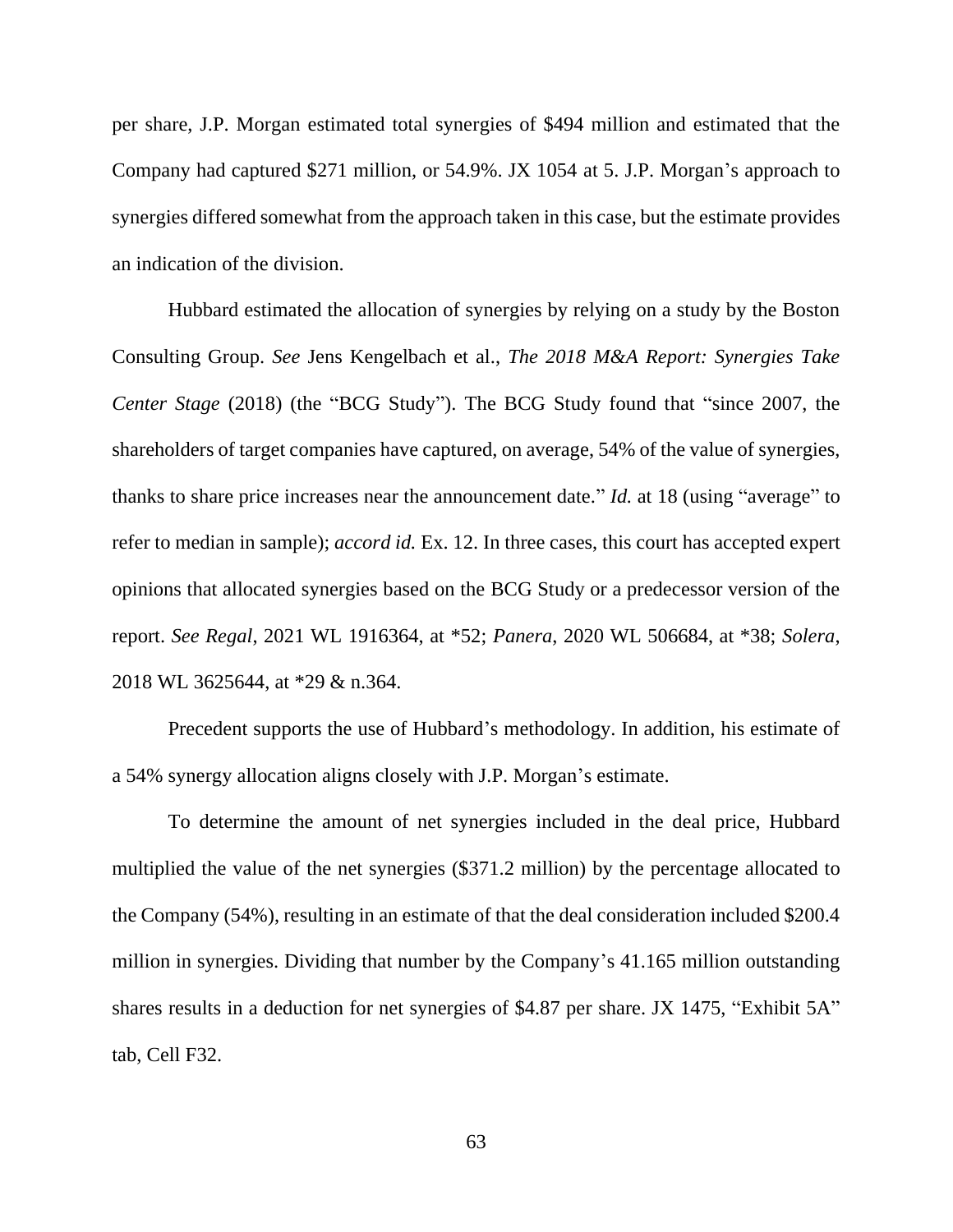# **3. The Finding Regarding Fair Value As Of Signing**

This decision has held that the sale process generated a deal price that can serve as a reliable indicator of the fair value of the Company as of signing. Based on JLL's stock price of \$163.02 per share on the date of signing, the consideration provided under the Merger Agreement had an implied value of \$49.16 per share. JLL proved for purposes of this appraisal proceeding that the deal consideration included \$4.87 per share of synergies. Deducting that amount from the deal price results in a valuation indication for the Company of \$44.29 per share as of the date of signing.

That valuation indication finds support in the Company's trading price during the period leading up to the announcement of the Merger Agreement on March 19, 2019. During the thirty-day window leading up to February 21, 2019, the Company's stock traded around \$41 to \$42 per share. On February 22, 2019, the Company's stock traded up by 7.31% to close at \$45.50 per share. It then remained at those levels, trading at an average price of \$45.32 between February 22 and the announcement of the Merger Agreement on March 19, 2019. After the announcement, the Company's stock closed at \$49.01, up 5.38% from the previous day's close. JLL argued that the run-up in the stock price suggested that the unaffected stock price of \$46.51 per share on March 16, 2019, contained some takeover speculation, constituting value arising from the expectation of the Merger. The adjusted deal price of \$44.29 per share is thus below what the parties have regarded as the unaffected market price of \$46.51 per share, consistent with the suggestion that the unaffected market price was not wholly unaffected.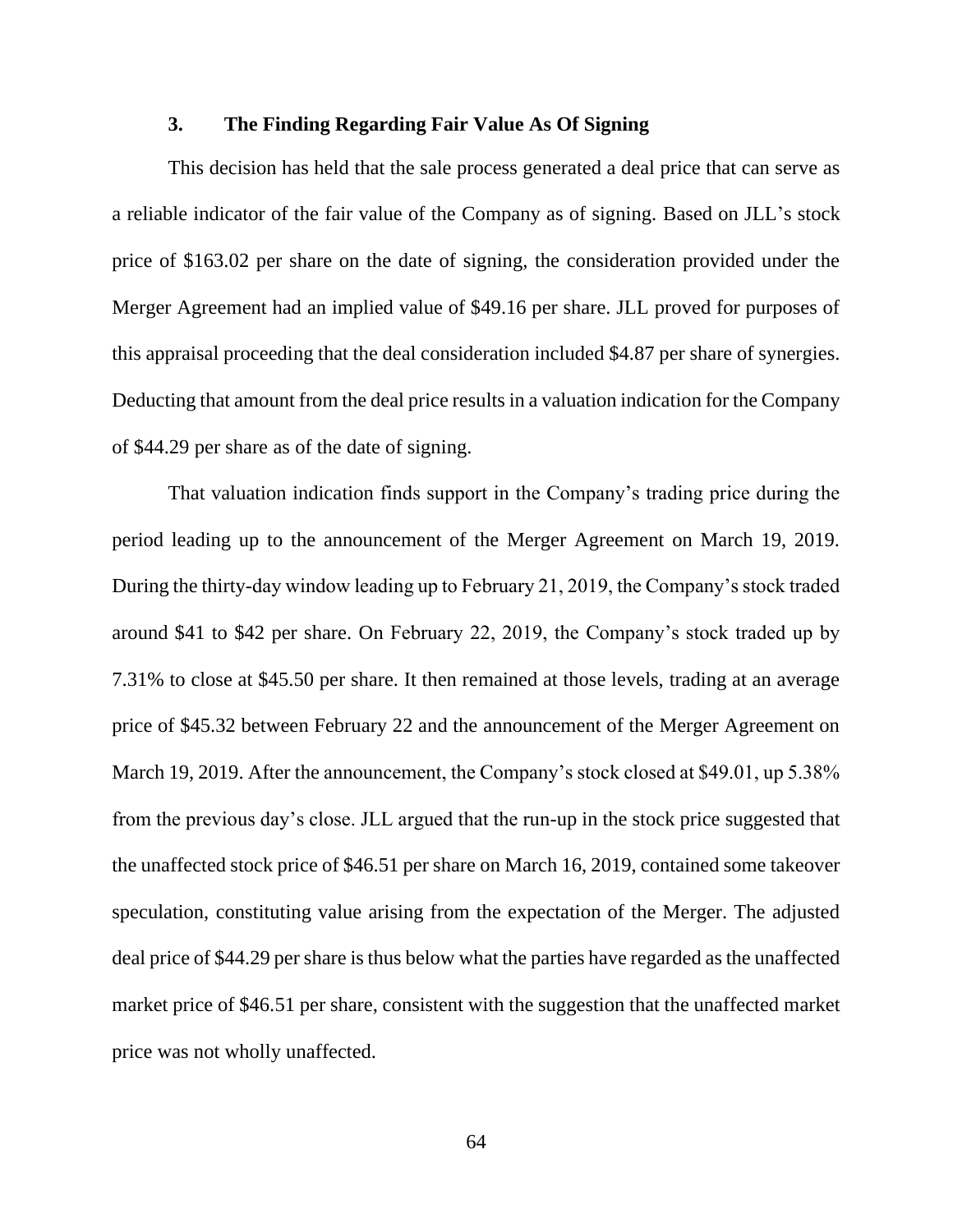# **4. Fair Value As Of Closing**

In an appraisal proceeding, the court must determine the fair value of the company on the date the merger closes. *Stillwater*, 240 A.3d at 17. The valuation date is "not the date the merger agreement is executed." *In re Solera Ins. Coverage Appeals*, 240 A.3d 1121, 1135 (Del. 2020). "Thus, if the value of the corporation changes between the signing of the merger agreement and the closing, then the fair value determination must be measured by the 'operative reality' of the corporation at the time of the merger." *Stillwater*, 240 A.3d at 17. "[T]he party seeking an adjustment to the deal price reflecting a valuation change between signing and closing bears the burden to identify that change and prove the amount to be adjusted." *Id.*

In this case, the value of the merger consideration declined substantially signing and closing, falling from an implied value of \$49.16 per share at the time of signing to \$45.87 per share at the time of closing. At that point, the implied value of the consideration was 1.38% below the closing price of the Company's stock on the day before the announcement of the Merger.

The drop in the value of the merger consideration resulted from a decline in JLL's stock price. When the parties reached an agreement on price on Sunday, February 17, 2019, JLL's stock had closed at \$164.96 per share on the previous Friday. By March 19, 2019, when the parties announced the executed Merger Agreement, JLL's stock price had declined to \$163.02 per share. By the date of closing, JLL's stock price had declined further to \$141.13 per share. The 13.9% decline in JLL's stock price cause the value of the merger consideration to fall by 6.7%.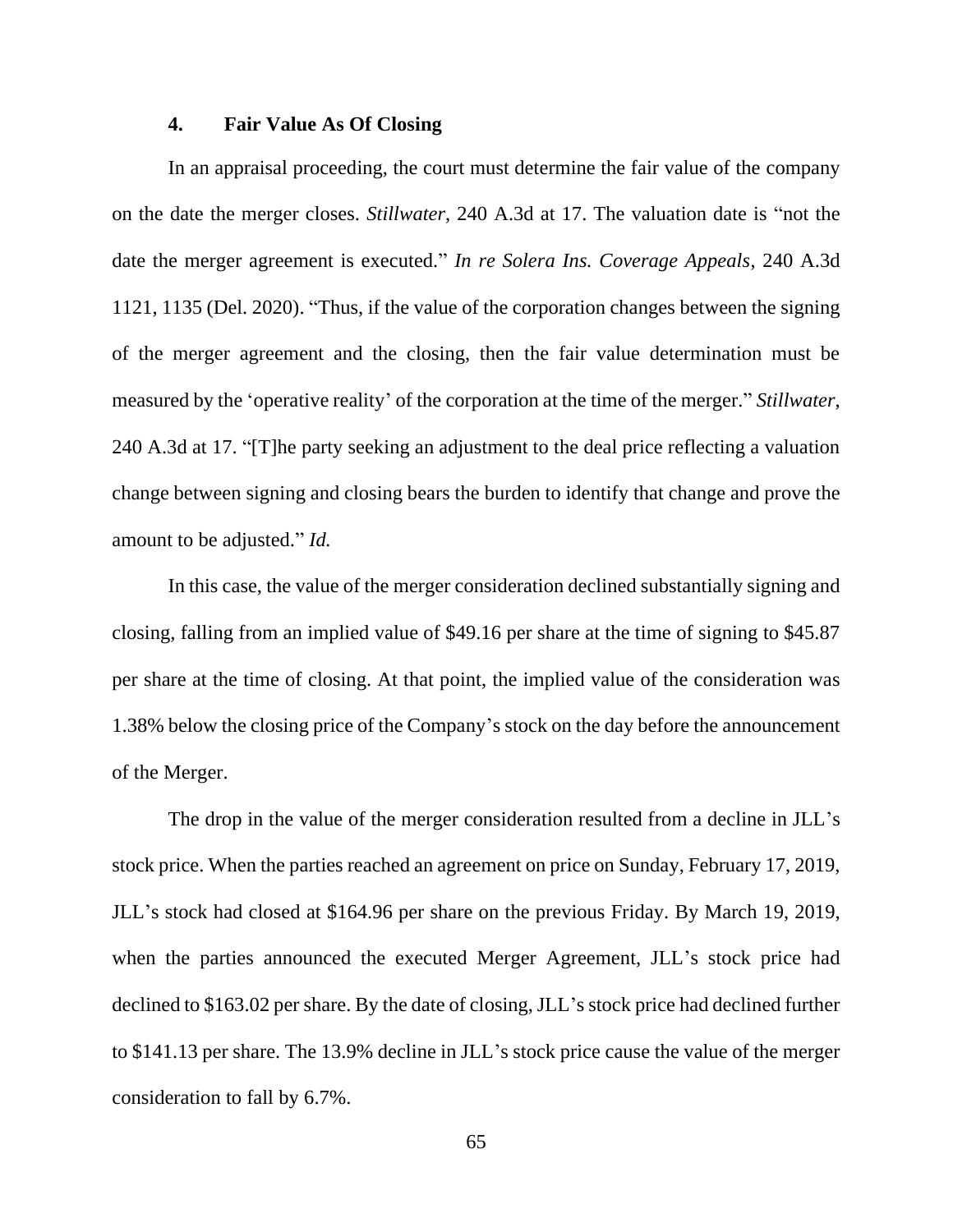Because of the reasons for the decline in the value of the merger consideration, no one argues for using its value on the date of closing as a reliable valuation indication. JLL starts with the value on the date of signing, then adjusts the price for sources of value arising from the Merger. The petitioner asks the court to disregard the deal price.

This decision has determined that the adjusted deal price provides a persuasive indication of fair value at the time of signing. The operative question is whether and how to adjust the deal price to reflect any changes in value between signing and closing.

On April 24, 2019, after signing and before closing, the Company reported results for the first quarter of 2019 that dramatically exceeded analyst expectations (the "Earnings Beat"). The Company announced year-over-year increases in revenue of 20.9%, in EBTIA of 80.6%, and in net income of 62.9%. The Company's results beat the analyst consensus for earnings per share by 68%. At least one analyst speculated that the Earnings Beat might "change the underlying assumptions" for pricing the deal. *See* JX 1183 at '001. The Company's operative reality continued to improve in the second quarter of 2019, when the Company again outperformed its internal projections and analysts' forecasts. Conley Tr. 158–60; *see* JX 1380. The Company's revenue grew 12.7% year-over-year, resulting in the Company generating year-over-year revenue growth of 16.5% for the first half of 2019. JX 1388 at '007.

Theory, experience, and common sense dictate that when a company's performance departs from market expectations, then the value of the company changes. If the new information is positive, then the value of the company increases. If the new information is negative, then the value of the company decreases. *See* Charles R. Korsmo, *Information*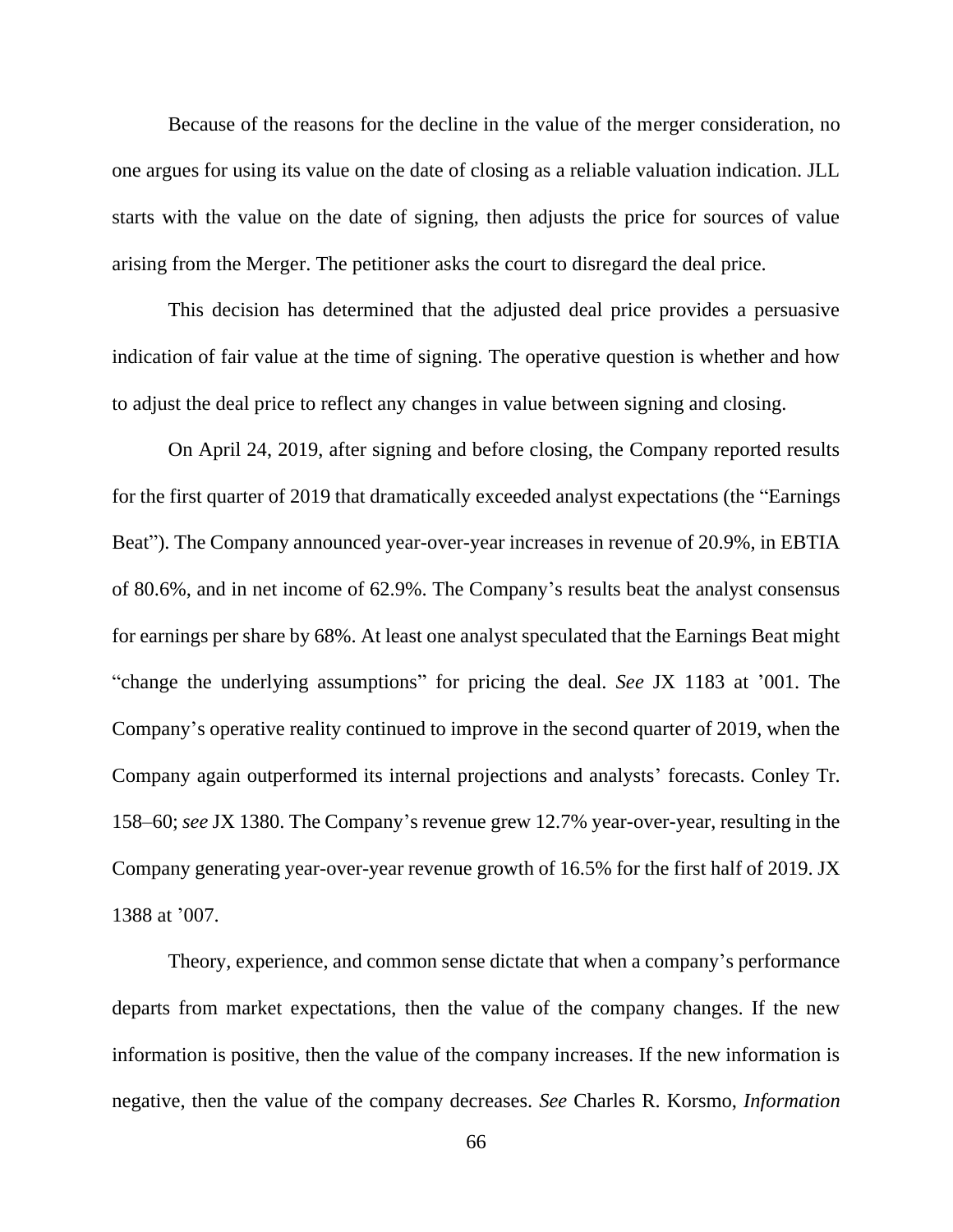*Bundling, Disclosure Timing, and Judicial Deference to Market Valuations*, 62 B.C. L. Rev. 571, 611 (2021).

These truisms hold for the Company. In the two years leading up to the announcement of the Merger, the Company's stock price increased following earnings beats and decreased following earnings misses in all but one quarter. The only quarter that saw a disconnect between the Company's earnings results and subsequent stock price movement was the third quarter of 2017, when the Company's stock price declined by 0.2% following an earnings beat of exactly one cent. d'Almeida Report ¶ 44, Fig. 6.

In the abstract, changes in a company's stock price can be used to measure a change in value. "Reliance on the trading price of a widely held stock is generally accepted in the financial community, and the trading price or metrics derived from it are regularly used to estimate the value of a publicly held firm based on its operative reality in that configuration." *Stillwater Trial*, 2019 WL 3943851, at \*51. Recent Delaware Supreme Court decisions have endorsed the use of trading prices as a valuation indicator. *See Dell*, 177 A.3d at 35–38; *DFC*, 172 A.3d at 369–70 & n.118. Although the Delaware Supreme Court reversed a decision that relied exclusively on the unaffected trading price, *see Aruba*, 210 A.3d at 139–40, the high court subsequently rejected the notion that "a corporation's unaffected stock price cannot equate to fair value." *Jarden*, 236 A.3d at 316. The high court confirmed the "traditional Delaware view that in some cases the price a stock trades at in an efficient market is an important indicator of its economic value and should be given weight." *Id.* at 325 (internal quotation marks omitted).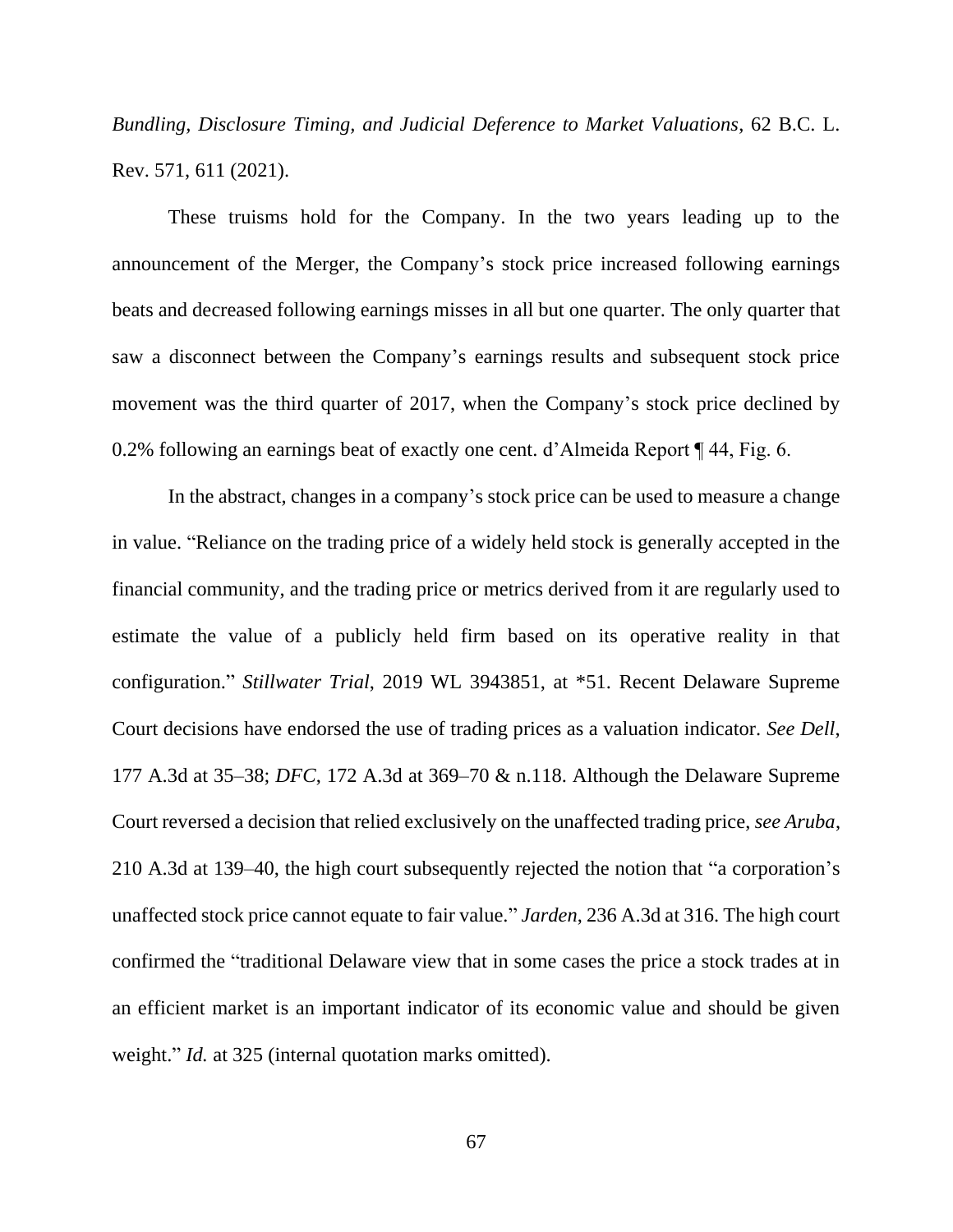Whether the trading price should be used as a valuation indicator turns on whether the market exhibits sufficient evidence of informational efficiency. That concept describes how rapidly security prices reflect or impound new information that arrives to the market. *See* Alex Frino et al., *Introduction to Corporate Finance* 305 (5th ed. 2013). Parties in prior cases have argued about the distinction between informational efficiency and fundamental value efficiency. To derive a reliable indication for the change in the Company's value, the market for the Company's stock need only be informationally efficient.

No one disputes that before the Merger, the Company's stock traded in an informationally efficient market. Hubbard analyzed the issue and found evidence that the market for the Company's stock was informationally efficient. Hubbard Report ¶¶ 51–52. The parties' recognition of that fact makes sense, as the attributes of the Company's stock satisfied the factors the Delaware Supreme Court has used as evidence of informational efficiency. *See Dell*, 177 A.3d at 25–28; *DFC*, 172 A.3d at 369–70. Based on the record, this decision finds the Company's common stock historically traded in a market that was informationally efficient in the semi-strong sense.

The question then becomes how to use stock market prices to evaluate the magnitude of the change in the Company's value between signing and closing. The announcement of the Merger Agreement tied the Company's stock price to the likelihood of the transaction closing for the agreed-upon consideration. That reality in turn means that the reaction of the Company's stock price to the Earnings Beat cannot be used to measure the change in the Company's value between signing and closing.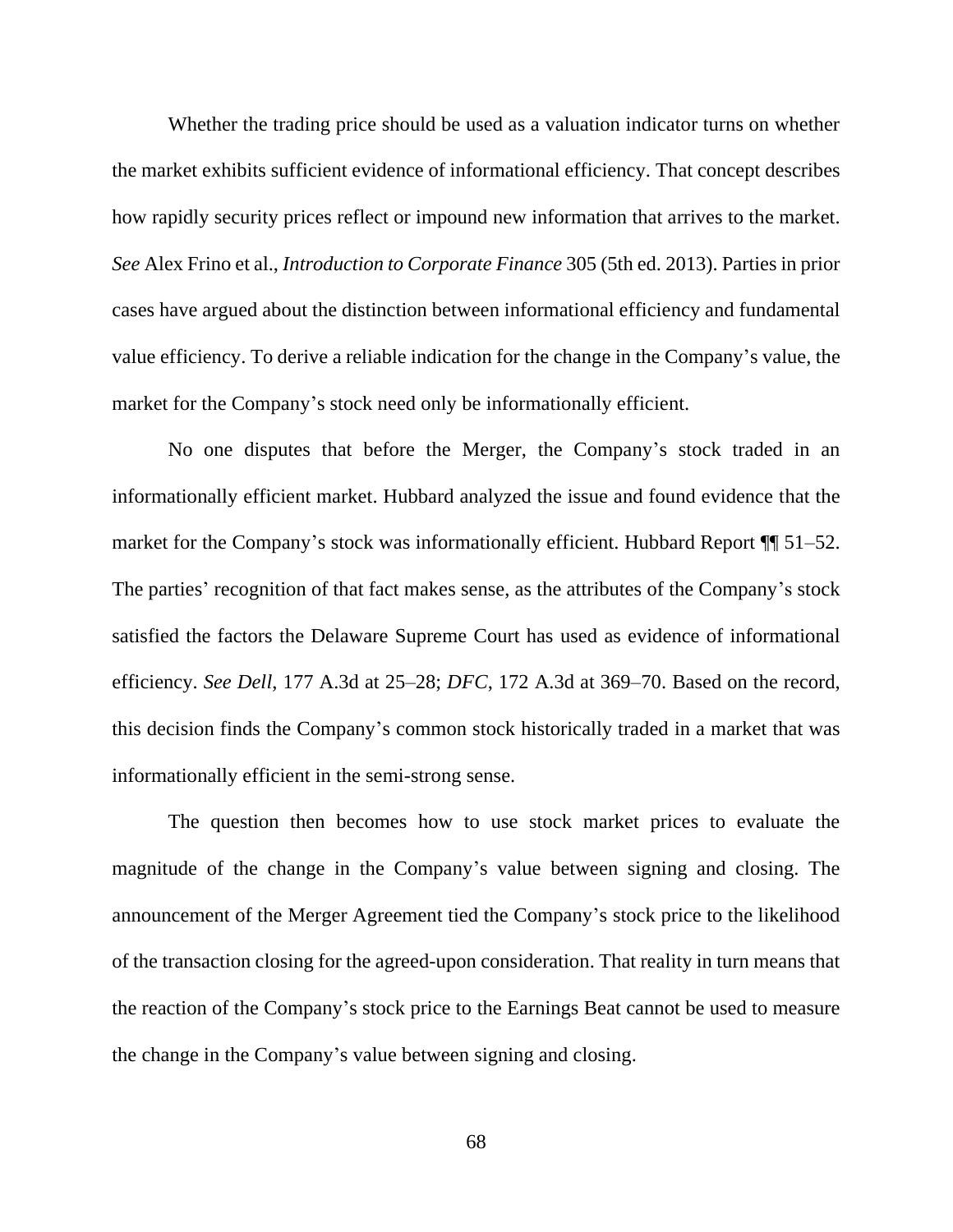Instead, d'Almeida constructed a model that used an index to generate an implied price for the Company's stock. He ran a regression of the abnormal change in the Company's stock price against the percentage by which the Company's earnings per share beat or missed the consensus of the analysts who covered the Company in 2017 and 2018 (the "Earnings Surprise Regression"). The Earnings Surprise Regression produced a formula that approximated the reaction of the Company's stock price to the magnitude of the earnings beat or miss.

d'Almeida estimated the abnormal change in the company's stock price by conducting an event study that compared the change in the market price of the Company's stock to the S&P 500 index and the Dow Jones U.S. Real Estate Index (the "Market Performance Study"). The S&P 500 represented the broader market, and the Dow Jones U.S. Real Estate Index (the "Real Estate Index") represented the real estate industry. The Market Performance Study also produced a formula that approximated the reaction of the Company's stock price to the movements in the S&P 500 and the Real Estate Index.

In the Earnings Surprise Regression, d'Almeida found "a statistically significant relationship between the earnings surprise and the abnormal return." d'Almeida Report ¶ 46. The Earnings Surprise Regression generated an r-squared of 0.70, suggesting that 70% of the abnormal change in the stock price was explained by the magnitude of the earnings surprise. *Id.* d'Almeida provided a scatter plot that shows a rough correlation between earnings surprise and stock price movement, and he explained that the statistically significant changes in the Company's stock price were not temporary. d'Almeida Tr. 747. The other days when the Company's stock price exhibited statistically significant changes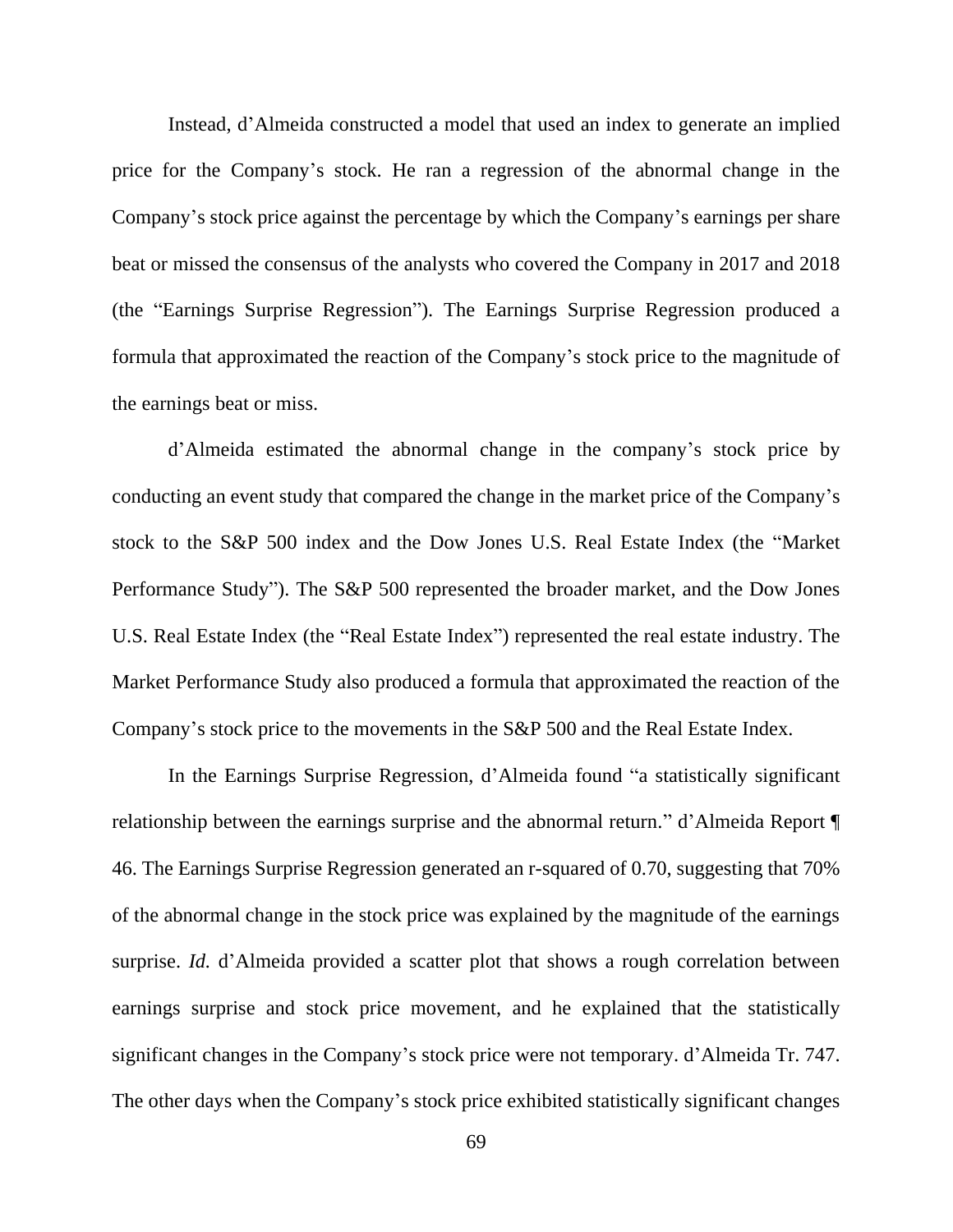corresponded with dividend announcements and other market-moving events such as speeches by the Company's executives at industry events. *Id.*

To generate an implied stock price on the date of closing, d'Almeida started with the Company's unaffected stock price of \$46.51, using the closing price on the day before the announcement of the Merger Agreement. He then adjusted the Company's stock price to reflect the performance of the indices. His model indicated that the Company's stock price would have traded at \$48.43 before the Earnings Beat, reflecting an increase of \$1.92, an increase of 4.1%. After the Earnings Beat, the Company's stock price would have increased by \$10.25 to \$58.68, an incremental increase of 21.2%. d'Almeida Report ¶ 47.

JLL responds that "[t]he mere fact of favorable quarterly results between signing and closing is not sufficient evidence that 'these short-term improvements were indicative of a long-term trend' to justify an adjustment to the deal price." Dkt. 134 at 62 (quoting *In re PetSmart, Inc.*, 2017 WL 2303599, at \*31 (Del. Ch. May 26, 2017)). As *PetSmart*  demonstrates, a company's outperformance in one quarter, standing alone, need not serve as sufficient evidence that the transaction price is "stale by the time of closing." *Id.*

An appraisal case involves fact-finding, and the record in one case may support a price adjustment when the record in another may not. Here, the Company's outperformance was both more significant and durable. *Cf. id.* at \*19 (considering a moderate earnings beat in which revenue increased by 6% and earnings per share guidance by 11.7%). In *PetSmart*, the management team believed the improved results were temporary, and the company's subsequent performance validated that expectation. *See id.* at \*31. Here, the Company's management believed that its business would outperform both internal and external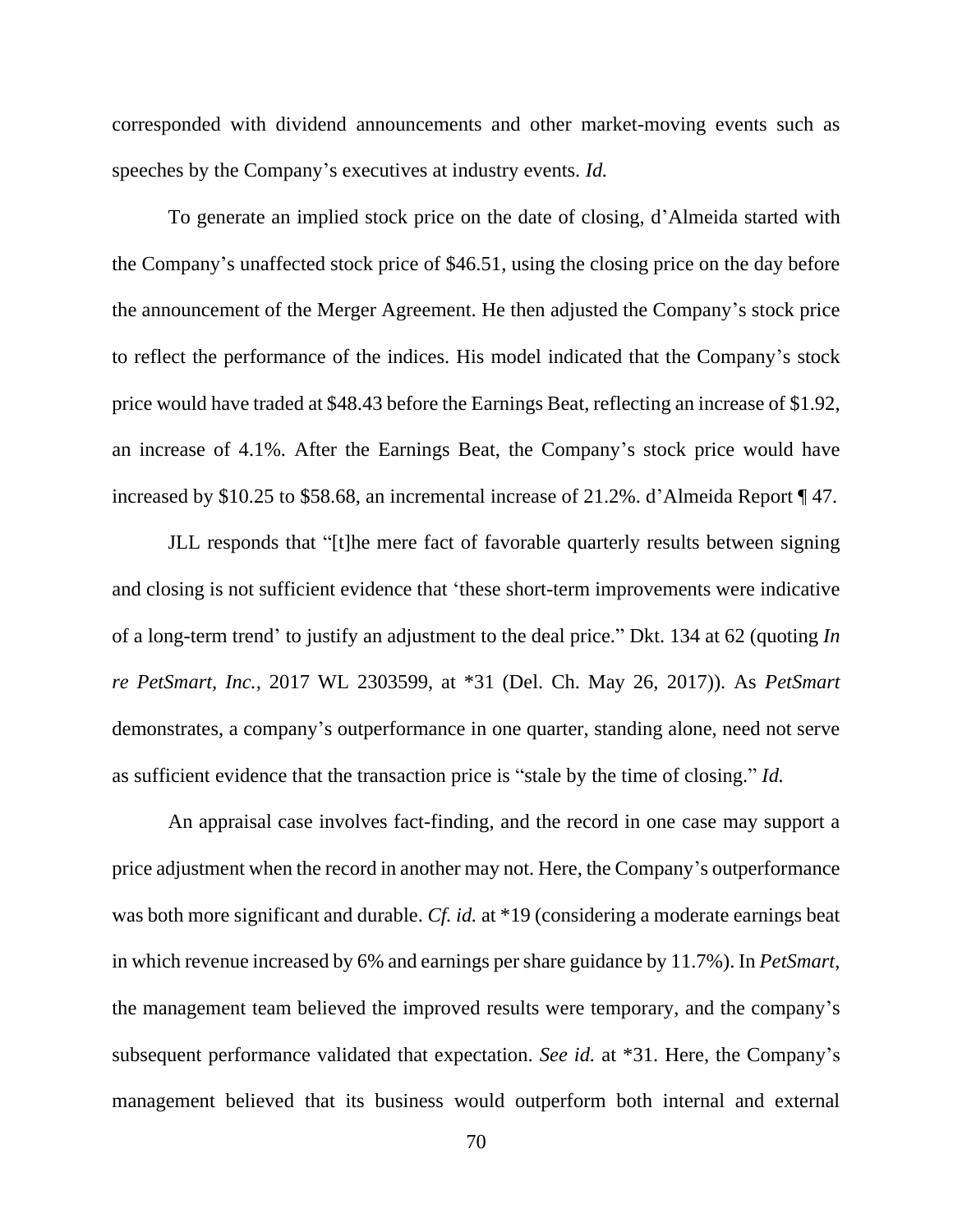expectations, and the Company's excellent performance continued. *See* Conley Tr. 219– 22; JX 412 at 2; JX 1295, "Summary Pipeline" tab; d'Almeida Report ¶¶ 44, 60, Fig. 6.

In a recent case, Hubbard constructed a similar model of a but-for trading price to assert that investors suffered no damages. The court rejected the methodology in that case because Hubbard started from an unreliable market price and did not take into account the existence of material non-public information. The court did not reject the methodology. *See Bandera Master Fund LP v. Boardwalk Pipeline Partners, LP,* 2021 WL 5267734, at \*83-84 (Del. Ch. Nov. 12, 2021).

For purposes of this case, Hubbard replicated d'Almeida's analysis using a significantly larger data sample. His more detailed analysis implied that the Earnings Beat would have resulted in an increase of 6.0% (\$2.91 per share) over the trended price of \$48.43. Hubbard also criticized d'Almeida's use of the Real Estate Index because most of its components are real estate investment trusts ("REITs") that are not comparable to the Company. Hubbard instead used his own index of peer companies. Using Hubbard's index reduced the change in the trended price by \$0.40 per share, resulting in an increase over the trended price of \$2.51 or 5.2%. *See* Hubbard Rebuttal Report Ex. 2.

This decision adopts Hubbard's version of d'Almeida's analysis and uses it to estimate the percentage change in the value of the Company between signing and closing. To do so, rather than starting with the unaffected market price of \$46.51, this decision starts with the adjusted deal price at signing of \$44.29. This decision does not update the adjusted deal price for trends in the market indices between signing and closing. This decision only adds the 5.2% that Hubbard's version indicates is a fair representation of the change in the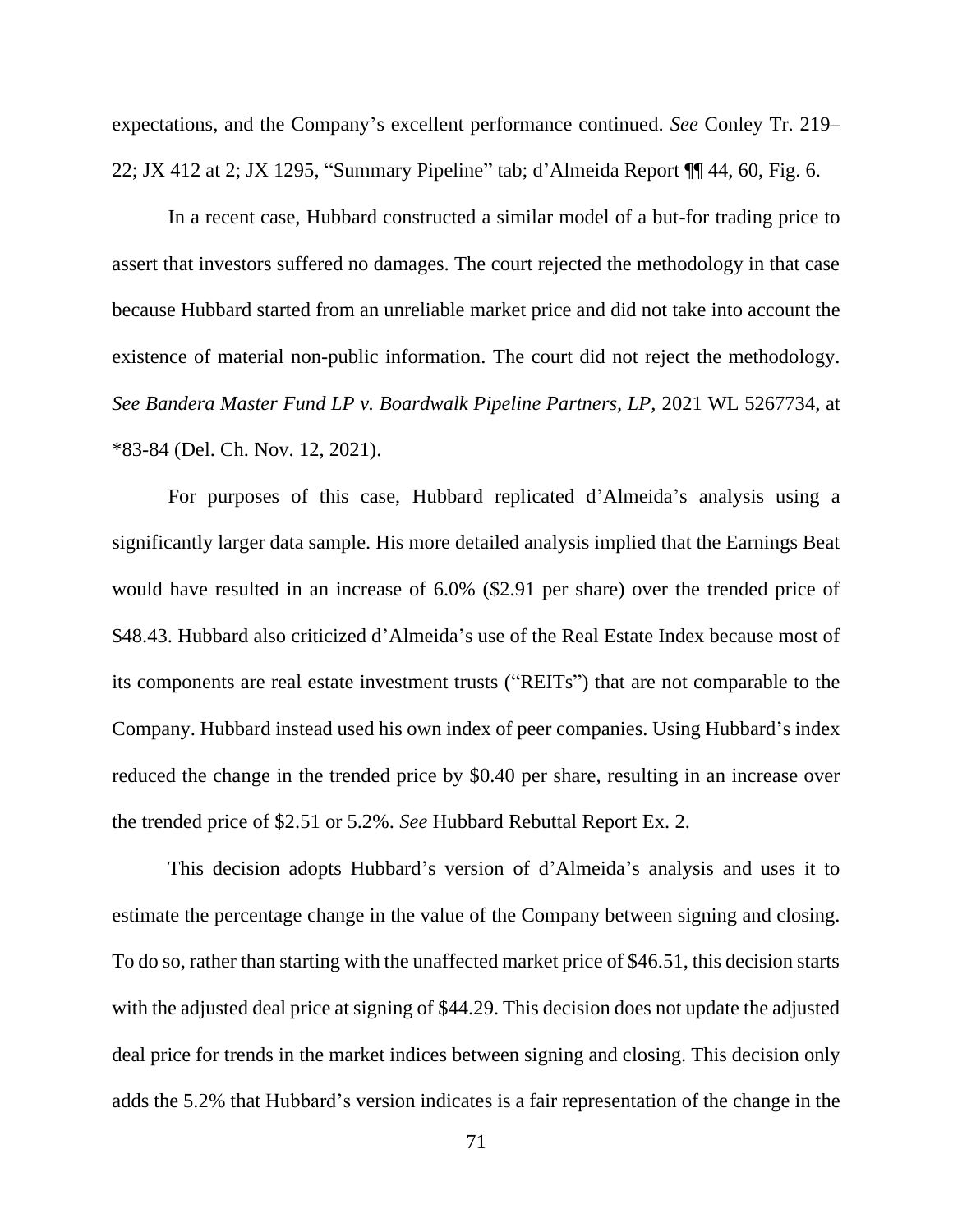Company's value resulting from the improved performance reflected in the Earnings Beat. This approach implies that the fair value of the Company rose by \$2.30 at the time of the Earnings Beat, resulting in a value of \$46.59 per share.

This approach is concededly imperfect. For one thing, it only provides an indication of the change in the Company's value as of the Earnings Beat on April 24, 2019. The Merger closed on July 1, 2019. Using the Company's value as of the Earnings Beat gets closer to the closing date, but does not reflect a value as of the closing date. It is nevertheless a closer measure than the adjusted deal price at signing. It is also likely to be conservative, as the Company's operating performance continued to improve during 2019. The method is not perfect, but the perfect should not be the enemy of the good.

The court's approach also includes an element of mixing and matching. To derive the indication of fair value at the time of signing, the court is using the adjusted deal price. To derive a measure of the post-signing change in fair value between signing and closing, the court is using metrics derived from trading prices.

As JLL recognizes, in an ideal world, all valuation indicators converge. In the mathematical perfection of finance theory, the stock market price equals the discounted present value of the Company's future cash flows which equals the negotiated value that arm's-length bargainers would place on the entity exclusive of synergies. Because these values are theoretically equivalent, they should change in lockstep. An observable change in one can be used to update another.

In the real world, and particularly in the messy domain of litigation, valuation outputs diverge. The court must do the best it can to determine fair value as of closing. The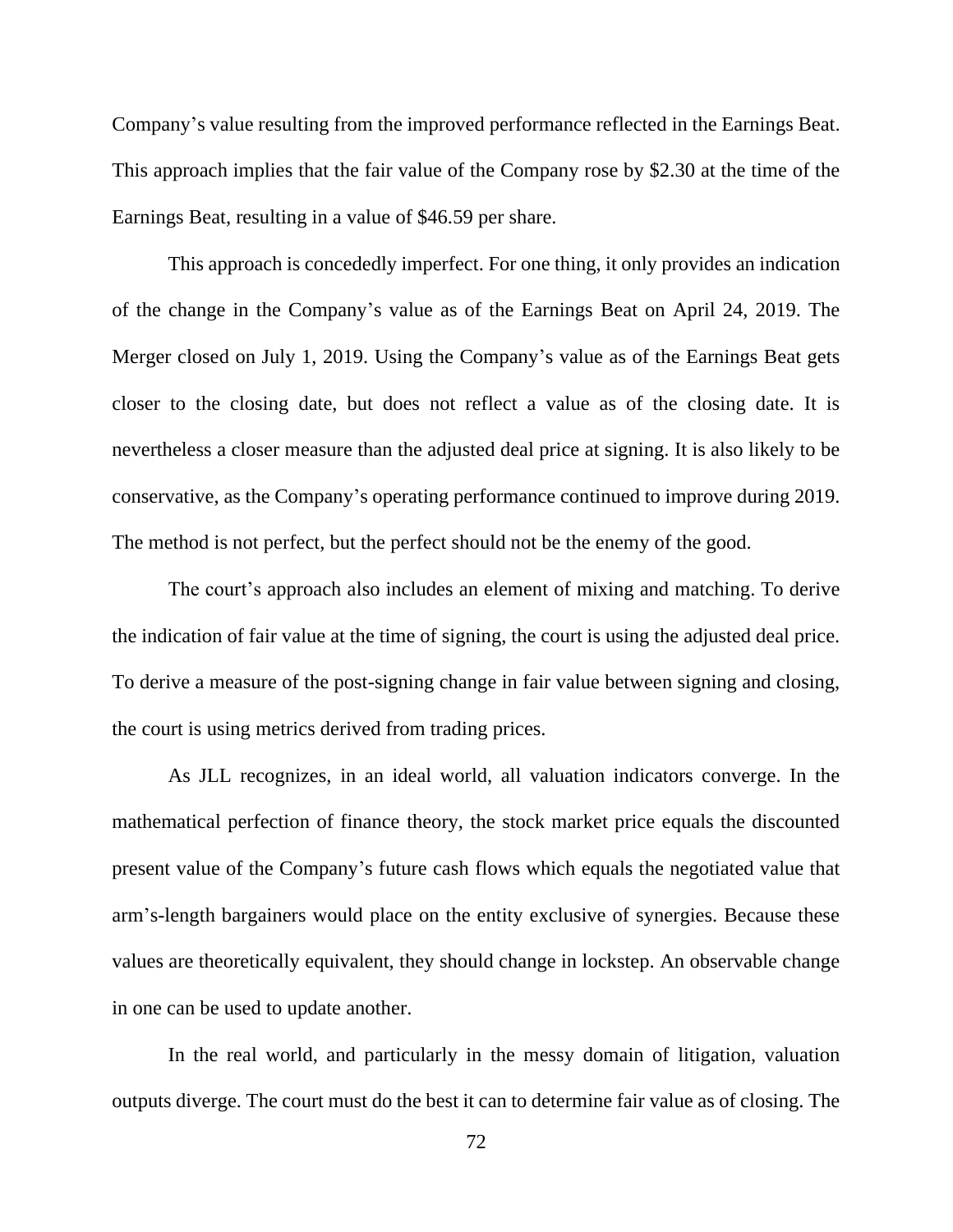statute places that mandate on the court. *Gonsalves*, 701 A.2d at 361. If neither side presents a persuasive valuation, then the court must come up with its own, even if that means conducting an analysis of its own and reaching a result that neither side sought.<sup>24</sup>

There is strong corroborative evidence that \$46.59 is a persuasive estimate of the value of the Company's stock at closing. In a presentation to the JLL Board, J.P. Morgan opined that the stand-alone equity value of the Company was \$46.80 per share. JX 1054 at 5. As this decision has twice-noted, the Delaware Supreme Court has stated that "a buyer in possession of material nonpublic information about the seller is in a strong position (and is uniquely incentivized) to properly value the seller." *Aruba*, 210 A.3d at 137. Describing an acquirer's superior insight into the value of the target, the high court posited that "HP's access to nonpublic information . . . improved [its] ability to estimate Aruba's goingconcern value over that of the market as a whole. In particular, HP had better insight into

<sup>24</sup> *See, e.g.*, *Dell*, 177 A.3d at 21 (trial court must "undertake an '*independent*' assessment of fair value" (quoting *Golden Telecom*, 11 A.3d at 217–18 ("Section 262(h) unambiguously calls upon the Court of Chancery to perform an *independent* evaluation of 'fair value' at the time of a transaction.")); *DFC*, 162 A.3d at 364 (same); *Dobler*, 880 A.2d at 222 (in the absence of "reliable evidence, either pre-merger or during the trial, to enable the Court of Chancery to perform its mandated task, the Court may rely upon its expertise and upon whatever evidence is presented to determine the fair value independently"); *Le Beau*, 737 A.2d at 525–26 ("In discharging its statutory mandate, the Court of Chancery has discretion to select one of the parties' valuation models as its general framework or to fashion its own."); *Gonsalves*, 701 A.3d at 361–62 (explaining that "consideration of alternative earnings bases, other than the two choices advanced by the experts, was clearly within the court's discretion"); *but see Aruba*, 210 A.3d at 139 (holding that trial court "injected fairness and due process problems" into an appraisal proceeding by reaching determination of fair value based on unaffected market price, which had emerged as an issue after *Dell* and *DFC*).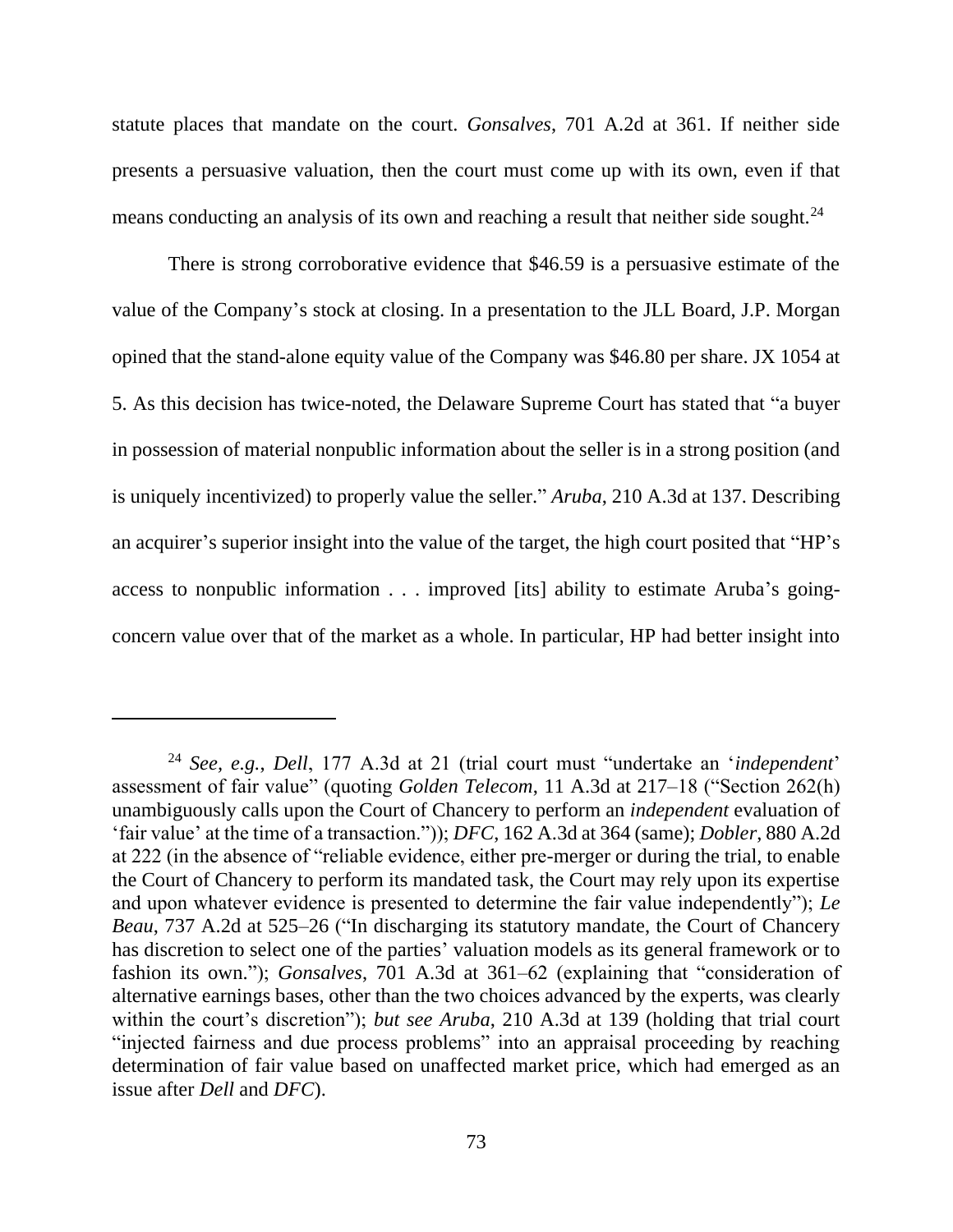Aruba's future prospects than the market because it was aware that Aruba expected its quarterly results to exceed analysts' expectations." *Id.* at 139 (footnote omitted). "These observations suggest that a buyer's internal valuations carry an extra imprimatur of reliability and are likely to provide more persuasive evidence of value than the buyer's actual bids, which are tempered by the buyer's desire to acquire the target for the lowest possible price." *Regal*, 2021 WL 1916364, at \*20. JLL's internal valuation estimate of the Company's standalone value, reached with the benefit of inside information about the Company's future prospects, aligns with and corroborates the implied value that the market would have afforded the Company after the Earnings Beat.

## **5. The Finding Regarding The Adjusted Deal Price Metric**

The adjusted deal price provides a reliable indicator of the fair value of the Company at signing. An additional adjustment to account for the positive developments in the Company's business after signing generates a reliable indicator of fair value as of closing. After those adjustments, the adjusted deal price metric provides a fair value indication at the time of closing of \$46.59 per share.

## **C. The DCF Methodology**

The petitioner contends that the court should rely on a DCF model that d'Almeida prepared. Hubbard also prepared a DCF model, but JLL did not rely on it as a valuation indicator. Instead, Hubbard critiqued d'Almeida's model. As the proponent of valuing the Company using this method, the petitioner bore the burden of proving the reliability of the DCF-based valuation.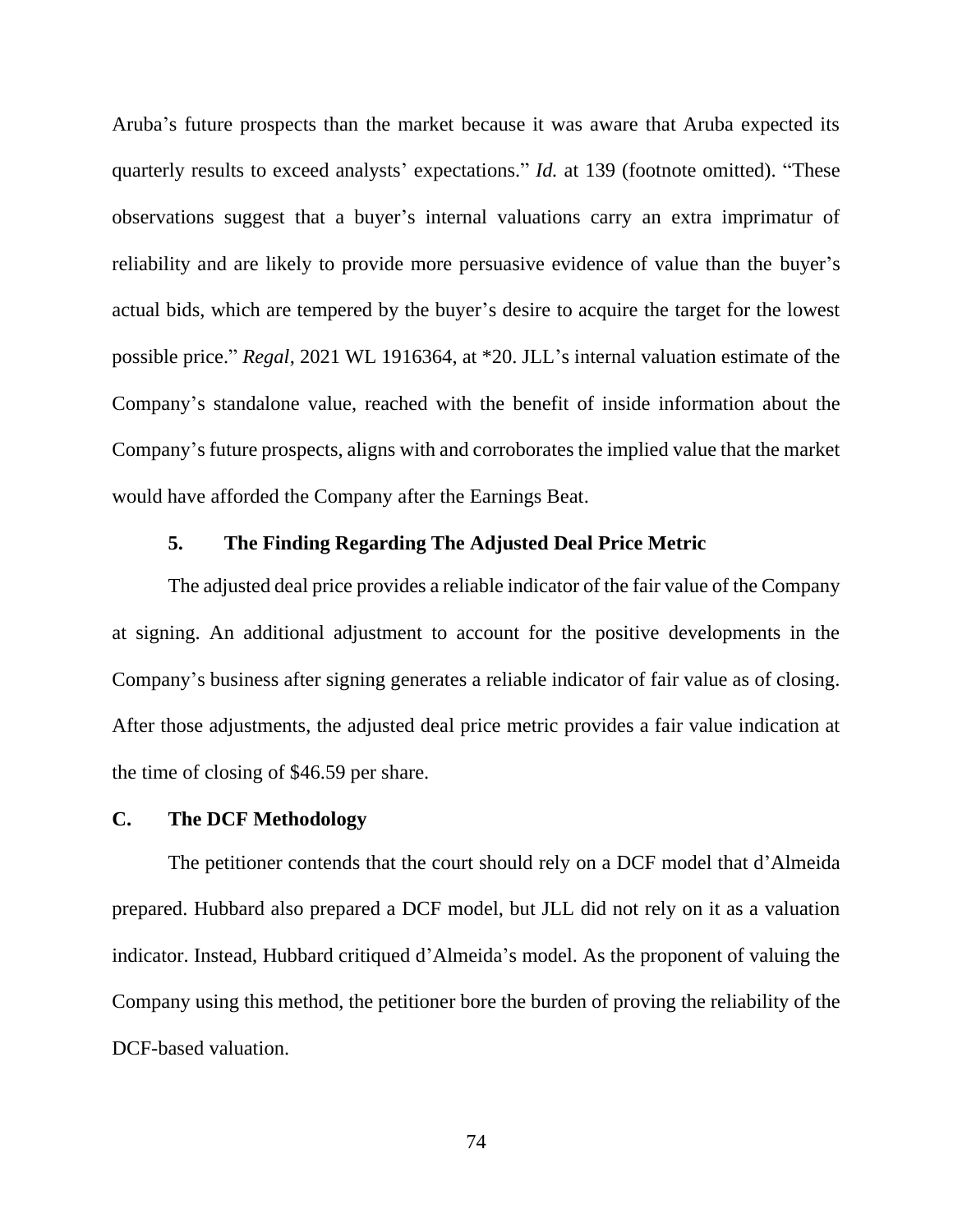The DCF method is a technique that is generally accepted in the financial community. It is a "standard" method that "gives life to the finance principle that firms should be valued based on the expected value of their future cash flows, discounted to present value in a manner that accounts for risk." *Andaloro v. PFPC Worldwide, Inc.*, 2005 WL 2045640, at \*9 (Del. Ch. Aug. 19, 2005).

The DCF model entails three basic components: an estimation of net cash flows that the firm will generate and when, over some period; a terminal or residual value equal to the future value, as of the end of the projection period, of the firm's cash flows beyond the projection period; and finally a cost of capital with which to discount to a present value both the projected net cash flows and the estimated terminal or residual value.

*In re Radiology Assocs., Inc. Litig.*, 611 A.2d 485, 490 (Del. Ch. 1991) (internal quotation marks omitted).

The DCF method thus involves numerous assumptions about the future performance of the subject company. Those assumptions "may always be challenged in any particular case." *Pinson*, 1989 WL 17438, at \*8 n.11. The petitioner bore the burden of proving that d'Almeida's assumptions were reasonable such that his DCF model provided reliable evidence of the value of the Company as of the closing of the Merger.

The petitioner failed to prove that d'Almeida's DCF model provided a sufficiently reliable indicator of the fair value to adopt in the face of market evidence. If the court lacked a reliable source of market evidence, then the court would make adjustments to the DCF model. With the adjusted deal price metric available, that is unnecessary.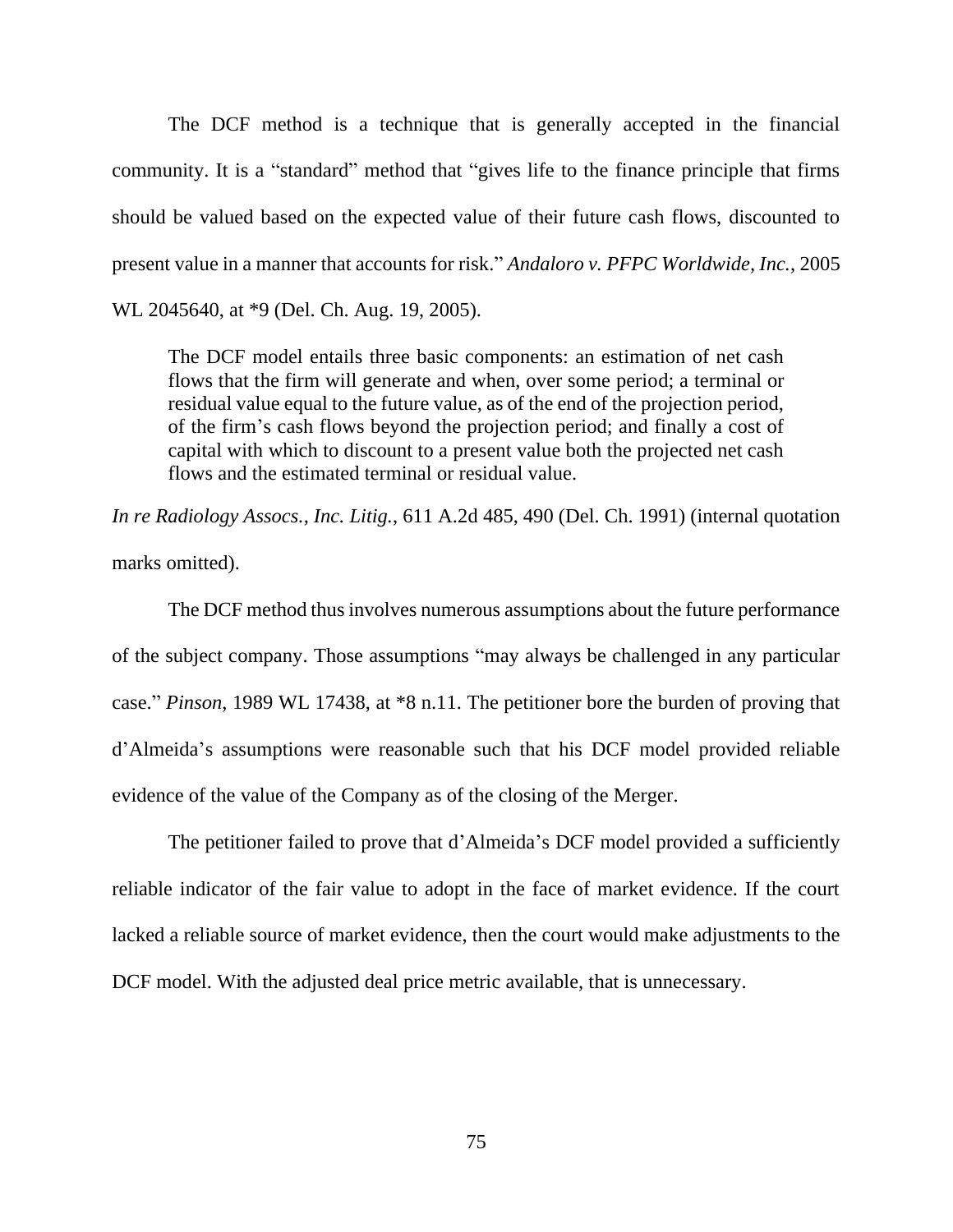As a threshold matter, d'Almeida's DCF model suffers because of a lack of reliable management projections. The Company did not prepare multi-year projections. The Company only prepared a one-year budget. d'Almeida therefore had to create projections.

d'Almeida created his projections by starting with the Company's adjusted EBITDA forecast for the second half of 2019. At the time of the Merger, the Company had exceeded its adjusted EBITDA forecast for the first half of 2019 to such a degree that if the Company performed as expected for the second half of the year, then it would exceed its full-year budget by 10%. In his projections, d'Almeida made the conservative assumption that the Company's full-year EBITDA would beat the budget by 9.1%.

To extend his projections through a discrete forecast period that ended in 2023, d'Almeida created a linear extrapolation of the Company's revenue growth since 2006, resulting in revenue growth of 6.5%. He adopted the assumption that adjusted EBITDA margin would remain constant at the level projected in the Company's 2019 budget. d'Almeida then tax effected the Company's cash flows by computing an effective tax rate for the Company of 24.7%.

The next step in projecting the company's cash flows involves subtracting the increase in the company's net working capital, defined as current assets minus current liabilities. *See* Richard A. Brealey et al., *Principles of Corporate Finance* 771 (13th ed. 2020). As a professional services firm, the Company lacks conventional current assets such as inventory, and it historically maintained a negative working capital balance equal to -9.5% of revenue. d'Almeida projected that net working capital would remain constant as a percentage of revenue throughout his discrete projection period.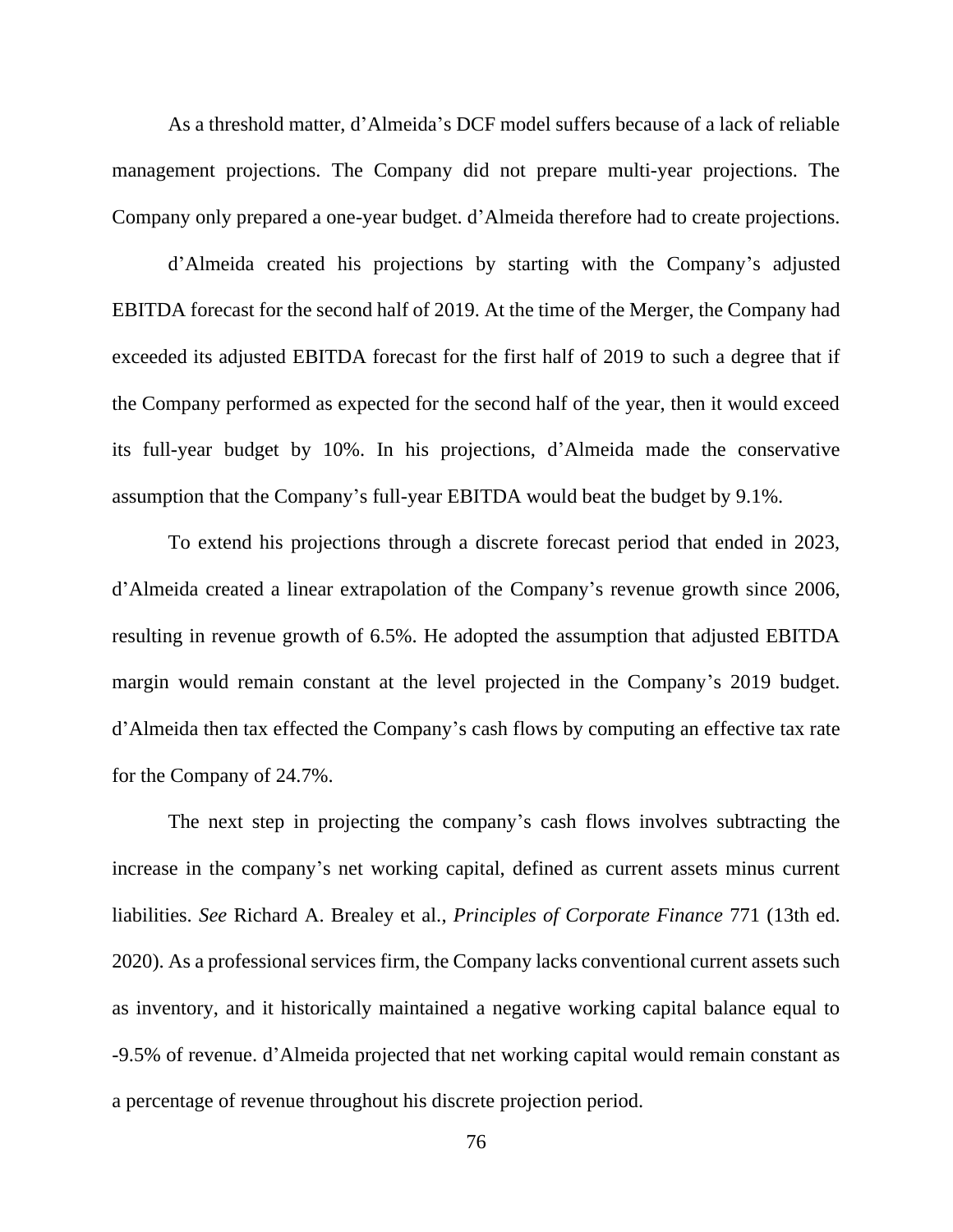d'Almeida then added back depreciation and amortization expense and subtracted capital expenditures. As a final adjustment to his cash flow projections, d'Almeida subtracted the income the Company generated from mortgage servicing rights, which is a non-cash item.

By following these steps, d'Almeida created a credible set of projections, but they were his own projections, and they were developed for purposes of litigation. "When evaluating the suitability of projections, Delaware cases express a strong preference for management projections prepared in the ordinary course of business and available as of the date of the merger." *Regal*, 2021 WL 1916364, at \*21 (collecting cases).

By corollary, projections prepared outside of the ordinary course do not enjoy the same deference. In fact, management projections can be, and have been, rejected entirely when they lack sufficient indicia of reliability, such as when they were prepared: (1) outside of the ordinary course of business; (2) by a management team that never before had created long-term projections; (3) by a management team with a motive to alter the projections, such as to protect their jobs; and (4) when the possibility of litigation, including an appraisal action, was likely and probably affected the neutrality of the projections.

*Ramtron*, 2015 WL 4540443, at \*10.

d'Almeida followed a careful process, made reasonable assumptions, and produced a credible set of projections. In a different case and on a different record, the court might well rely on a DCF analysis based on his projections. In this case, there is no reason to take that step.

Once the analysis moves beyond the projections, d'Almeida generated a DCF analysis that used middle-of-the-fairway assumptions.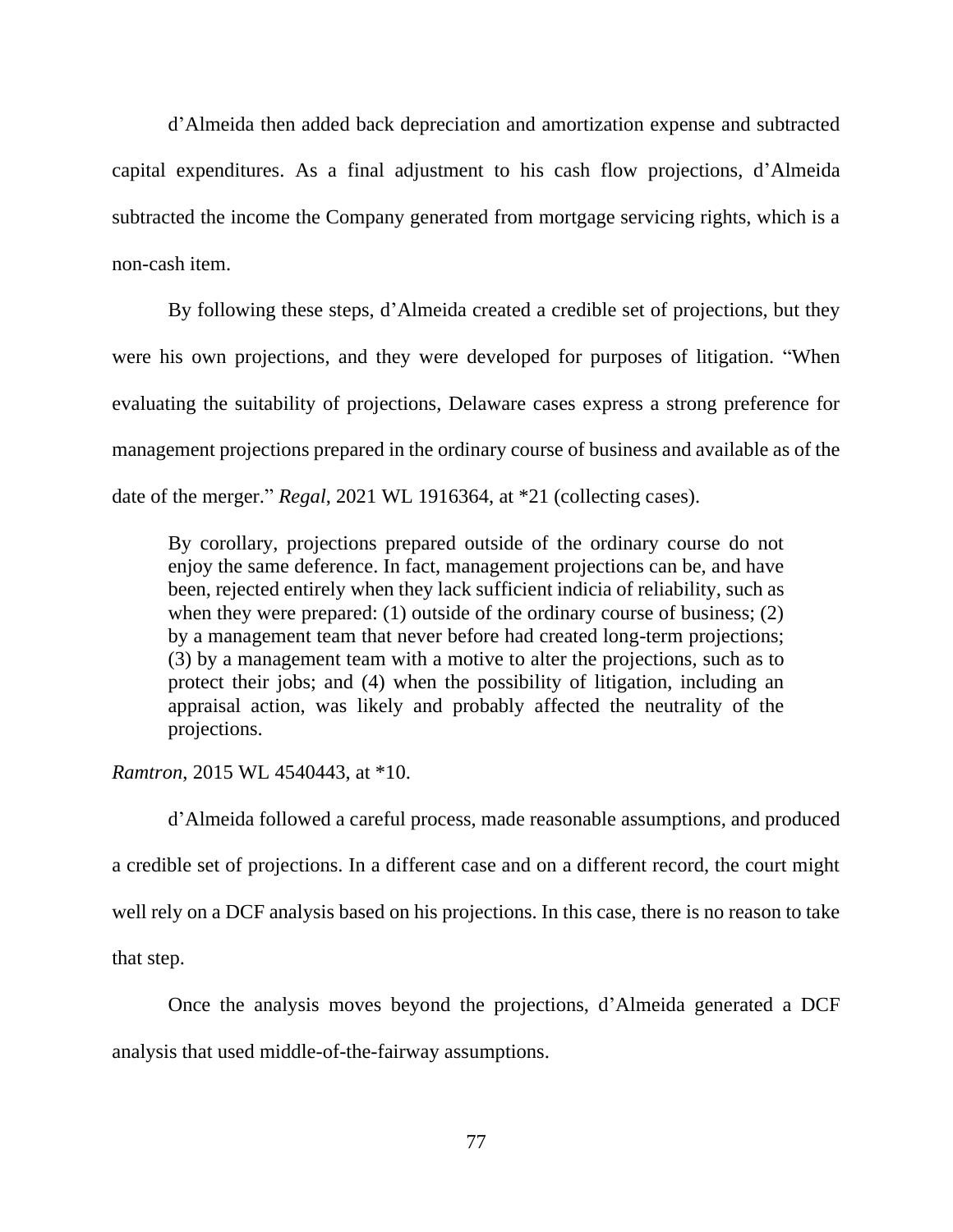- He used a perpetuity growth rate of 3.3%, based on the midpoint of projected inflation and projected nominal GDP.
- He adjusted the Company's depreciation and amortization during the terminal period to be less than capital expenditures and income from mortgage servicing rights in the terminal period. He also adjusted the annual change in net working capital to be \$0 in the terminal year, because the Company would not operate with negative working capital into perpetuity.<sup>25</sup>
- He used the interest rate on the twenty-year U.S. Treasury Bond as of June 30, 2019, the day before the closing of the Merger, to calculate the risk free rate. That approach is standard practice for valuation professionals.
- He reviewed various betas and selected a reasonable figure. Third party sources indicate that his beta calculation was appropriate, if not conservative.<sup>26</sup>

<sup>26</sup> At trial, Hubbard challenged d'Almeida's beta, testifying that it was "completely not okay" for d'Almeida to select a beta by taking into account standard errors. Hubbard Tr. 1006. He claimed he knew of "no theory – and that's capital N, capital  $O$  – that says you select betas looking for standard errors." *Id.* Contrary to Hubbard's testimony, Damodaran has written on the importance of standard error for beta. Damodaran, *supra*, at 95, 102. So have Pratt and Grabowski. *See* Pratt & Grabowski, *supra*, at 205. A Duff & Phelps handbook also addresses it. *See* JX 485 at '073. Hubbard cited the latter two works for other points. *See* Hubbard Report ¶ 174 n.471, ¶ 186. Damodaran explains that the slope of the regression used to compute beta, "like any statistical estimate, comes with a standard error, which reveals just how noisy the estimate is, and can be used to arrive at confidence intervals for the 'true' beta value." Damodaran, *supra*, at 95. Damodaran thus recommends various strategies for selecting betas that minimize the standard error of the estimate. *Id.* at 102. Duff & Phelps comments that "the greater the sample of beta estimates drawn from guideline public companies of similar size as the subject business you use as the basis for the beta estimate of the subject business[,] generally the better the accuracy because the

<sup>25</sup> *See* Aswath Damodaran, *Damodaran on Valuation: Security Analysis for Investment and Corporate Finance* 197–98 (2006) ("[T]here is no reason why firms cannot continue to use supplier credit as a source of capital in the short term. In the long term, however, we should not assume that noncash working capital can become more and more negative over time. At some point in the future, we have to assume either that the change in noncash working capital is zero or that pressure will build for increases in working capital (and negative cash flows). Put in blunter terms, we can assume cash inflows from changes in working capital are reasonable in the near term but not in perpetuity (terminal value).").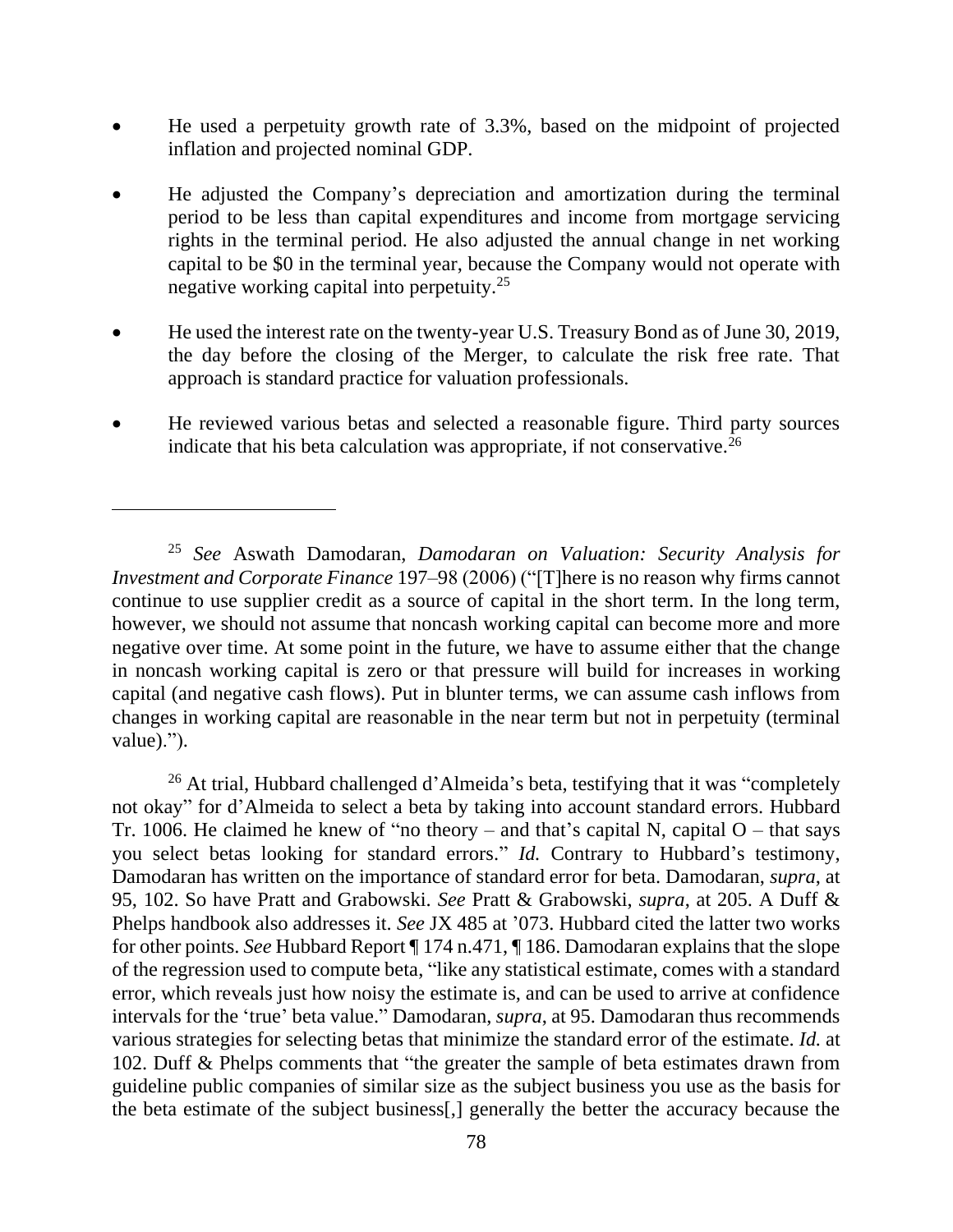- To estimate the equity risk premium, d'Almeida used a supply-side equity risk premium of 6.14%. This court has endorsed the use of the supply-side equity risk premium. *Glob. GT LP v. Golden Telecom, Inc.*, 993 A.2d 497, 514–18 (Del. Ch. 2010), *aff'd*, 11 A.3d 214 (Del. 2010); *accord Orchard*, 2012 WL 2923305, at \*3.
- d'Almeida applied a size premium that had the effect of increasing the Company's cost of equity, reducing the present value of the cash flows, and producing a lower valuation estimate.<sup>27</sup> JLL did not dispute d'Almeida's use of a size premium.

Hubbard offered critiques of d'Almeida's DCF model, and some of them would have been sufficiently meritorious to warrant adjustments. But for the projections, the cumulative weight of the meritorious critiques would not have undermined the reliability of d'Almeida's model as an indication of fair value.

JLL also advanced an overarching criticism that is worth addressing. JLL sought to portray the Company as relatively less valuable and to undermine d'Almeida's projections by contending that the Company's industry was cyclical. According to JLL, there was a broad consensus at the Company and in the industry that the economy was "long in the cycle around 2019," making it likely that an economic downturn in intermediate future would negatively impact the Company. Dkt. 134 at 67.

To support the argument that 2019 was late in the cycle, JLL relied on self-serving testimony by witnesses from the Company and JLL. *See, e.g.*, Conley Tr. 141–42;

standard error of [the] estimate is reduced." JX 485 at '074. Like many inputs to a DCF model, d'Almeida's choice of beta was debatable. But it is not the case that d'Almeida's selection was unsupported by finance theory.

 $27$  The inclusion of a size premium changes the conventional CAPM equation for a company's cost of equity from  $K_e = R_f + (B * R_m)$ , to  $K_e = R_f + (B * R_m) +$  Size Premium.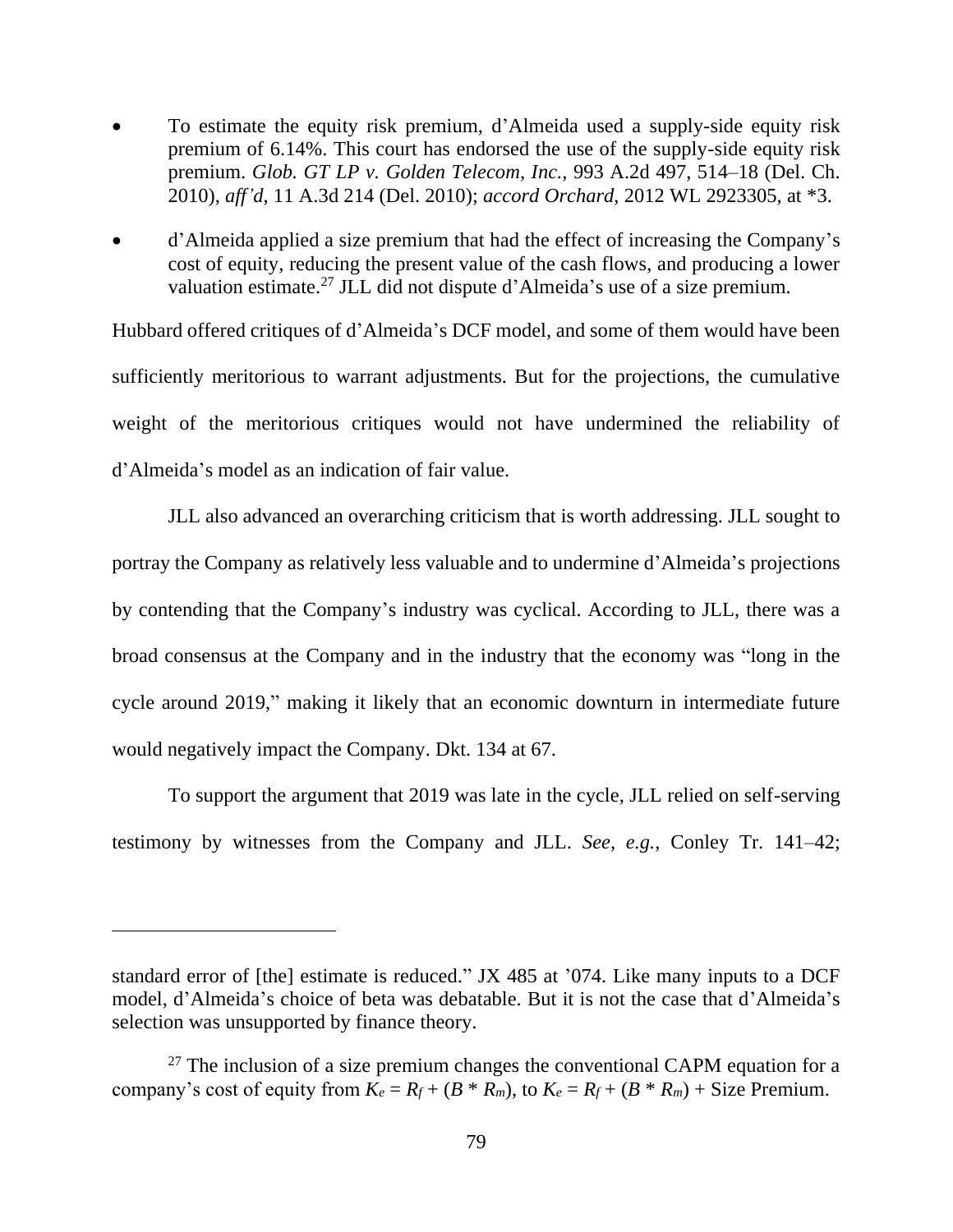McAneny Tr. 470–71; Ulbrich Tr. 585. JLL also relied on Eric Sussman, an expert on the real estate industry. *See* Sussman Report App'x D.

There was admittedly considerable speculation in 2018 and 2019 that the economic expansion that began after the global financial crisis in 2008 would come to an end in the intermediate future. On the other hand, there were also good reasons to think the expansion would continue for the intermediate future. The first reason is purely epistemic: It is difficult to make accurate predictions. The petitioner's real estate industry expert, Steven Laposa, has written that "the majority of econometric forecast models developed by government, non-government organizations, and private economic forecasters did not predict the timing or cyclical lows of GDP growth rates of the Great Recession, nor anticipate the severity of the Great Recession or the elongated recovery." JX 106 at '007.

Each side's industry expert compiled statements by commentators, analysts, and executives to support their competing interpretations. Sussman Report App'x D; Laposa Report Ex. 10. The sources overlapped considerably, with the same sources providing material for both sides. What the sources show is that the future of the global economy and real estate industry was uncertain.

There is also countervailing evidence that is case-specific. In a presentation at the meeting of the JLL Board on November 21, 2018, J.P. Morgan highlighted the strong growth in the real estate capital markets business following the brief downturn in 2016 and 2017, opining that capital "[a]llocations by institutional and private investors into real estate" were "increasing almost universally." JX 367 at '049. At a meeting of the Board on December 11, 2018, the Company's management emphasized the same point, highlighting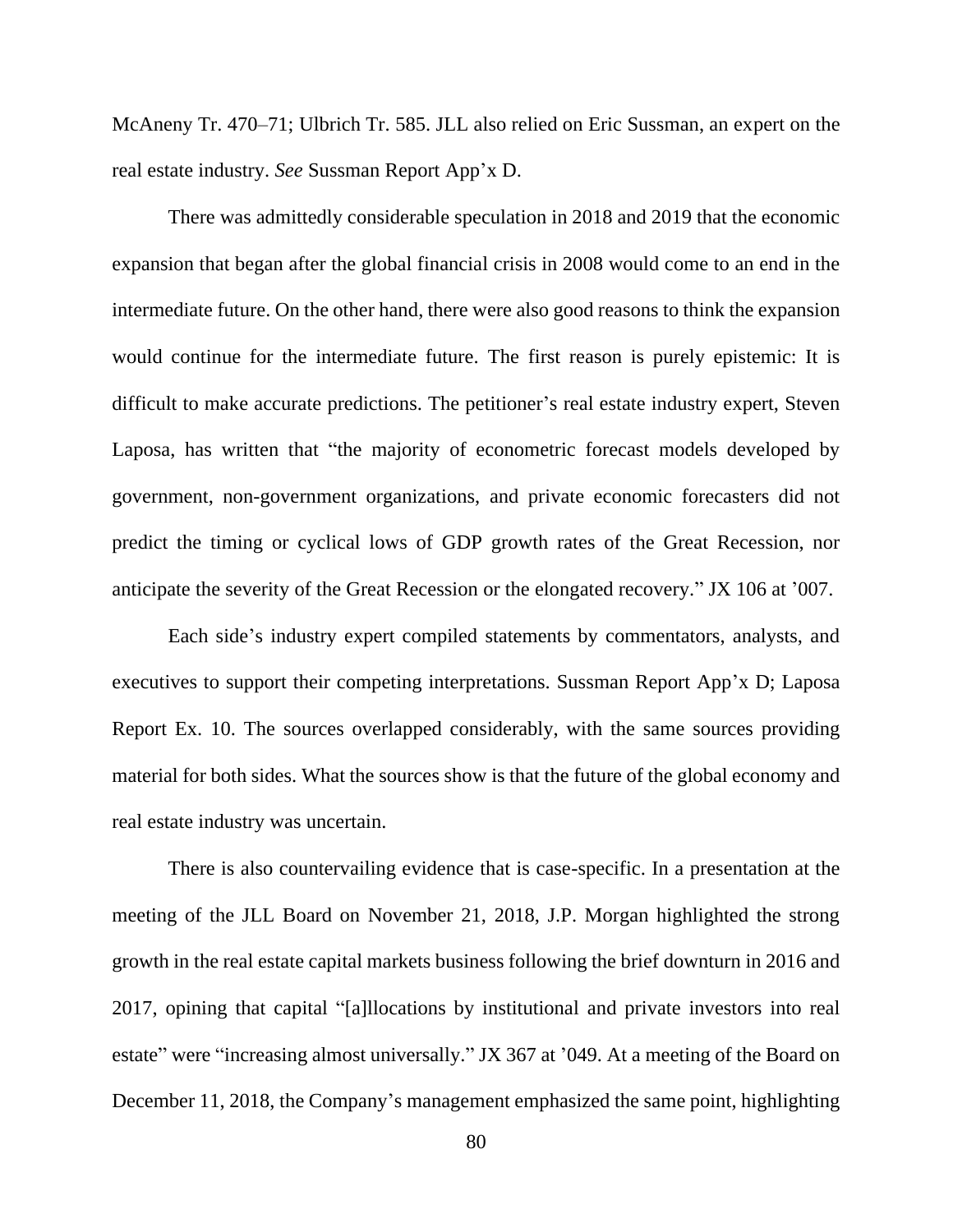the "increasing allocations by institutional investors . . . , and higher velocity of transaction volumes through increased institutional ownership" of real estate assets. JX 412 at '003. In a sufficiently severe economic downturn, those capital flows would dry up. In a less severe one, the rotation of institutional investment dollars into real estate could sustain revenue growth for the Company at levels comparable to those it enjoyed during the boom years leading up to the Merger. Further contradicting the testimony of the Company's witnesses, a management presentation stated that "the overall U.S. commercial real estate market fundamentals remain strong and attractive to investors on a broad level." *Id.*

The fact that JLL bought the Company is another piece of countervailing evidence. Ulbrich's testimony about the economy being late in the cycle stands in tension with the fact that he championed and JLL consummated a multibillion dollar investment to acquire the Company at a premium to its current trading price.

The perplexities and failures of macroeconomic forecasting have inspired thoughtful treatment by thinkers outside of the realm of corporate law.<sup>28</sup> In an appraisal, it

<sup>28</sup> *See* Nassim Nicolas Taleb, *The Black Swan* 150 (2d ed. 2010) ("A few researchers have examined the work and attitude of security analysts, with amazing results, particularly when one considers the epistemic arrogance of these operators. In a study comparing them with weather forecasters, Tadeusz Tyska and Piotr Ziolonka document that the analysts are somehow worse at predicting, while having a greater faith in their own skills. . . . [T]hese brokerage-house analysts predicted *nothing*—a naïve forecast made by someone who takes the figures from one period as predictors of the next would not do markedly worse. Yet analysts are informed about companies' orders, forthcoming contracts, and planned expenditures, so this advanced knowledge should help them do considerably better than a naïve forecaster looking at the past data without further information. Worse yet, the forecasters' errors were significantly larger than the average difference between individual forecasts, which indicates herding."); *id.* at 151 (summarizing research showing that in a sample of approximately seventy-five economists, "experts' error rates were . . . many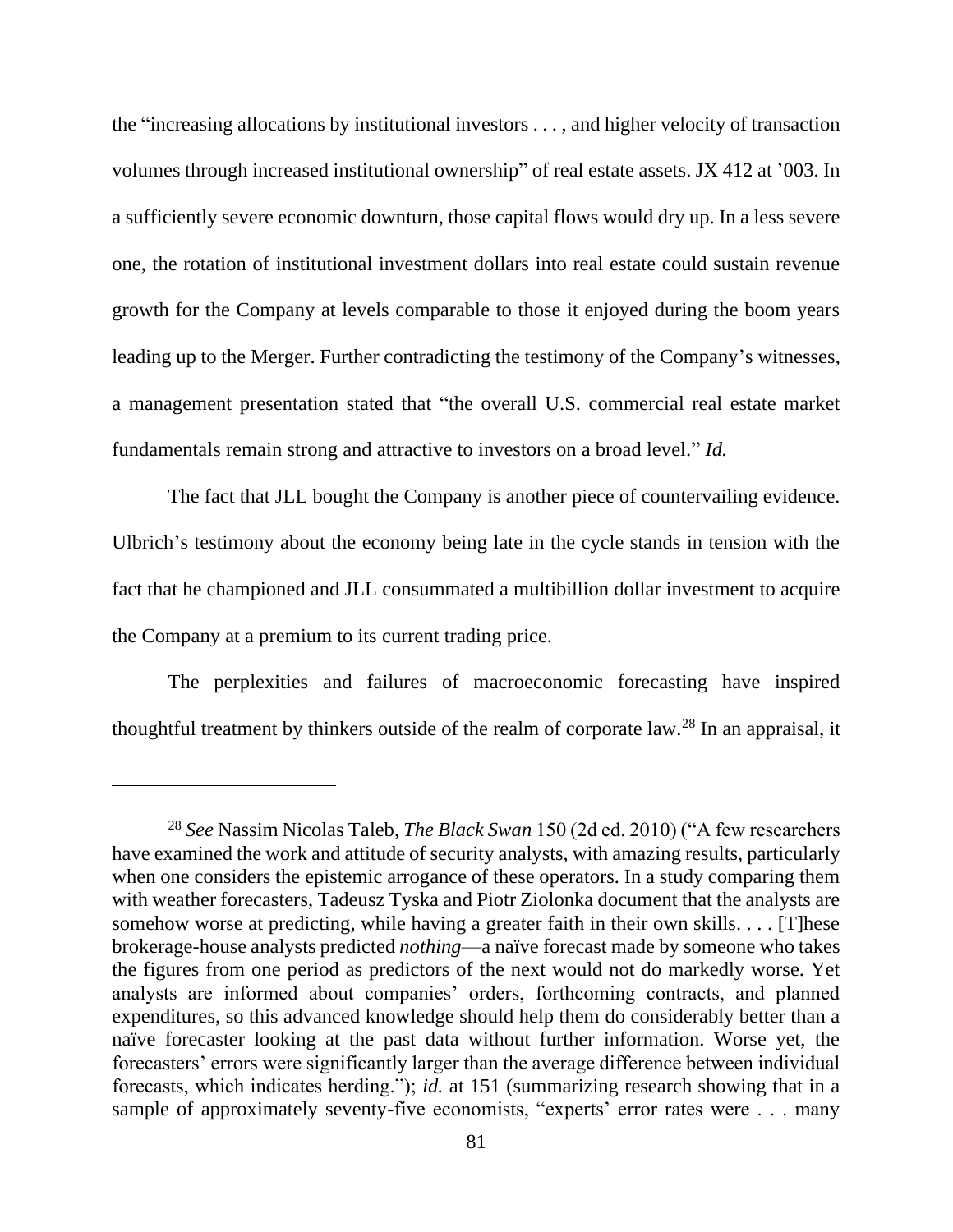is not clear how to resolve these issues. In this case, there is ample countervailing evidence about the future of the real estate industry and the Company's prospects.

If market-based metrics were lacking, then an adjusted version of d'Almeida's DCF model could provide reliable evidence of the fair value of the Company. Because marketmarket-based metrics are available, this decision does not consider it.

## **D. The Implied Market Price**

The petitioner also relied on d'Almeida's adjusted market price study to argue that the Company's value as of the closing date was \$58.68 per share. d'Almeida only proposed giving 10% weight to this methodology.

d'Almeida's adjusted market price offers some insight into the potential value of the Company, but it is not sufficiently reliable to use as a valuation indicator. This decision instead has adopted Hubbard's more conservative version of d'Almeida's methodology to estimate the change in the Company's value after signing as a result of the Earnings Beat. Although imperfect, that approach starts with the reliable valuation indicator of the

times what they had estimated," and the "only regularity [the researcher] found was the negative effect of reputation on prediction: those who had a big reputation were worse predictors than those who had none"); *id.* at 160–62 (elaborating on forecasting errors). *See generally* Alexander Rosenberg, *If Economics Isn't Science, What Is It?*, 14 Philosophical Forum 296, 301–03 (1983) ("[E]conomics' predictive weakness hinges on the intentional typology of the phenomena it explains and the causes it identifies. Its failure to uncover laws of human behavior is deprived of improving explanatory and predictive power because its assumptions can't be improved in a way that transmits improved precision to their consequences. . . . Much of the mystery surrounding the actual development of economic theory . . . can be comprehended and properly appreciated if we give up the notion that economics any longer has the aims or makes the claims of an empirical science of human behavior.").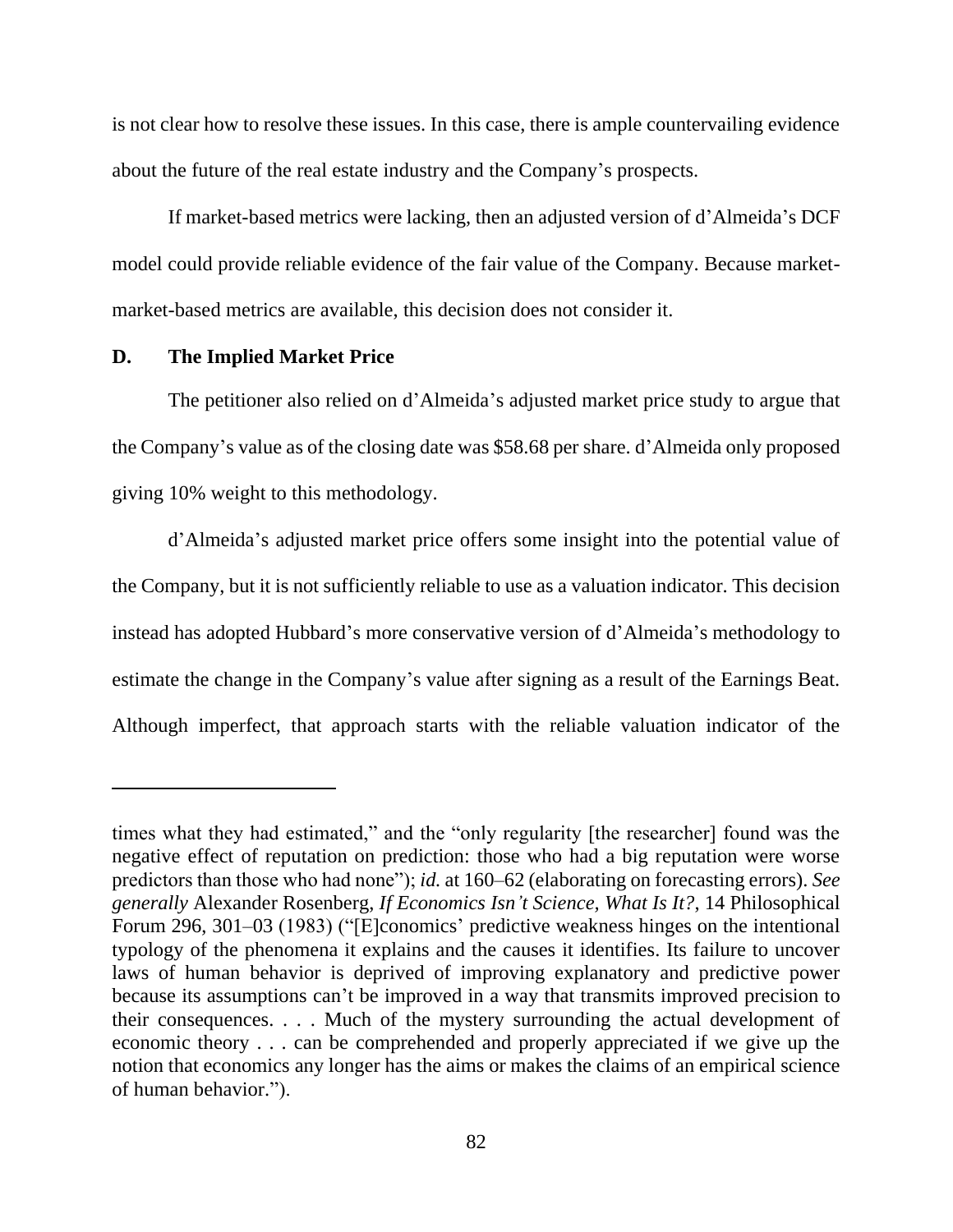adjusted deal price and modifies that indicator to make it a more accurate measure of the Company's fair value at closing.

The court will not otherwise use d'Almeida's methodology. As discussed previously, d'Almeida's methodology starts from an unaffected trading price of \$46.51 per share on March 16, 2019, but that unaffected trading price was likely affected to some degree by takeover speculation. The adjusted deal price metric is a more reliable indication of the Company's value as of signing. If the court used Hubbard's modifications to d'Almeida's method to bring the unaffected trading price forward to the date of the Earnings Beat, then the result would be a valuation indication of \$48.92 (\$46.51  $*$  (1 + 5.2%)). Because of the higher initial starting point, that output is marginally higher than the result generated by bringing the deal price forward, but it would be less reliable because of the starting point.

## **III. CONCLUSION**

The fair value of the Company at closing was \$46.59 per share. In reaching this determination, the court has given the deal price "heavy, if not dispositive, weight." *Dell*, 177 A.3d at 23. The court has then deducted its best estimate of shared net synergies to generate an estimate of the fair value of the Company at signing. The court has then used its judgment to make a post-signing adjustment to the deal price metric to reflect the Company's value at closing. That adjustment is based on market-based indicators. The result represents a compromise between the opinions of the experts in this case, with the outcome hewing more closely to JLL's position.